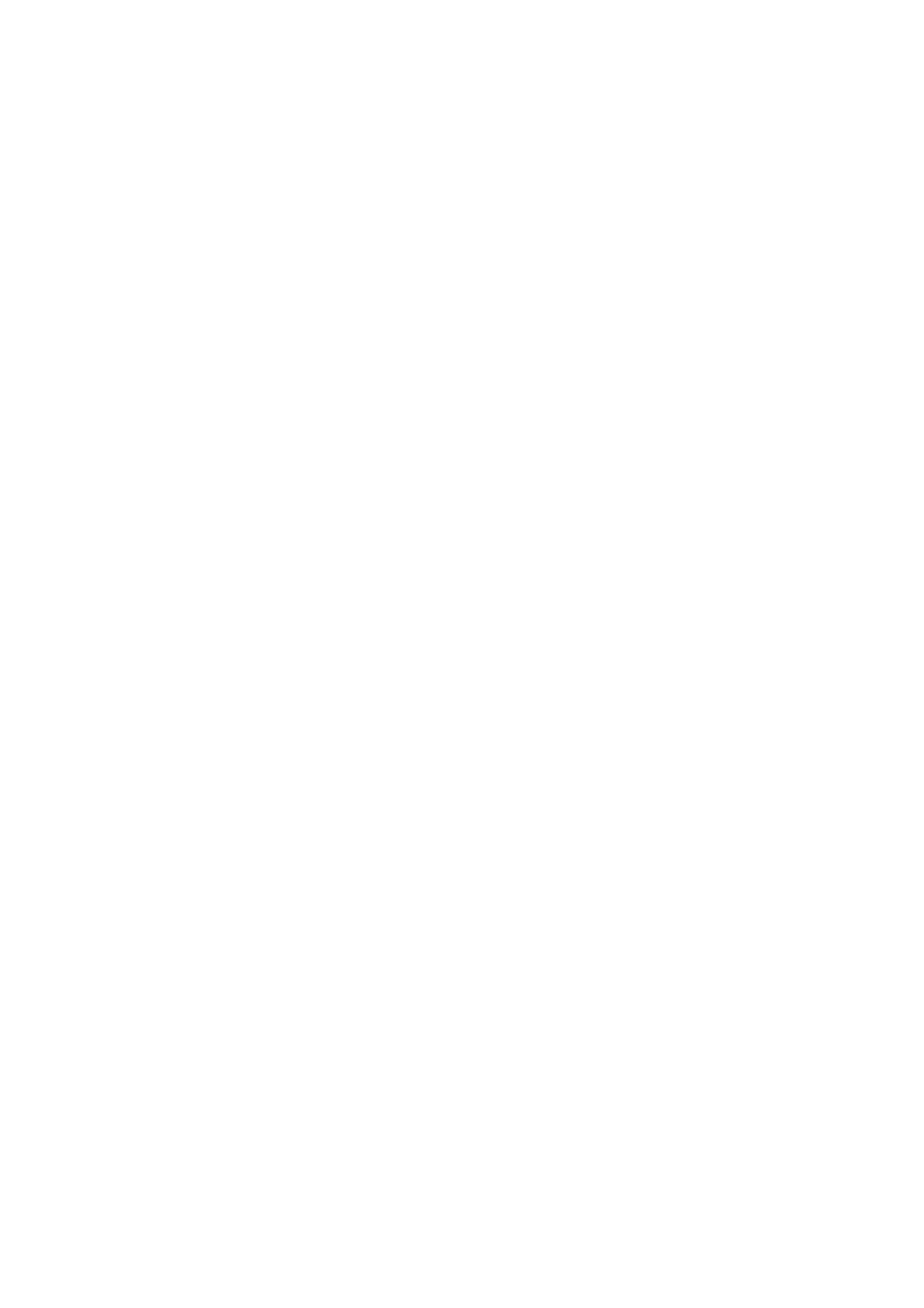## **EUROPEAN UNIVERSITY INSTITUTE DEPARTMENT OF ECONOMICS**

*A Modern Reconsideration of the Theory of Optimal Currency Areas* 

**GIANCARLO CORSETTI**

EUI Working Paper **ECO** 2008/12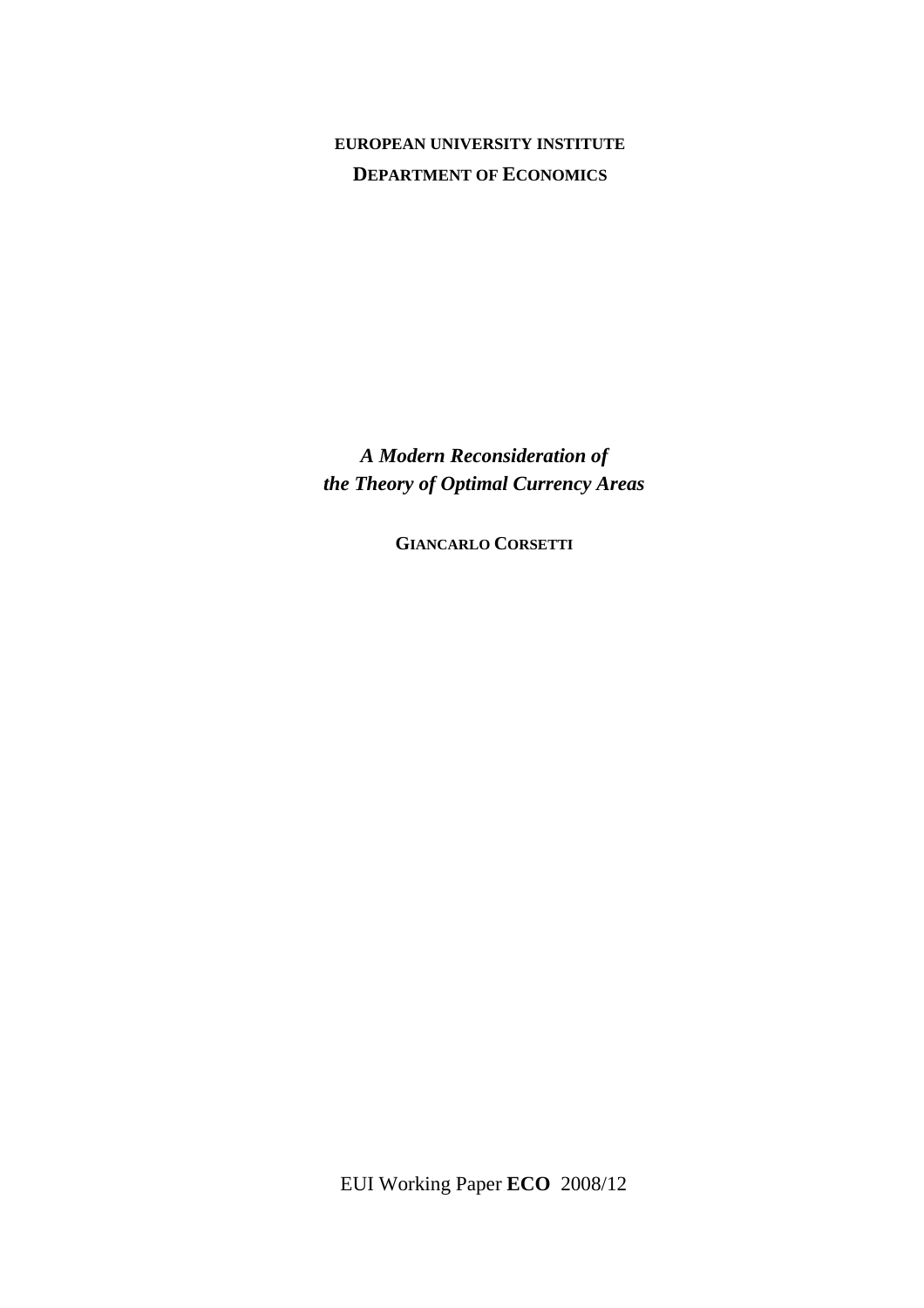This text may be downloaded for personal research purposes only. Any additional reproduction for other purposes, whether in hard copy or electronically, requires the consent of the author(s), editor(s). If cited or quoted, reference should be made to the full name of the author(s), editor(s), the title, the working paper or other series, the year, and the publisher.

The author(s)/editor(s) should inform the Economics Department of the EUI if the paper is to be published elsewhere, and should also assume responsibility for any consequent obligation(s).

ISSN 1725-6704

© 2008 Giancarlo Corsetti

Printed in Italy European University Institute Badia Fiesolana I – 50014 San Domenico di Fiesole (FI) Italy

> http://www.eui.eu/ http://cadmus.eui.eu/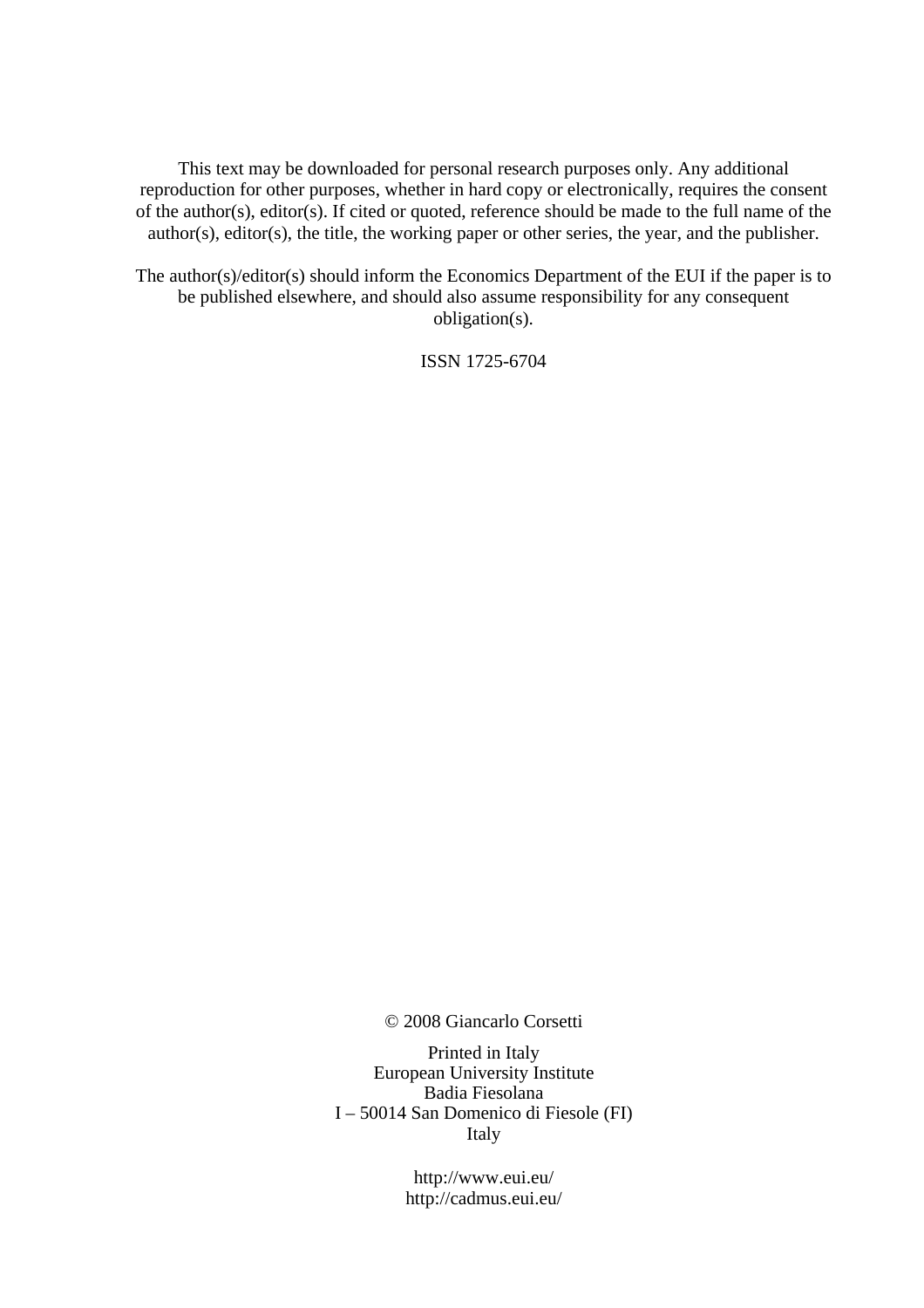# **A Modern Reconsideration of the Theory of Optimal Currency Areas**

**Giancarlo Corsetti** 

*European University Institute, University of Rome III, and CEPR* 

**February 2008**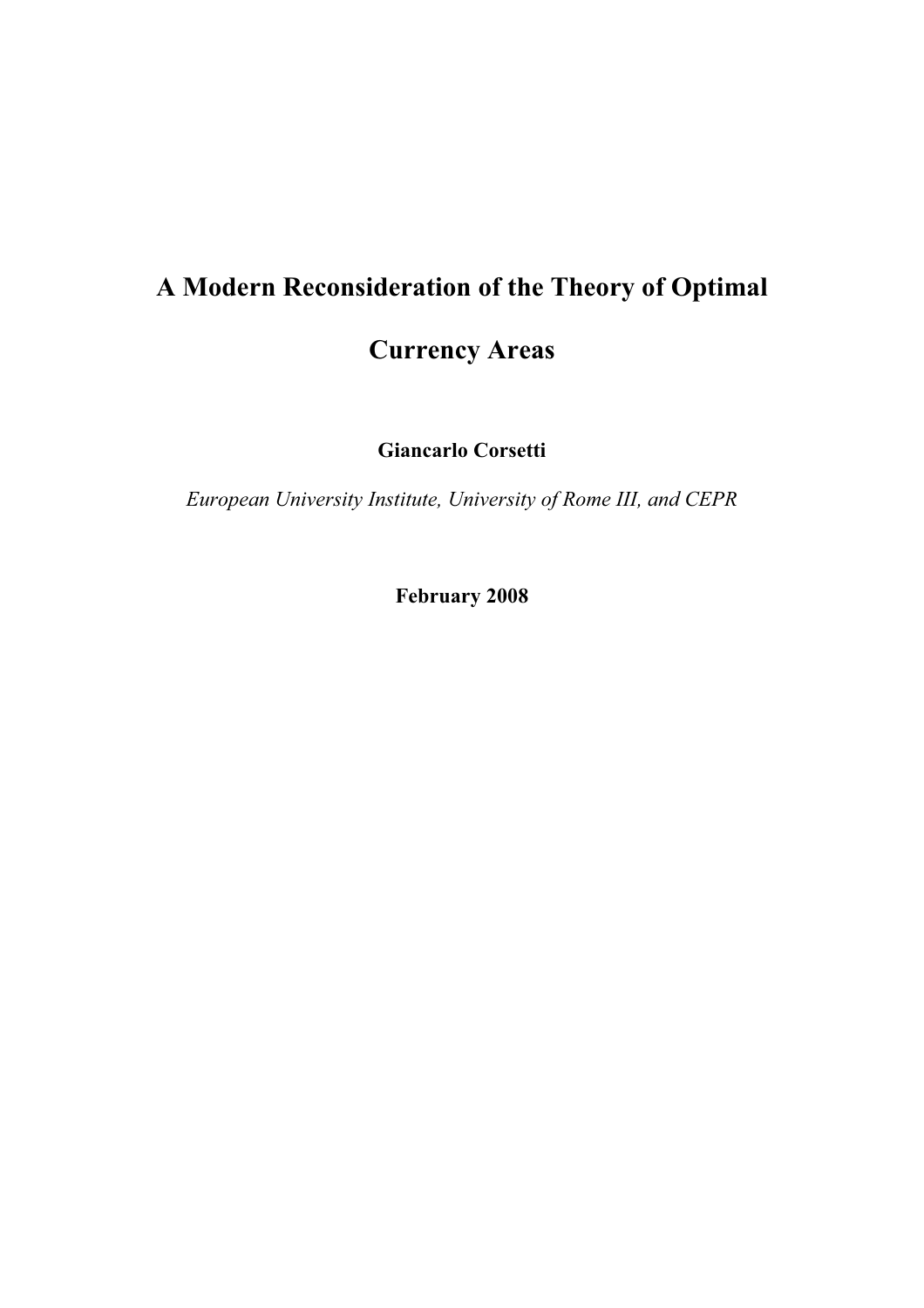#### **Acknowledgements**

I thank the discussant and the participants in the Conference "EMU $@10$  years", Brussels, November 26-27 2007 for comments. An earlier related paper circulated with the title "A Microfounded Reconsideration of the Theory of Optimal Currency Area." I also thank the participants in the conferences "Monetary policy implications of Heterogeneity in a Currency Area", organized by the European Central Bank in 2004, "40 anni di attività dell'Ente Einaudi (1965-2005)" organized by Ente Einaudi in 2005, as well as participants in the International Workshop of the EUIJ Tokyo Consortium at the Hitotsubashi University, and the 2007 Meetings of the European Economic Association in Budapest, for comments, in particular Luca Dedola, Phil Lane, and Etsuro Shioji. Karel Mertens and Francesca Viani provided excellent research assistance, Lucia Vigna truly invaluable help with the text. Financial support by the European Commission is gratefully acknowledged. This paper is part of Corsetti's activities in the framework of the Pierre Werner Chair Programme on Monetary Union at the European University Institute, generously supported by the Luxembourg government. Correspondence: Giancarlo Corsetti, Pierre Werner Chair, Joint Professor at the Robert Schuman Centre for Advance Studies and Dept. of Economics, European University Institute. Via dei Roccettini 9, I-50016 San Domenico di Fiesole. Italy. Tel. +39- 0554685760. Email: giancarlo.corsetti@eui.eu.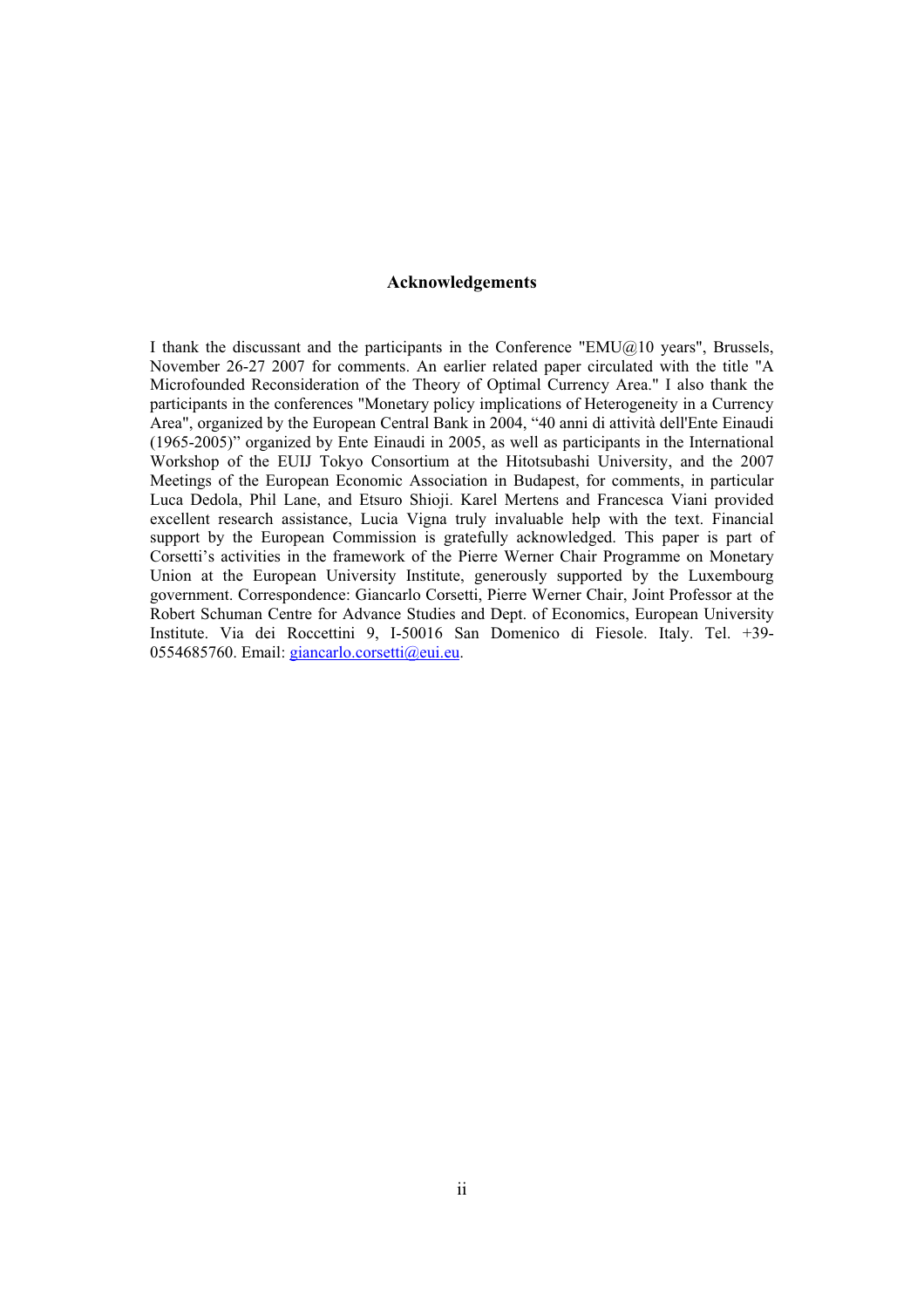#### **Abstract**

What can be learnt from revisiting the Optimal Currency Areas (OCA) theory 50 years from its birth, in light of recent advances in open economy macro and monetary theory? This paper presents a stylized micro-founded model of the costs of adopting a common currency, relative to an ideal benchmark in which domestic monetary authorities pursue country-specific efficient stabilization. Costs from (a) limiting monetary autonomy and (b) giving up exchange rate flexibility are examined in turn. These costs will generally be of the same magnitude as the costs of the business cycle. However, to the extent that exchange rates do not perform the stabilizing role envisioned by traditional OCA theory, a common monetary policy can be as efficient as nationally differentiated policies, even when shocks are strongly asymmetric, provided that the composition of aggregate spending tends to be symmetric at unionwide level. Convergence in consumption (and spending) patterns thus emerges as a possible novel attribute of countries participating in an efficient currency area.

**Keywords:** Optimum Currency Area, optimal monetary policy, costs of business cycle, exchange rate regime, international policy cooperation, New Open Economy Macroeconomics.

**JEL classification:** E31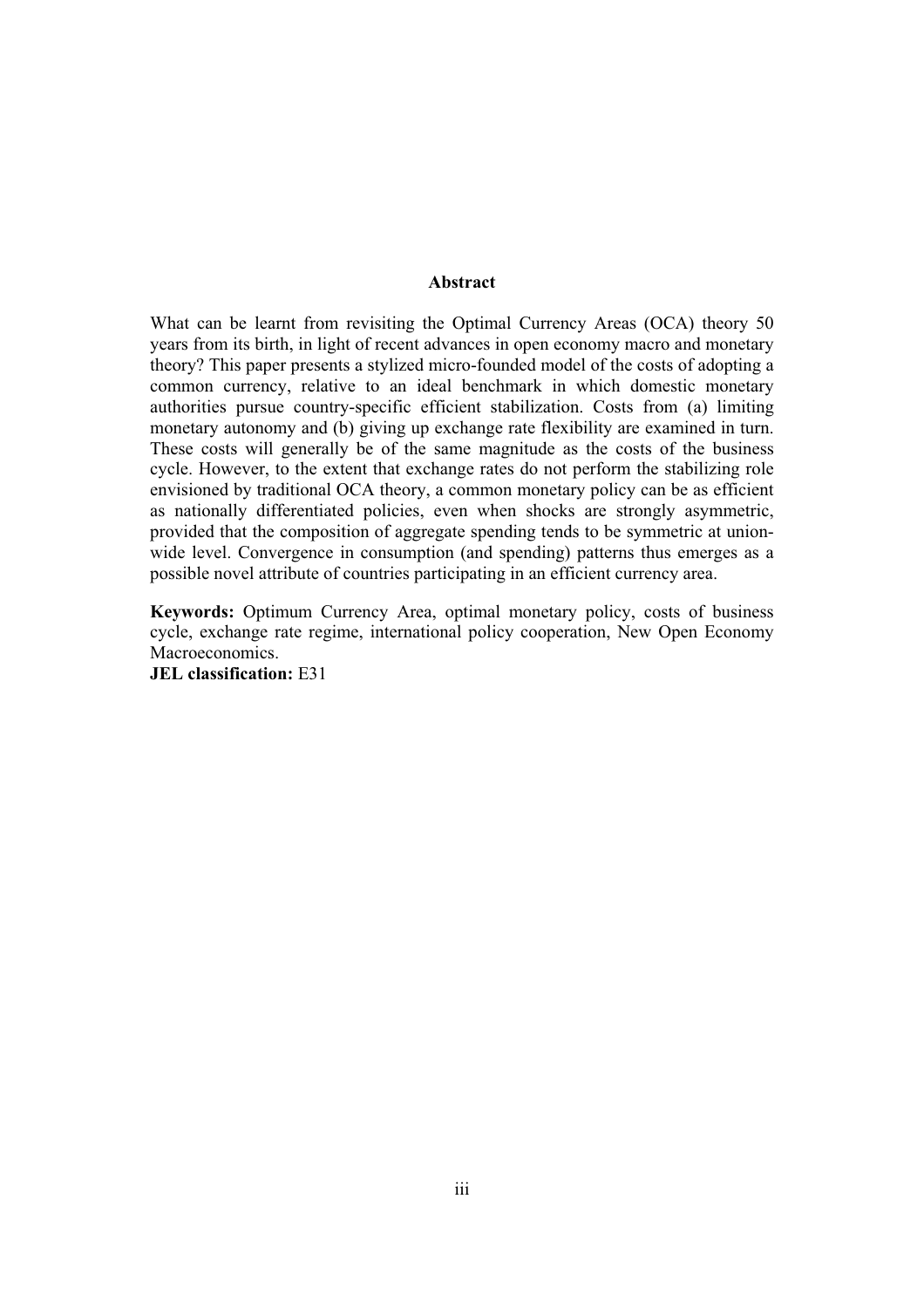## **1 Introduction**

Economic heterogeneity across regions and countries is, in many ways, a vital sign of growing and healthy economies. By the same token, differences in institutions and policies may reflect diversity in preferences and political orientations across communities in a currency area, consistent with the democratic nature of our societies. Nonetheless, the literature on Optimal Currency Areas (henceforth OCA) has long emphasized that some elements of economic heterogeneity increase the likelihood of a-synchronous business cycle fluctuations at regional level, which interfere with the efficient conduct of stabilization policy in a currency area, and in principle may prevent a single monetary authority from achieving successfully its goals.

The traditional debate pointed out that the likelihood of asymmetric shocks is higher in the presence of national differences in product specialization, and/or sectoral composition of output. Over the years, the list of relevant asymmetries has grown as to include also structural difference which may affect the way a common shock is transmitted across regions — such as different degrees of nominal rigidities and frictions across sectors and regions (arguably reflecting differences in the pace of deregulation and liberalization), or differences in financial structures and labour (and goods) market institutions. Policymakers are obviously interested in understanding the extent to which they should worry about these specific dimensions of heterogeneity, beyond monitoring their role in macroeconomic developments, i.e. in determining the output gap and (core) inflation.<sup>1</sup> The European Central Bank is by no means the only central bank facing this issue — but national differences and the lack of political integration make it more pressing in the euro area than elsewhere.

In this text, I take a step back from the current debate, and reconsider the very foundations of the theory of Optimal Currency Areas (henceforth OCA) drawing on recent contributions to stabilization theory in closed and open economies (see for instance Woodford 2003, Galì 2008 and especially the vast body of contributions to the so-called New Open Economy Macroeconomics after Obstfeld and Rogoff (1995, 1996), as surveyed by Corsetti 2008). The objective is to shed light on what we can (and did) learn about Optimum Currency Areas adopting a new, modern approach to macro stabilization, relative to the body of knowledge already accumulated on the

<sup>&</sup>lt;sup>1</sup> Recent literature has already provided important insights into this question, for instance by developing the standard closed-economy monetary models (e.g., Woodford (2003)), as to encompass asymmetry in nominal or financial frictions across sectors or regions (see Benigno (2004) among others).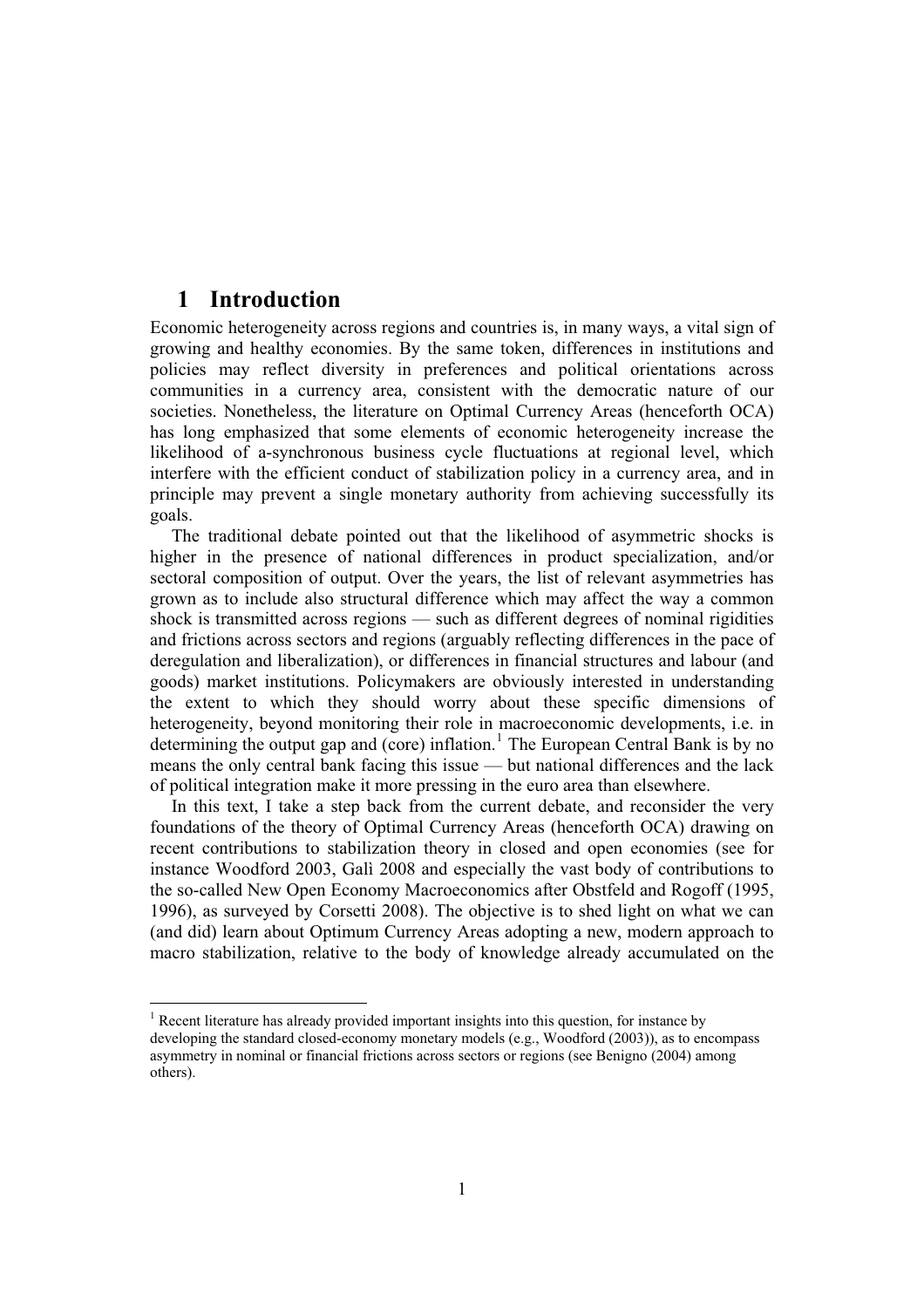foundations laid out by the classical OCA contributions, and the many later developments.

Relative to the traditional literature, the approach pursued in this paper is different in at least two important respects. First, all the arguments in the text are derived from a stylized micro-founded model in which households maximize expected utility, firms maximize expected profits, monetary authorities maximize national welfare, indexed by the representative household's utility. As in the traditional literature, however, because of frictions in the goods market (which are not modelled explicitly), prices are assumed to be sticky — for simplicity, firms are assumed to preset nominal prices for one production period. Second, the analysis is developed under the assumption that policymakers can credibly commit to policy rules in either exchange rate regimes (currency union, or flexible rates), with the objective of maximizing some average of the consumers' expected utility. Optimal stabilization policy is therefore characterized as optimal rules, rather than discretionary reactions to shocks — the distinction is not treated explicitly in the original OCA theory. I emphasize two main results.

First, as is well understood, in a monetary union inefficient stabilization of national economies is due to (a) insufficient stabilization of domestic marginal costs/output gap, *and* (b) monetary movements unrelated to the fundamentals of a country — in a currency union the common monetary stance can be a source of demand noise for some members of the union, depending on the degree of symmetry of cyclical shocks across countries. An important advantage of a 'micro-founded' framework consists of making it clear that, from the vantage point of the representative national household, the combined welfare cost of insufficient stabilization and monetary shocks unrelated to a country's fundamentals are essentially of the same order of magnitude of the costs of the business cycle. It follows that if one is sceptical about these costs, he/she must also be sceptical about the costs of monetary unification.

This consideration emphasizes an important open issue in OCA theory. According to the stylized model employed in the text, the welfare gap between a monetary union and independent monetary policies is consistent with the assessment of the costs of the business cycle by Lucas (1987, 2003). Many feel that Lucas' calculation severely underestimates the welfare effects of cyclical fluctuations. Yet the literature has so far fallen short of providing a paradigm which radically differs from Lucas' benchmark calculations: much richer models than the one employed in the text end up predicting costs that are only marginally higher. Moreover, by no means a sceptical view of the stabilization costs after monetary unification is a prerogative of the new 'micro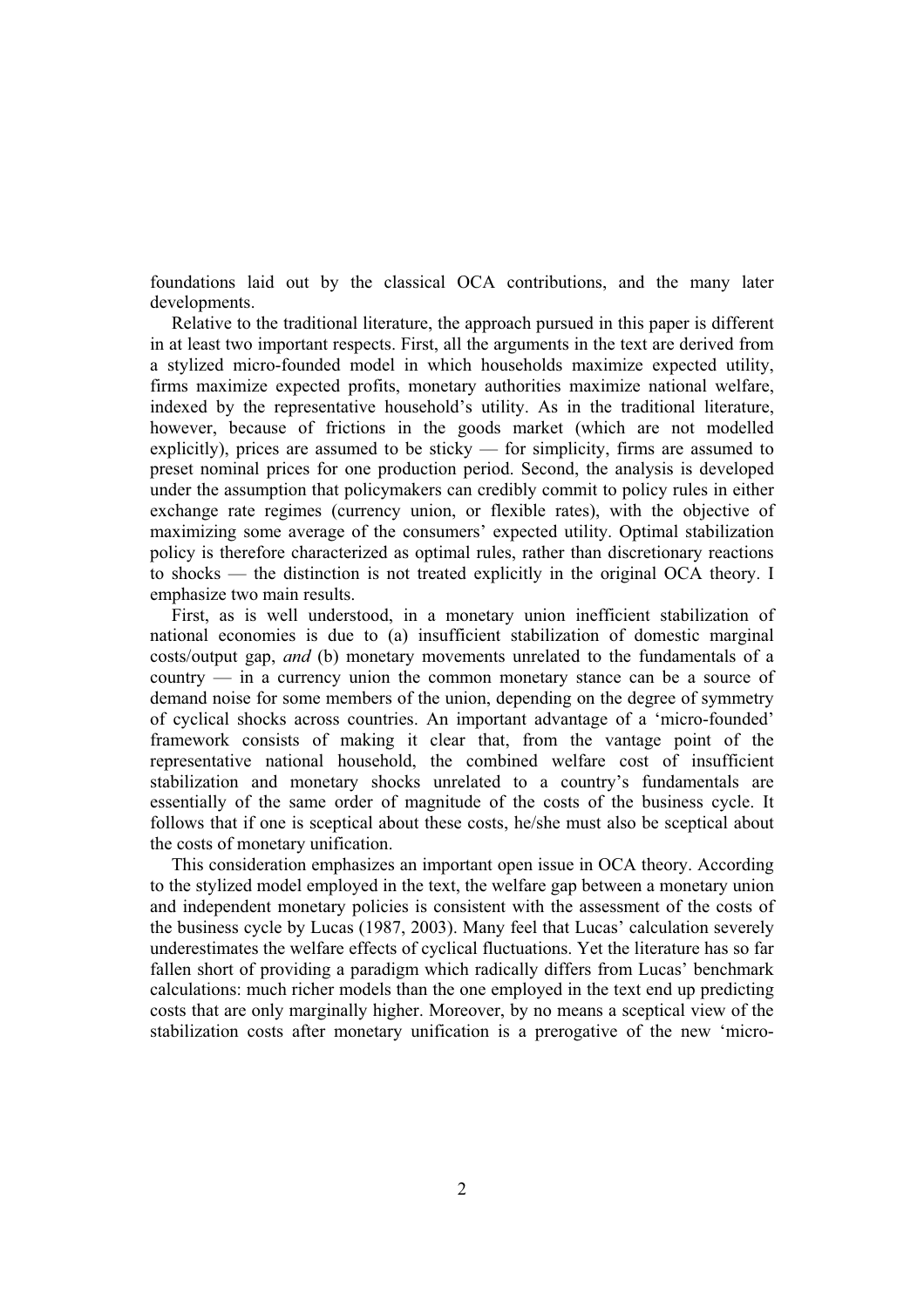founded' literature: Buiter (2000) expresses essentially the same view drawing on the IS-LM framework.

A second result sheds new light on an old debate in OCA theory, concerning the extent to which asymmetries in national economic structures and shocks magnify the costs of a single monetary policy. To appreciate this result, recall that arguments in favour of monetary unions typically build on some criticism of the benefits from exchange rate movements as envisioned by the traditional OCA theory. Traditional arguments view currency markets as a source of noise and financial instability. Recent literature instead point out that nominal rigidities in local currency prevent import prices from falling with currency depreciation (see Devereux and Engel 2003 among others): if import prices remain stable in local currency, exchange rate movements cannot foster relative price adjustment. Building on this view, it is indeed possible to produce examples in which a common monetary policy is as efficient as national differentiated policies, irrespective of specialization in production, and independently of the correlation between country-specific shocks.

The conditions under which such 'equivalence result' holds bear an important lesson for OCA. Namely, what reduces the gap between monetary policy in a common currency area and independent monetary policies is the degree of symmetry in the composition of national consumption. One can show that, if there were only tradable goods, and consumption baskets were identical across countries, monetary unification would not affect the monetary policy stance at national level at all. In light of this consideration, convergence in consumption (and spending) patterns emerges as a candidate novel attribute of countries participating in an efficient currency area.

Before proceeding, it is appropriate to clarify what this paper deals and does not deal with. The main goal of this paper is to analyze the difference at national level between participating in a monetary union and retaining the national currency, treating the two regimes on a level playing field. Consistent with this goal, the costs of a single monetary policy will be assessed relatively to an ideal benchmark of efficient domestic stabilization at country level, and not relative to any historical benchmark. In this respect, the analysis abstracts from a wide variety of inefficiencies and sources of instability — including some which have arguably played a prominent role in the historical process towards the euro, but are not essentially related with the adoption of a common currency. For instance, as shown in Section 4.3, the analysis does lend support to the view that gains from joining a monetary union are potentially sizeable, when participating in the union allows a country to benefit from a better (more disciplined) macroeconomic policy framework. However, the text does not offer an explicit model of the reasons why countries may be unable to adopt a good policy framework on their own. Instead, the exercise provides an assessment of the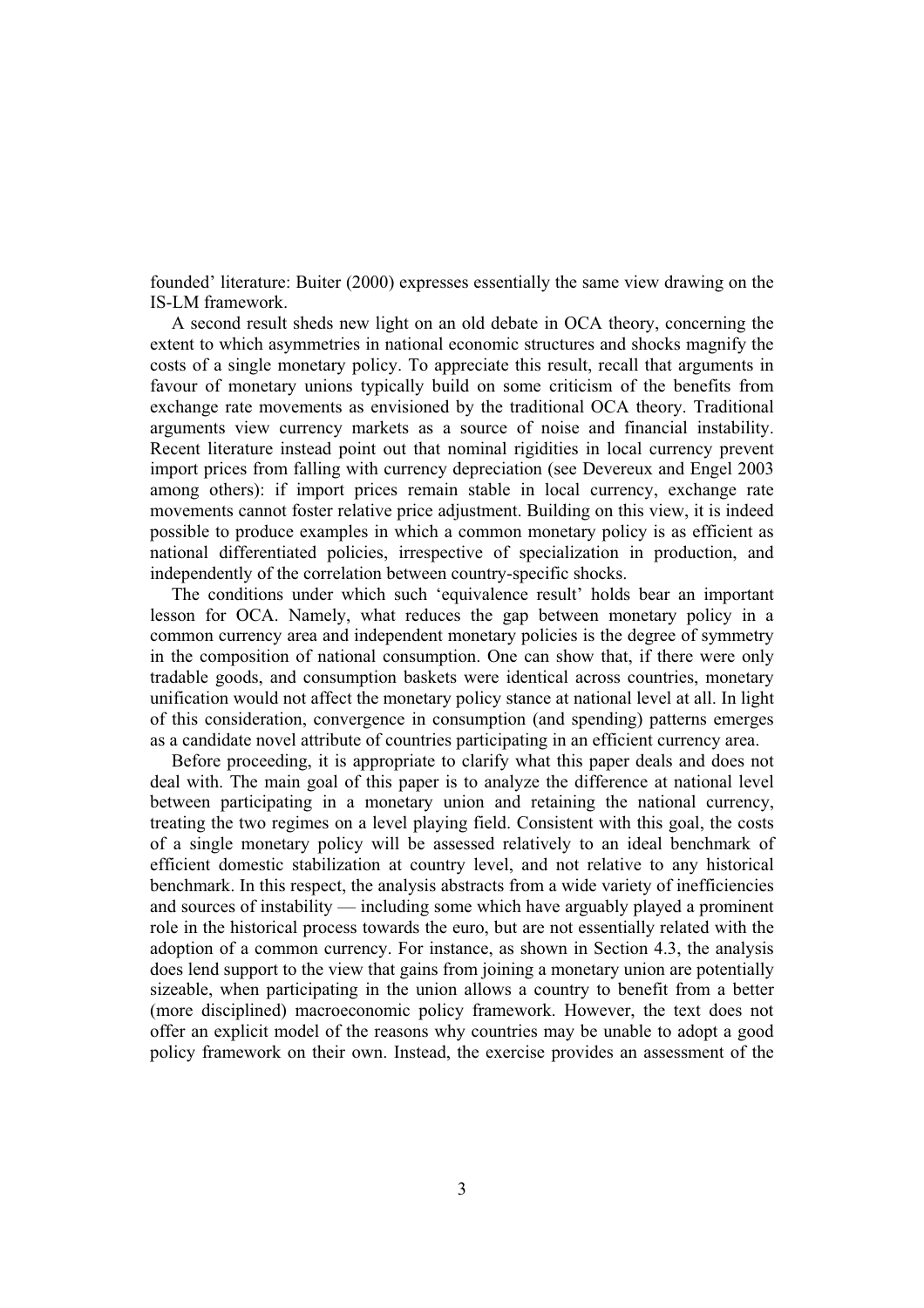potential gains from activating (non-monetary) instruments of business cycle stabilization at national or union-wide level, including fiscal policy (see e.g. the discussion in Adao et al., 2006).

Second, the analysis de facto assumes that consumption risk is perfectly diversified, corresponding to the case of perfect and frictionless financial markets: therefore, the text will not discuss the sensitivity of the welfare gap across regimes to different degrees of financial market integration and development (on this issue, see Sutherland 2004). Financial issues, together with fiscal issues, are briefly touched upon in a final section, while factor mobility is ignored altogether. By no means I regard these issues as secondary in OCA theory. If anything, they define core chapters of a research agenda which has motivated this paper in the first place, and hopefully will attract more research in the near future.

This paper is organized as follows. Section 2 briefly summarizes the findings of traditional theory of Optimal Currency Areas. Section 3 lays out a stylized model of a closed-economy to present the foundations of stabilization theory. Section 4 uses this model to assess the national welfare costs of losing monetary autonomy, and being exposed to monetary policy decisions responding to average fundamentals in the union. Section 5 introduces a two-country model, analyzing the international transmission mechanism and setting the stage for welfare analysis. Section 6 studies optimal stabilization policy under different policy regimes, revisiting the roots of the aversion to monetary union by classical authors. Section 7 revisits the OCA theory in light of non-traditional views of the international transmission of fundamental and policy shocks. Section 8 reconsiders the role of symmetry in economic structures in undermining the viability of currency unions. Section 9 discusses some extensions of the analysis, including fiscal policy and the policy mix. Section 10 concludes.

## **2 From the original theory of Optimal Currency Areas to micro-founded analyses of the costs and benefits of monetary unification**

The seminal contributions to the so-called Optimal Currency Area theory, including Mundell (1961), McKinnon (1963), Kenen (1969), Ingram (1973), analyze the costs of adopting a common currency in the presence of asymmetric, country-specific temporary shocks and (by logical extension) asymmetric short-run response to common temporary and permanent shocks. The well-known argument is that these asymmetries weaken the case for a common currency, as members of monetary union lose the benefits from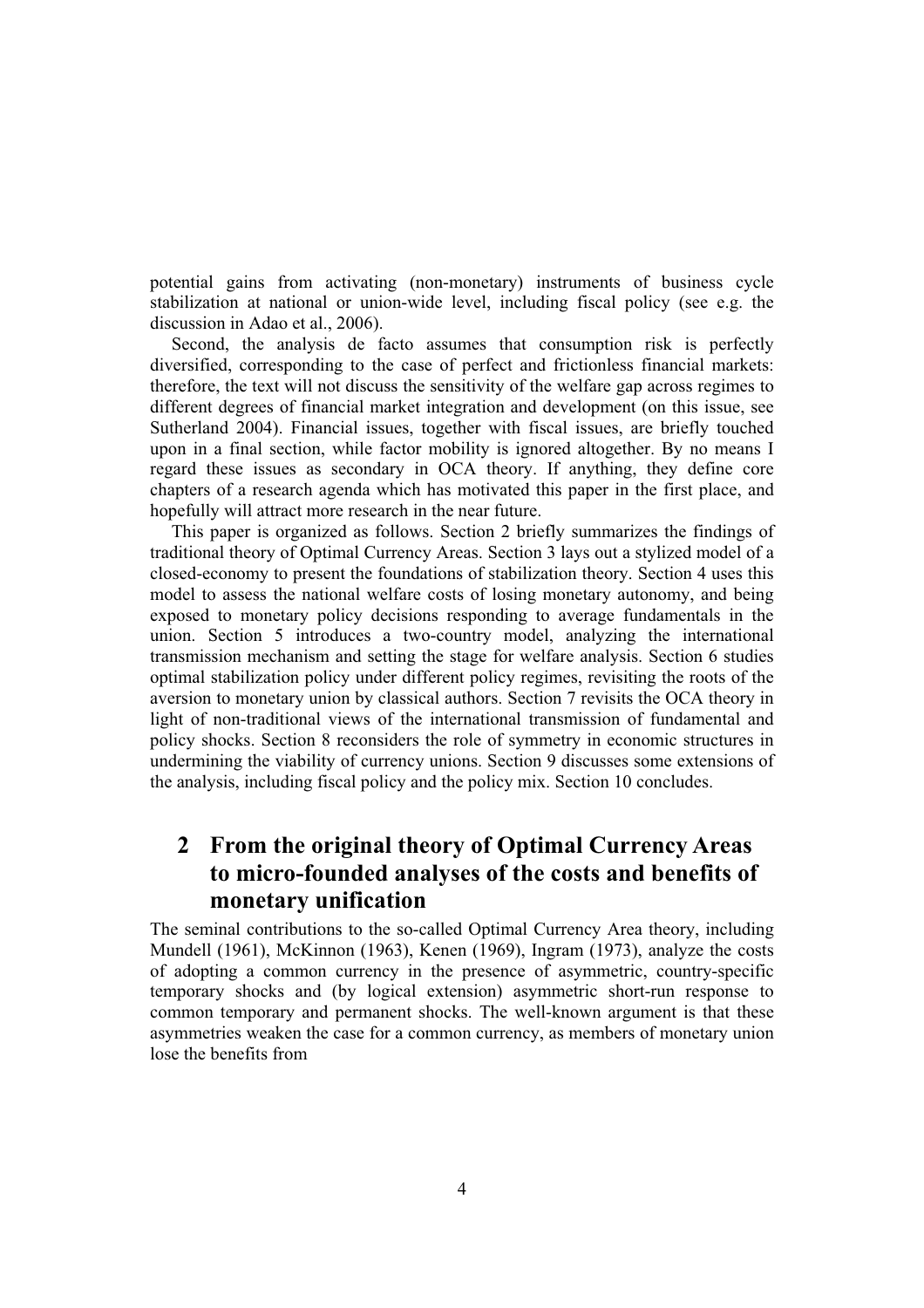(i) monetary autonomy;

(ii) stabilizing movements of the exchange rate.

The same literature then stresses that the benefits from (i) and (ii) above are low if at least one of the following is true:

(a) prices and wages are sufficiently flexible;

(b) fiscal policy effectively stabilizes national economies;

(c) consumption risk is sufficiently diversified across borders (or international financial markets work smoothly, so that agents can easily smooth consumption);

(d) factors are sufficiently mobile also in the short run, at low private and social costs;

(e) there are little asymmetries in shocks and in macroeconomic transmission.

The original contributions to this theory abstract from other potentially sizeable benefits of a monetary union, e.g., benefits from policy delegation, gains from political integration (reflecting the opinion that this is more likely in the presence of monetary union), saving on transaction costs (possibly increasing trade), and so on. These arguments — sometimes included in modern textbooks as extensions of OCA beyond its original theoretical boundaries — have arguably played an important role in the debate on EMU. For instance, it is well understood that they can explain why some small European countries, whose specific cyclical conditions have a very limited weight in the European Central Bank's decisions, have nonetheless been eager to adopt the euro. However, following the original contributions to the OCA literature, I will abstract from these issues altogether.

In my discussion, I will re-visit OCA theory in the framework of a stylized choice theoretical model of currency union. The model in the background of the analysis is specified in Corsetti and Pesenti (2005a, 2005b) and Corsetti (2006) — in this text, I will only use a minimal set of analytical expressions referring the reader to these references for details and a formal derivation. As is well known, the advantage of this model is that it can be solved in closed form. Relative to its original formulation, I augment the model with a nontradable good sector (as in Obstfeld and Rogoff 2002), and allow for home bias in consumption of tradables (as in Corsetti  $2006$ ).<sup>2</sup>

The main arguments are developed in two steps. The next section introduces the main ideas by using a simplified version of the model, whereas the countries in a monetary union are treated as if they were closed economies, i.e. without trade among them. Thanks to this simplification, the analysis will focus sharply on the costs of losing monetary autonomy, that is, the costs of giving up the possibility of implementing monetary stabilization policies specifically tailored to the need of the domestic economy. The following sections develop a full model of monetary unions

<sup>&</sup>lt;sup>2</sup> The full specification of the model and its solution are available at www.eui.eu/Personal/corsetti/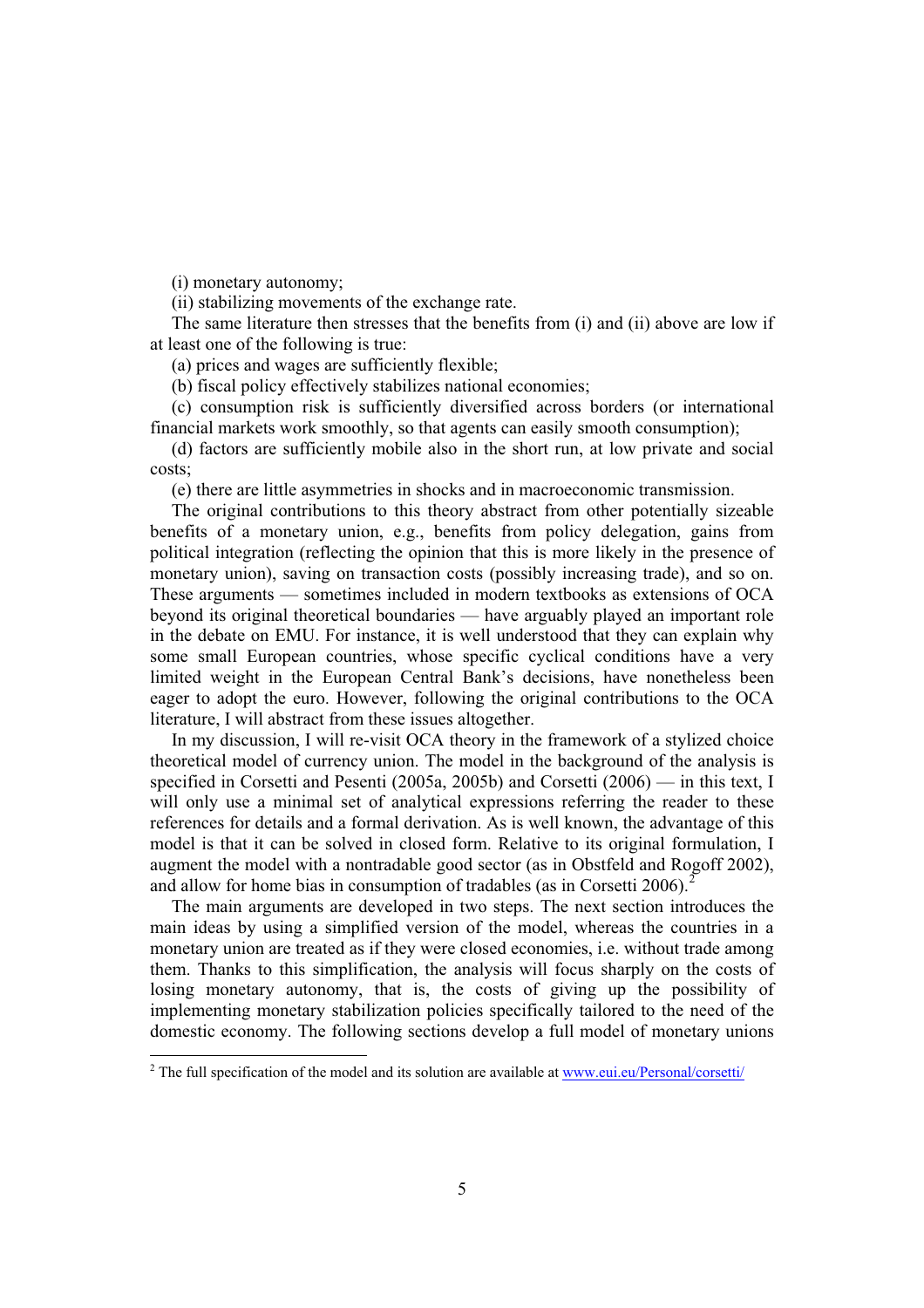with trade and financial links among countries, and complete the analysis contrasting different views on the benefits from exchange rate flexibility.

## **3 Monetary stabilization: basic ideas from a choicetheoretic model**

This section sketches the main principle of macroeconomic stabilization based on a stylized model of an individual country in a monetary union, abstracting from trade in goods and assets. For later reference, the country on which I focus the analysis will be called the Home country; when appropriate Home variables are denoted with the subscript *H*.

#### **3.1 A stylized closed-economy setup**

Consider a closed economy populated by many identical households, who derive utility from consumption of goods, and leisure, i.e. their utility is decreasing in labour effort. In the analysis, the expected utility of the national representative household provides a natural index of national welfare.

In the tradition of macroeconomic models, the demand and the supply side of the economy are discussed in turn. Consider the demand side first. The dynamic of aggregate demand is governed by the optimal consumption-saving and investment decisions by Households and firms. For simplicity, as in many modern contributions to monetary theory, posit that the aggregate demand coincides with consumption expenditure, i.e. abstract from investment and government spending. Let *C* denote domestic aggregate consumption, and *P* its price (or CPI). Nominal aggregate demand is thus given by *PC*, and real domestic output  $Y_H$  coincides with real consumption expenditure, i.e.  $C = Y_H$ .

For the purpose of this paper, it is convenient to relate nominal aggregate demand *PC* to a variable  $\mu$ , which indexes the stance of monetary policy: a higher  $\mu$  means that monetary authorities pursue expansionary policies, raising aggregate demand and thus nominal consumption. Provided that there are no asset market frictions, the dynamic of aggregate demand (in nominal terms) reflecting optimal consumption and saving decisions by households can be written as follows

$$
\mu_{t} = \frac{1}{\beta(1+i)} \frac{1}{E\left(\frac{1}{\mu_{t}+1}\right)}\tag{1}
$$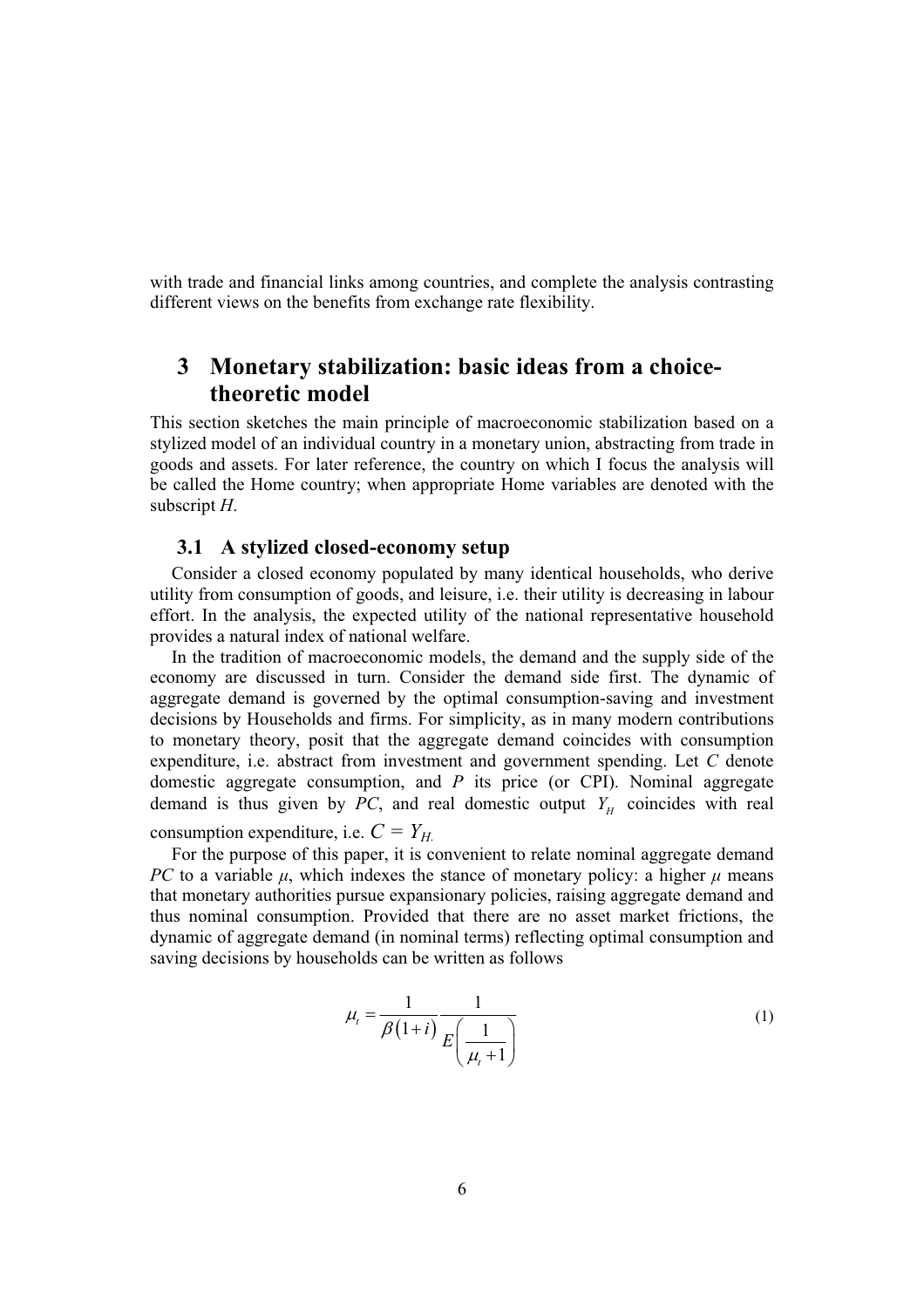where  $\beta$  is the discount factor reflecting consumers' impatience,  $E$  denotes expectations of future variables, indexed by the subscript +1. The above equation makes it clear that, for given expectations of future prices and future real demand, current spending (corresponding to the current monetary stance)  $\mu$  is decreasing in the nominal interest rate.

As regards the supply side of the model, output is produced in many varieties by (a continuum of) small firms, each of them with monopoly power on a specific good variety. Production can be written as  $Y_H = Z_H \ell$ , where  $Z_H$  denotes the level of productivity, identical across firms,  $\ell$  denotes employment. Labour productivity  $Z_H$  is assumed to vary randomly at business cycle frequency.

Each firm faces a product-specific demand for its output with a constant price elasticity. Taking into account this demand, firms set their monopolistic prices subject to nominal rigidities. Assume for simplicity that firms preset their product prices in nominal terms, and keep them fixed for one production period only (say, one quarter), adjusting the scale of production to meet demand. The general principle is that firms will optimally choose the preset product price which maximizes their market value. Under the assumptions underlying our reference model (utility from consumption is logarithmic, disutility from labour effort is linear), this leads to a very simple and intuitive expression: the optimal preset price results from charging the equilibrium markup over *expected* marginal costs, i.e.

$$
P_H = mkp \cdot E\left[MC_H\right] = mkp \cdot E\left[\frac{wage}{Z_H}\right] \tag{2}
$$

where the marginal costs  $MC_H$ , are given by wage costs per unit of output (i.e. the nominal wage divided by productivity); and, by standard results in micro theory, the equilibrium markup *mkp* is a decreasing function of the elasticity of substitution across domestically produced varieties of the Home goods. As this price is fixed over the production period, the (ex-post) realized markup will obviously vary (inversely) with marginal costs.

To keep the analysis as straightforward as possible, I do not model policy tradeoffs stemming from the coexistence of price and wage rigidities (as in e.g. Erceg et al. 2000; see also Galí 2008, chapter 6). I therefore posit that the labour market is competitive, so that the nominal wage rate moves proportionally with nominal consumption, hence with the monetary stance  $\mu$ . The marginal costs can then be rewritten by linking them directly to our index of monetary stance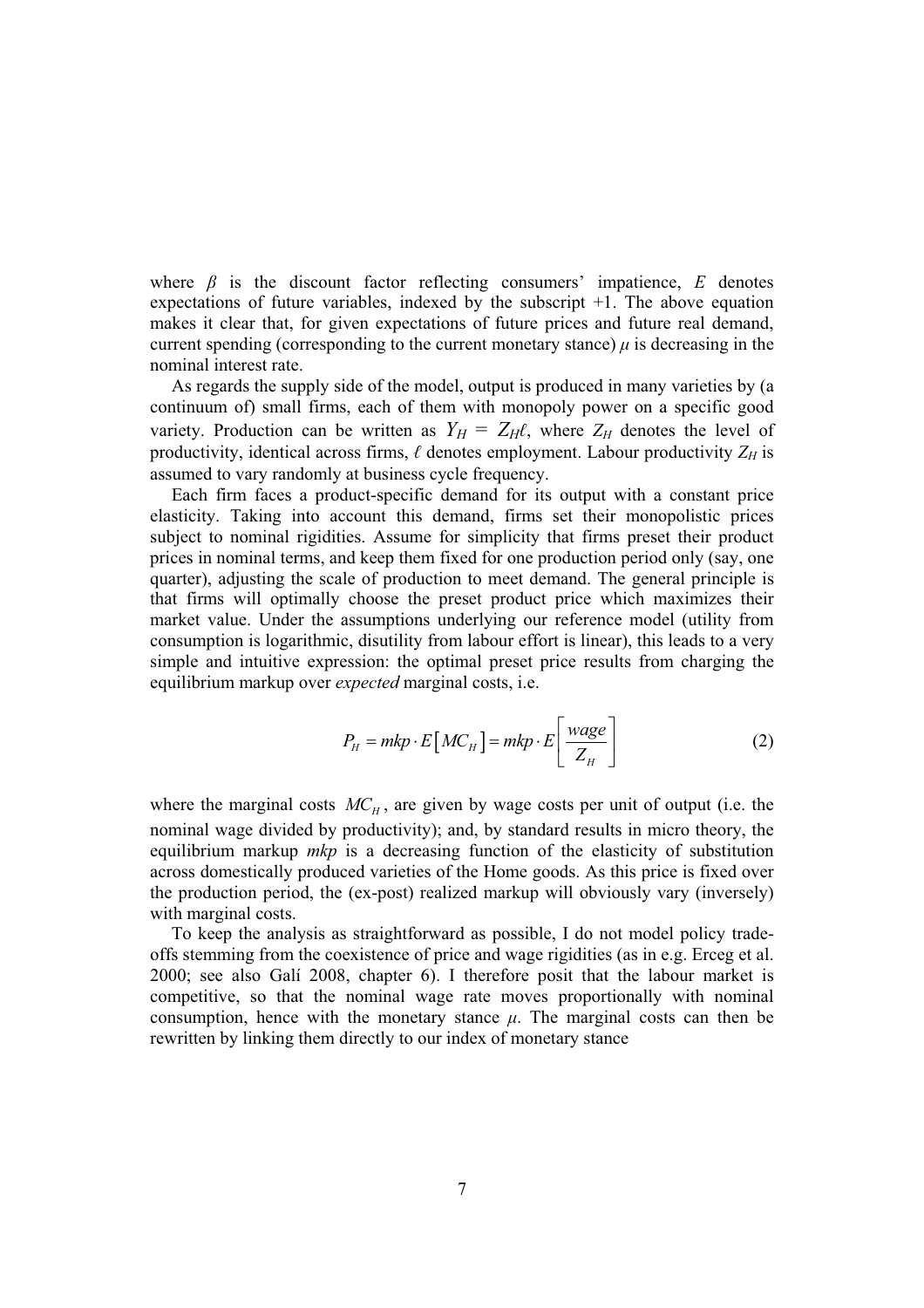monetary policy stance

$$
MC_H = \left(\frac{wage}{Z_H}\right) = \left(\frac{\mu}{Z_H}\right) \tag{3}
$$

a property that will become central to our discussion of stabilization below.

The description of the model is completed with the characterization of the natural rate of employment (or output), that is, the employment (output) rate if all prices were flexible. In the absence of nominal rigidities, each firm would maximize current profits by charging the equilibrium markup over current marginal costs:

$$
P_H^{flex} = mkp \cdot MC_H = mkp \cdot \frac{\mu}{Z_H}.
$$
\n(4)

This expression differs from the case of nominal rigidities because all fluctuations of nominal marginal costs affect prices ex-post. Substituting the definition of  $\mu$ , the production function  $Y_H = Z_H \ell$ , and re-arranging, yields the result that the natural level of employment,  $\ell^{nr}$ , is constant:

$$
\ell^{nr} = \frac{1}{mkp} \tag{5}
$$

In the long run,  $\ell^{nr}$  is decreasing in the degree of monopoly power of domestic firms. As goods become better substitutes, or regulation and competition policy reduces average markups in the economy, the natural rate of employment and output rise. At business cycle frequencies, the natural rate of output obviously fluctuates with productivity, i.e.  $Y_H^{nr} = Z_H \ell^{nr}$ .

#### **3.2 Efficient monetary stabilization**

The above expressions provide the key elements to analyze, in a stylized way, the macroeconomic implications of random fluctuations in current and future productivity, and the optimal policy response to stabilize the economy. Consider how current productivity shocks are transmitted to the economy (demand shocks will be discussed below). Holding monetary stance  $\mu$  (hence nominal wages) fixed, a positive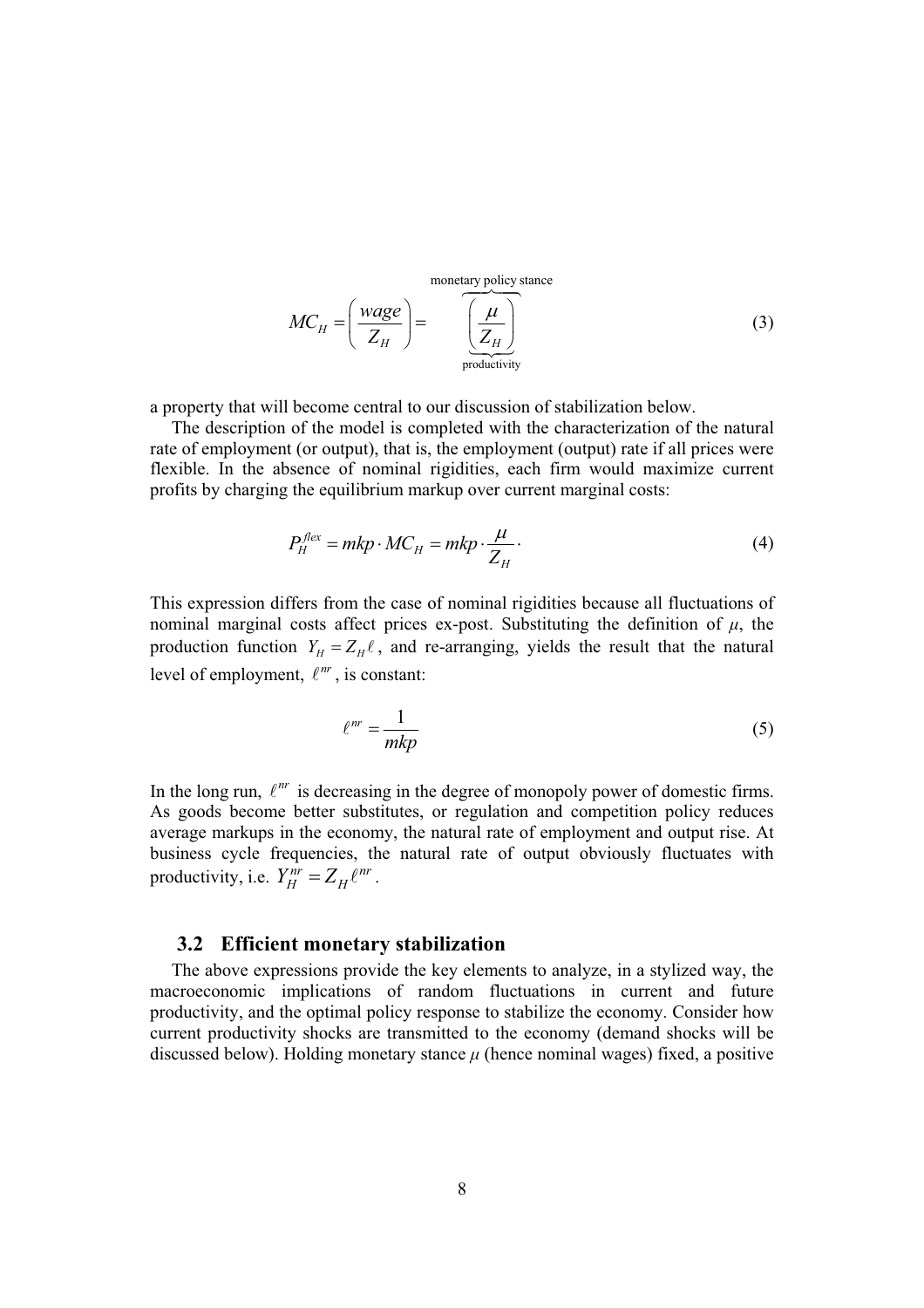productivity shock (an increase in  $Z_H$ ) lowers marginal costs ex post. But, if prices are preset, firms cannot take advantage of the higher productivity to lower prices and raise output: a fixed  $\mu$  implies that aggregate demand is also fixed in nominal and real terms. As a result, firms satisfy the current demand using less productive inputs. The positive productivity shock opens a positive *output gap*: employment and output fall short of their natural rate, i.e. their equilibrium value in a flexible price allocation.

In response to an unexpected increase in productivity, however, monetary authorities *can* improve welfare by expanding aggregate demand, up to the level of output if prices were flexible. In other words, at given prices, a sufficiently large monetary expansion can close the output gap described above, preventing any fall in employment relative to the flex-price equilibrium. Observe that, by raising the monetary stance in response to a positive productivity shock (and contracting it in response to a negative shock, as to rule out over-heating and excessive employment), a country's monetary authorities can completely stabilize marginal costs in nominal terms. Provided that they have enough information on current productivity, they can do so by setting monetary policy such that nominal marginal costs are constant during the period:

$$
MC = \frac{\mu}{Z_H} = \Gamma \tag{6}
$$

If the above holds, i.e. if private agents expect the central bank to credibly pursue rules such that  $\mu = Z_H \Gamma$ , optimal prices would remain constant in nominal terms also in the absence of nominal rigidities, as there would be no difference between the expressions (4) and (2). By pursuing monetary rules satisfying the above condition, the monetary authorities make nominal rigidities inconsequential as regards the equilibrium allocation, in the sense that in each period the sticky price allocation coincides with the flex-price allocation. The economy operates at the natural rate.

Observe that (6) requires a central bank to commit to (a) align aggregate demand with productivity, responding within each period to current productivity fluctuations; and (b) keep the price level along a predetermined path, indexed by  $\Gamma$ . By way of example: a credible inflation target of 2 percent would translate into a growth rate of prices at the constant rate  $\frac{\Gamma_{+1}}{\Gamma}$  = 1.02 (see Adao et al. 2005 for an analysis of determinacy).

For the simple economy specified above, it is easy to show that policies implementing the flex-price allocation also maximize welfare, i.e. the expected utility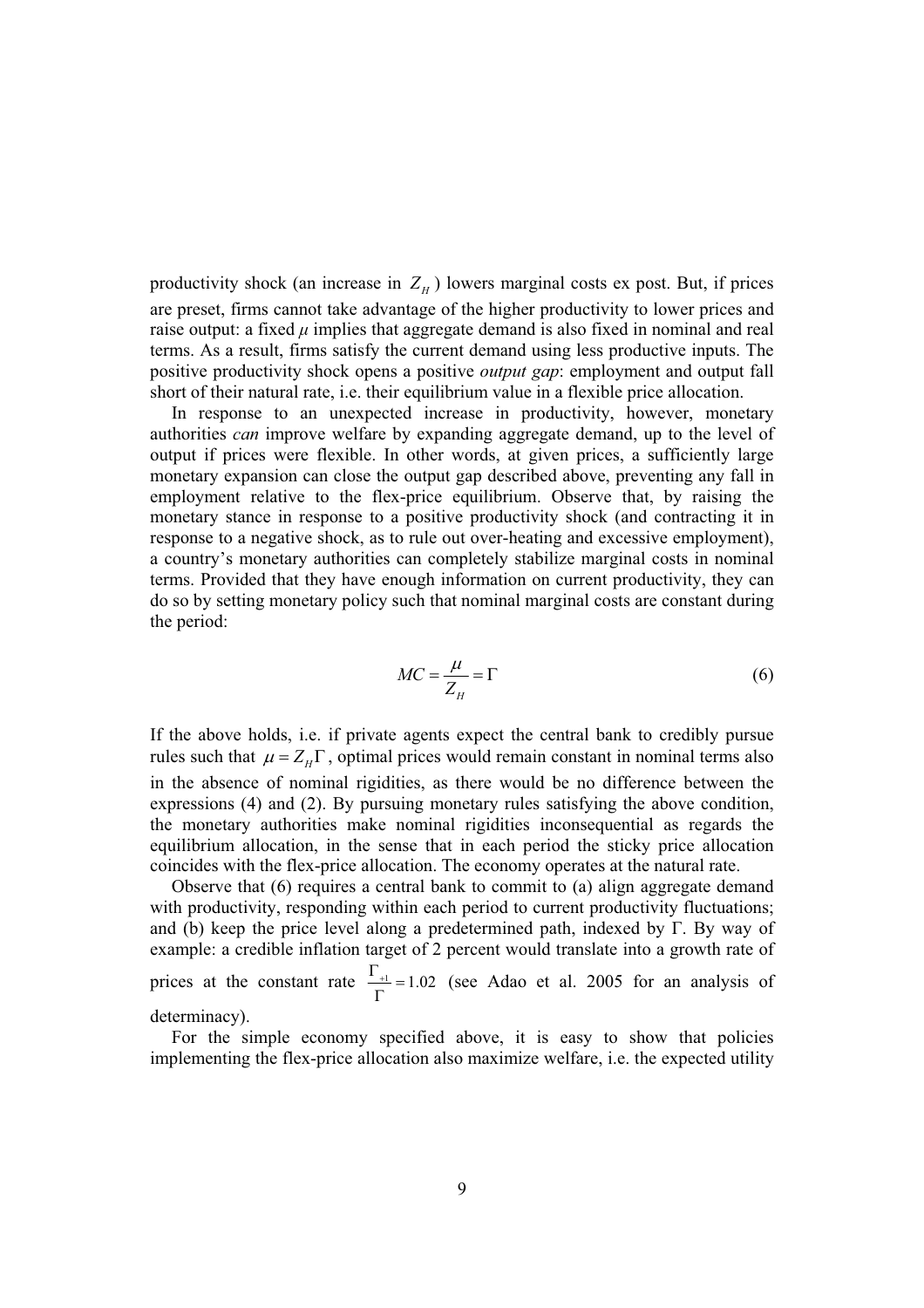of the representative agent. While this result does not hold in more general models, the literature has nonetheless produced several examples of economies where a natural-rate policy would not produce appreciable losses relative to the optimal policy.

#### **3.3 Interest rates and demand stabilization**

In the language of traditional models of stabilization, the optimal policy condition characterized above prescribes central banks to 'lean against the wind of excess demand (opening output gaps).' This section elaborates on this point. Specifically, after substituting the optimal policy condition (6) into the dynamic demand equation, that is,

$$
\frac{1}{\Gamma Z_H} = \beta \left( 1 + i \right) E \left( \frac{1}{\Gamma_{+1} Z_{H,+1}} \right),\tag{7}
$$

one can derive the interest rate corresponding to the implementation of the optimal stabilization policy $3$ 

$$
i = -\ln \beta + \ln \frac{\Gamma_{+1}}{\Gamma} + E \ln Z_{H,+1} - \ln Z_H + \frac{1}{2} Var \ln Z_{H,+1}
$$
(8)

This expression suggests a different way to state the main conclusion of the analysis in the previous subsection. Namely, given the path of price levels  $\Gamma$  to which the central bank commits when it defines inflation targets at different horizons, and holding expectation of future productivity constant, the natural rate of interest falls with current productivity gains — which, in the absence of a contingent optimal reaction by monetary authorities, would open a positive output gap. It raises with anticipated productivity growth.

It is important to understand that condition (6) prescribes monetary authorities to respond efficiently not only to current productivity shocks, but also to current

$$
i = -\ln \beta + \ln \frac{\Gamma_{+1}}{\Gamma} + \ln \frac{1}{Z_{H}} - \ln E \left( \frac{1}{Z_{H,+1}} \right).
$$

The expression in the text follows from assuming that shocks are log-normally distributed.

 $3$  Taking logs of the expression in the text and rearranging, yields the nominal interest rate implicitly defined by the optimal policy condition: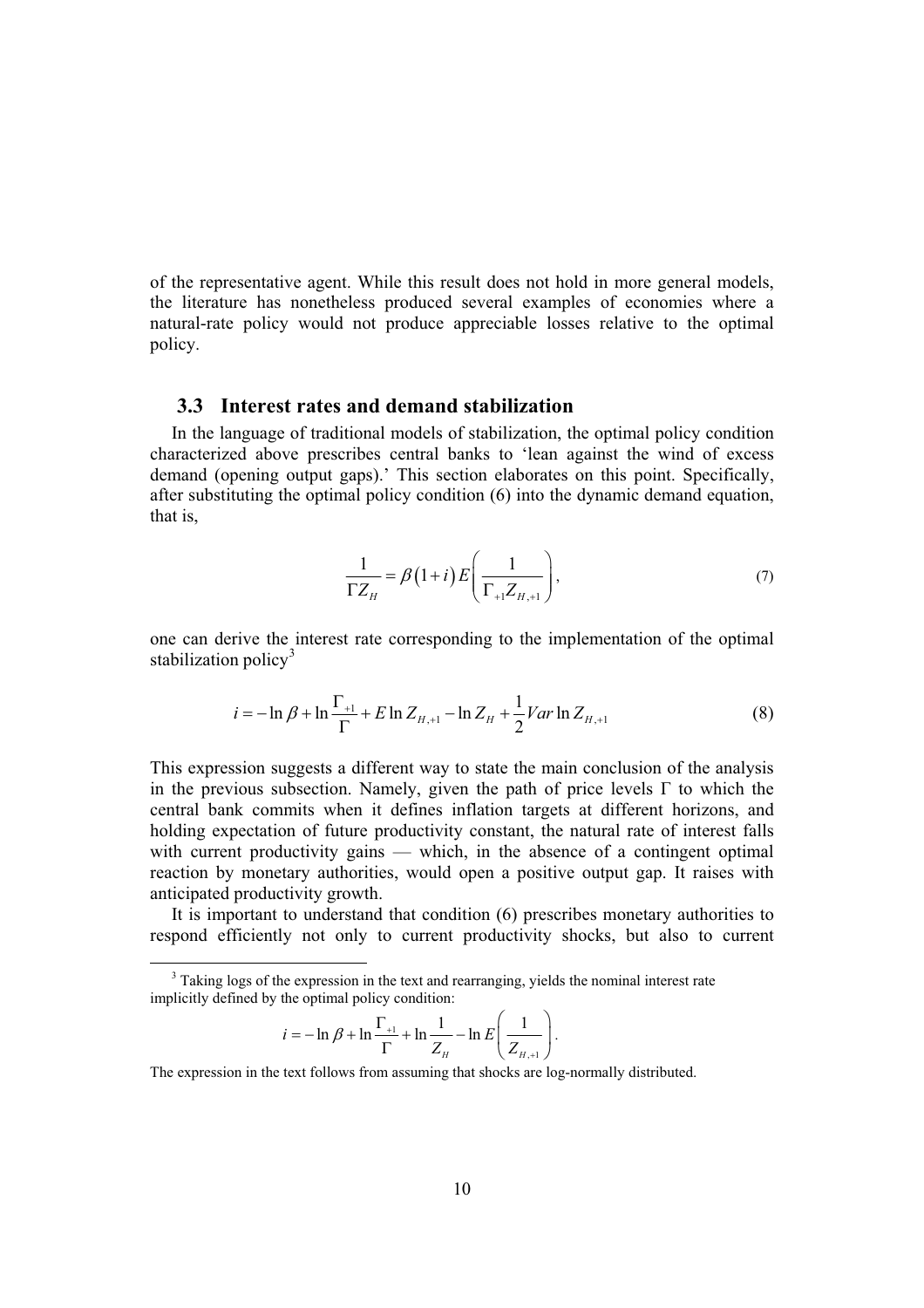aggregate demand disturbances. To see this point most clearly, suppose that in some periods private agents become more optimistic, or pessimistic, about the future state of the economy. Specifically, they receive an informative signal about the level of productivity one period ahead, which can be expected to be either high or low. This is a type of expectations shocks which is reminiscent of traditional Keynesian theory, where movements in the so-called autonomous components of spending for consumption and investment are driving forces of business cycle fluctuations.

For a given path of prices (the *I's*) and interest rates over time, the expressions (1) and (7) make it apparent that fluctuations in expectations of future productivity translate into fluctuations in future incomes and consumption demand  $C_{+1}$ ; in turn (holding current interest rate fixed) this moves current real aggregate demand *C* away from the natural rate. For instance, given  $\Gamma_{+1}$  and *i*, optimistic expectations raise demand above natural output, opening a positive output gap.

A central bank implementing optimal rules  $(\mu = \Gamma Z_H)$  however would systematically and completely stem any excess demand on current resources, including those driven by anticipation of future growth. Under the optimal monetary regime, the nominal rate indeed rises with  $E \ln Z_{H+1}$ , causing households to postpone optimally the spending plans they would have pursued in response to optimistic expectations, had the nominal rate been left constant. Without investment and international borrowing, whether or not private expectations turn out to be correct ex post is utterly inconsequential for the evolution of the economy. Given the optimal rule, in the next period the policy stance will be such that households again consume the efficient level of output.<sup>4</sup>

Note that, in addition to signals about future average productivity, current demand would also fluctuate inefficiently with uncertainty about future productivity, i.e. with changes in the variance term in (8). Monetary authorities are obviously required to stabilize fluctuations in demand also when these are driven by perceived uncertainty.

An observation on the so-called zero bound problem is in order before closing this section. As is well known, according to (8) the implementation of optimal stabilization policy may at times require that nominal interest rate be negative, if the economy is hit by a sufficiently large negative shock to, say, expected productivity growth. In such circumstances, the implementation of optimal stabilization rules would be constrained by the fact that nominal rates cannot fall below zero. Holding

<sup>&</sup>lt;sup>4</sup> The presence of capital as productive input and investment shocks do not necessarily modify this conclusion — see for instance Bergin and Corsetti (2005).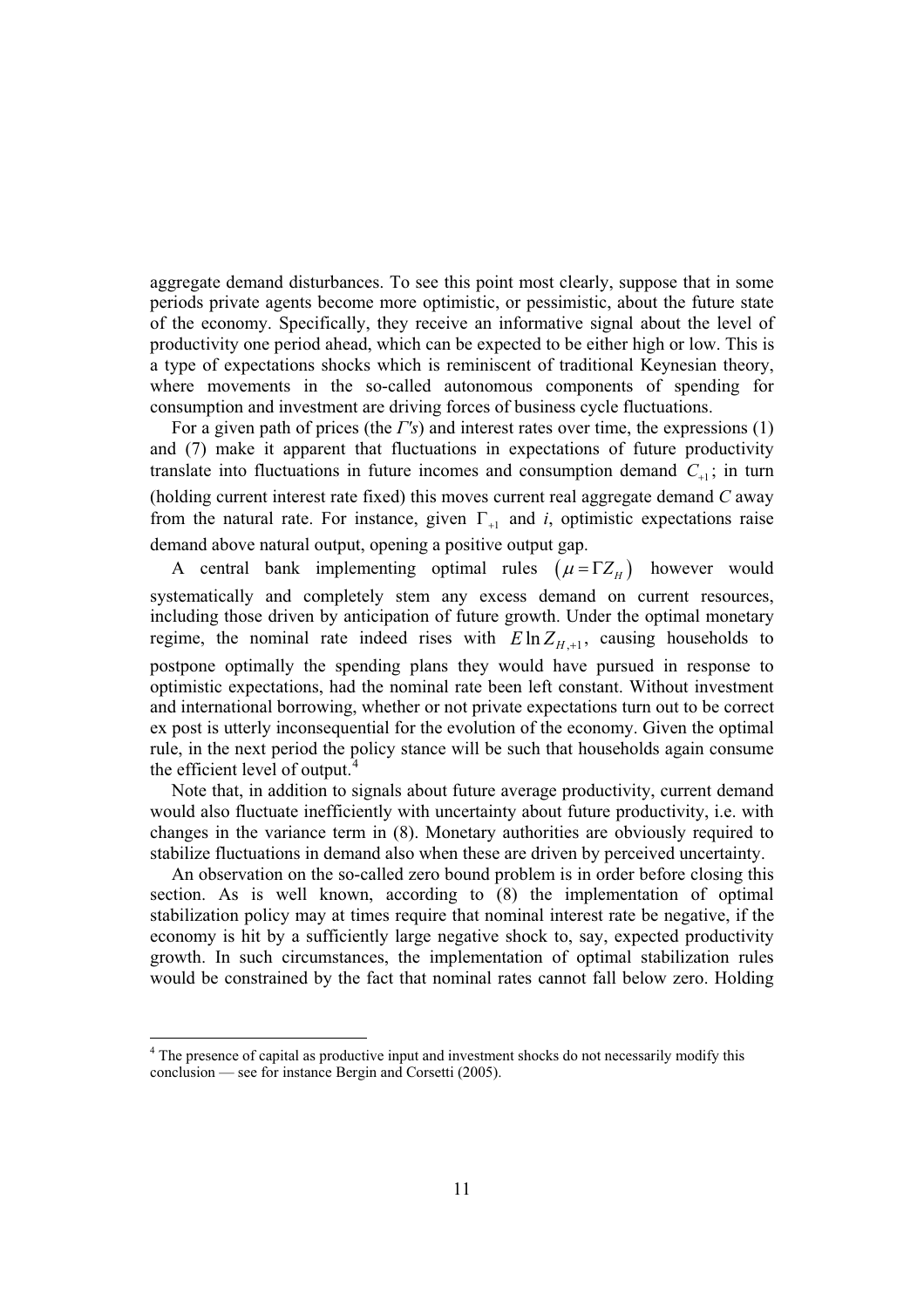the price level target constant, monetary authorities would not be able to keep efficient control of aggregate demand.

## **4 The costs of losing monetary autonomy**

It is well understood that a welfare-optimizing central bank in a monetary union should react to the average cyclical conditions of the common currency area. While there could be different views on the weighting scheme used in building area-wide averages, a single (optimal) monetary policy will not be able to stabilize fully output gaps and producers' marginal costs at national level — as crudely captured by the slogan 'one size cannot fit all'. To the extent that it translates into insufficient stabilization, the costs of monetary union are clearly akin to the costs of the business cycle.

Since insufficient stabilization of national cycles is a dimension of the cost from monetary unification which has received a very large share of attention in the debate, it is useful to start our analysis by focusing sharply on it, before moving to other dimensions.

## **4.1 Heterogeneous monetary union and the welfare costs of the business cycle**

The main inefficiencies from insufficient stabilization can be characterized in terms of relative price distortions, translating into a suboptimal level of output and consumption. According to the model discussed above, if the central bank does not stabilize marginal costs completely, at national level demand does not fall optimally when productivity is low: with preset prices, these turn out to be too high relative to factor costs, and firms supply too much relative to the flex-price level of output. Conversely, when productivity is high, demand does not rise enough: product prices are too low relative to factor costs, and firms supply too little relative to the flex-price allocation. It follows that, with insufficient stabilization, average output will fall short of its flex-price counterpart.

To derive these results formally, set for simplicity  $\Gamma$ =1 and

$$
\mu = Z_H^{\xi}, \qquad 0 \le \xi \le 1 \tag{9}
$$

When  $\xi$ <1, stabilization is incomplete: demand varies too little relative to productivity, translating into positive or negative output gaps. Under this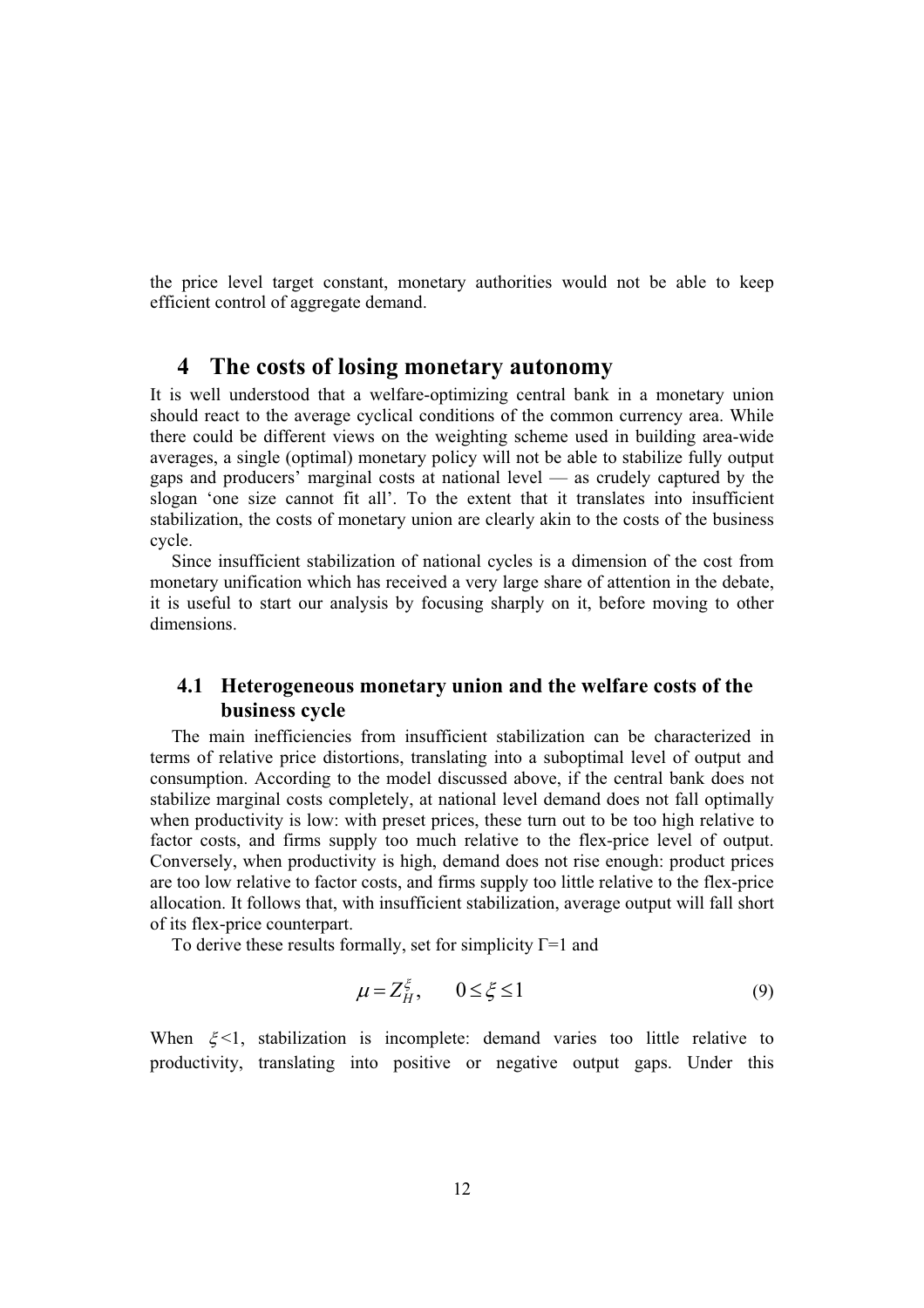parameterization, it is easy to verify that the expected value of marginal costs will be larger than in the case of complete stabilization $<sup>5</sup>$ </sup>

$$
E\left[\frac{\mu_{(\xi < 1)}}{Z_H}\right] = \Gamma E\left[Z_H^{\xi - 1}\right] > \Gamma. \tag{10}
$$

For any given average monetary stance, the lower the extent of stabilization, the higher the preset product prices. Now consider the limiting case  $\xi = 0$ , when monetary policy is not contingent on the state of the economy at all — this would be the case if money grows at some predetermined rate between periods. Holding  $\mu$  constant, it is easy to see that higher prices translate into a lower constant level of consumption and output as  $C_H = Y_H = \mu / P_H$  (see also the discussion in Section 9 on related results when price setting is staggered).

The property of recent monetary models just discussed should be properly emphasized: with nominal rigidities, incomplete stabilization affects average prices, consumption and output in equilibrium. For standard parameterization, average prices will be too high, average output and consumption of Home goods (as well as average wages) will be too low relative to the flex-price benchmark. Observe, however, that the growth rate of the economy is not affected: in the long run the economy will expand at the same rate of productivity growth, independently of the monetary regime. Yet, there will be a gap between potential and current output on average, depending on the monetary regime.<sup>6</sup>

What is the cost of inefficient stabilization in terms of welfare? As already mentioned, this will simply coincide with the cost of inefficient business cycle movements. To see this most clearly, assume that  $Z_H$  is lognormally distributed. In

our model, with utility from consumption being in log form, i.e.  $\ln C = \ln \frac{1}{r}$ *p*  $= \ln \frac{\mu}{\epsilon}$ , the loss in expected log consumption due to incomplete stabilization — denoted  $\Delta W$  — can be written as follows:<sup>7</sup>

<sup>&</sup>lt;sup>5</sup> Technically, the inequality above follows as a straightforward implication of Jensen's inequality.  $<sup>6</sup>$  In joint work with Bergin, I show that models including both firms' entry and nominal price rigidities</sup> confirm the main result of this section, namely, lack of stabilization raises the price level (Bergin and Corsetti 2005). In addition, the model suggests that insufficient stabilization at national level reduces the number of firms created in equilibrium, depressing the level of investment relative to the flex-price allocation benchmark.

<sup>&</sup>lt;sup>7</sup> Define welfare with flexible prices (or in a fully stabilized economy)  $W^{flex}$  as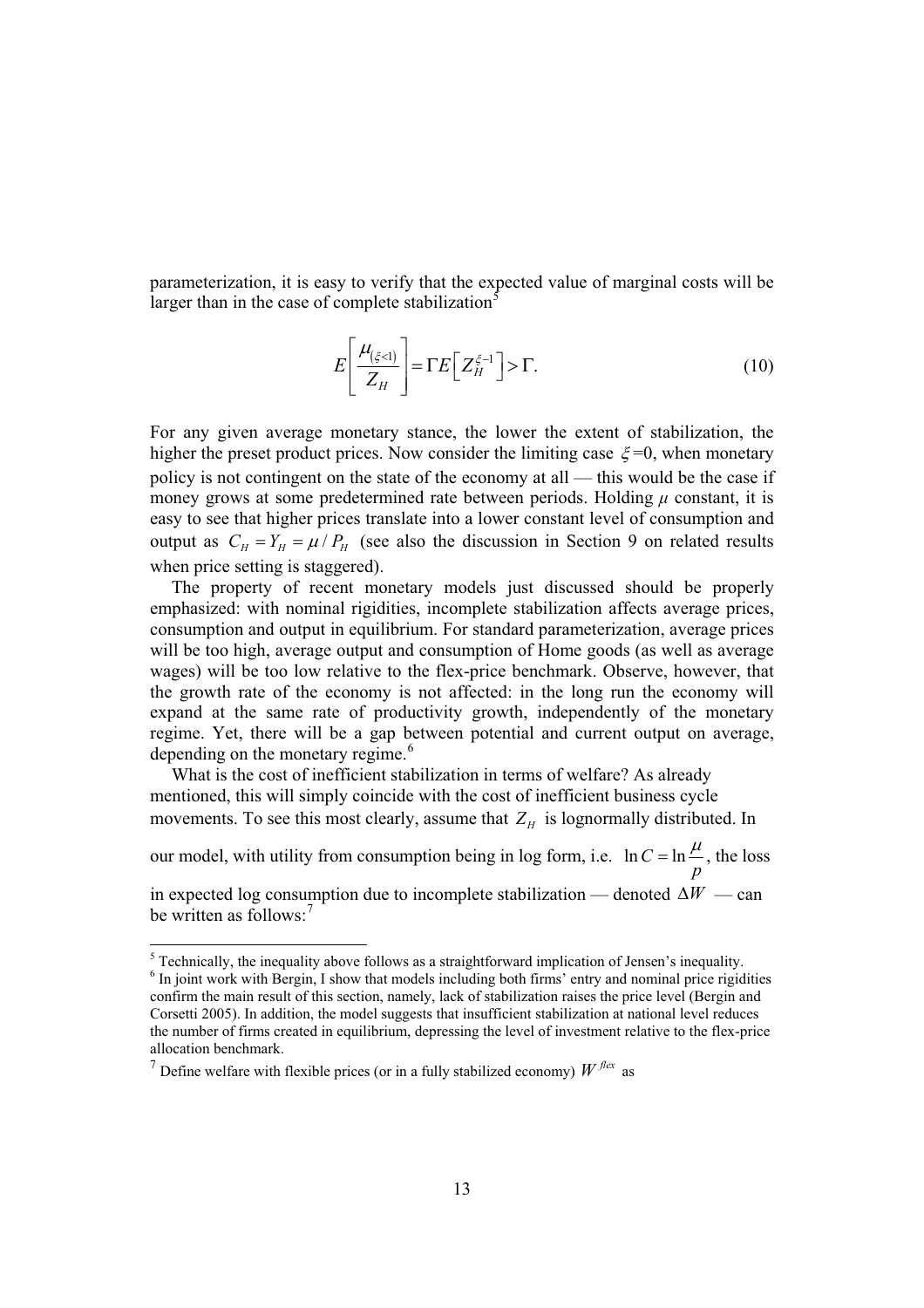$$
\Delta W = \frac{1}{2} \left( 1 - \xi \right)^2 Var \ln Z_H \tag{11}
$$

When  $\xi = 1$  the economy is fully stabilized: the variance of the shock does not affect expected utility from consumption, and the above expression is identically equal to zero. If  $\xi$  < 1, instead, expected utility will be decreasing in the variance of the shock.

Not surprisingly, expression (11) is very close to the formula expressing the costs of business cycles in the seminal contributions by Lucas (1987, 2003).<sup>8</sup> Indeed, many models currently used in the design and assessment of monetary stabilization policy share this very feature. As in Lucas, back-of-the-envelope calculations of the order of magnitude of the welfare costs of insufficient stabilization lead to very small estimates. To wit: let the standard deviation of productivity be 1 percent per period. Moving from no stabilization  $\xi = 0$  to full stabilization  $\xi = 1$  is worth approximately one half of a hundredth of a percent of consumption per quarter.<sup>9</sup> Adding some

$$
W^{flex} = E \ln \mu - E \ln P^{flex}
$$
  
=  $E \ln \mu - E \ln \frac{\mu}{Z_H}$  + constant. =  $E \ln Z_H$  + constant

Consider now the case of sticky prices under the assumption  $\mu = Z_H^{\xi}$ 

$$
W^{stick} = E \ln Z_H^{\xi} - E \ln E \left( \frac{Z_H^{\xi}}{Z_H} \right)
$$
  
=  $\xi E \ln Z_H - (\xi - 1) E \ln Z_H - (\xi - 1)^2 * 0.5 * Var \ln Z_H$   
=  $E \ln Z_H - (\xi - 1)^2 * 0.5 * Var \ln Z_H$ 

The expression in the text is the difference between the two.

<sup>8</sup> In standard monetary models, the goal of stabilization is not to eliminate consumption variability around a smooth trend. Rather, the goal of stabilization is to reduce the gap between consumption and its efficient level —- which may well be time varying depending on the state of the economy. In the model underlying the calculations above, full stabilization completely closes the output gap, ensures that employment is at its flex-price rate, and lets consumption fluctuate optimally with the state of the economy. Conversely, a constant  $\mu$  (or  $\mu$  growing at a deterministic rate) will imply that

consumption is constant, but at a lower average relative to a perfectly stabilized economy. Somewhat paradoxically, it is incomplete stabilization which makes consumption 'smoother' relative to a flexprice economy, but suboptimally so. At the same time, it induces excessive volatility of employment. In Bergin and Corsetti (2005), we also allow for product diversification and love for variety. In such a model, business fluctuations reduce product variety available to consumers. The costs of insufficient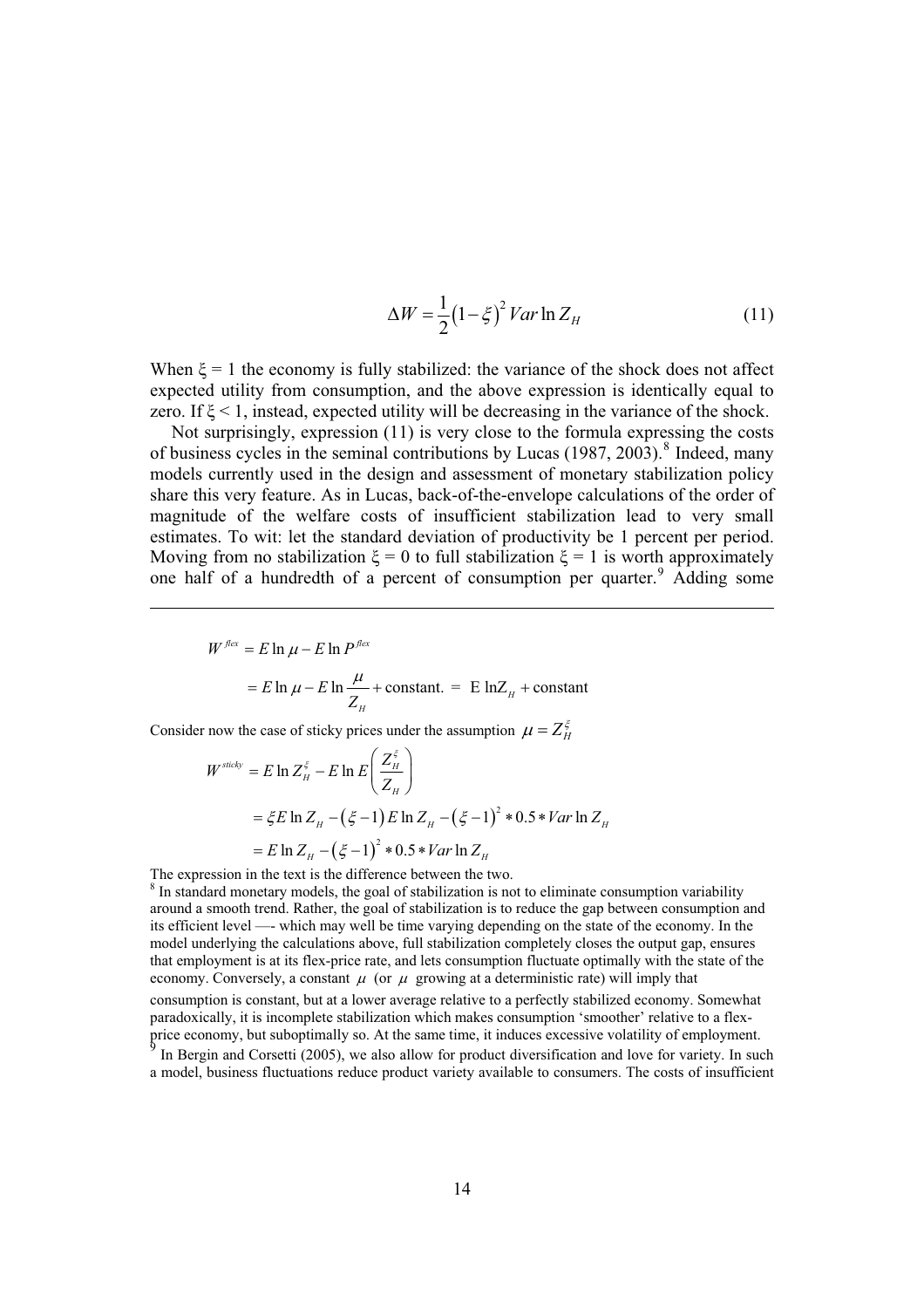preference shocks to the model may marginally raise this estimate, but not substantially so.

Not only these numbers are strikingly low: remarkably, the above estimates actually provide an upper bound to the welfare losses due to insufficient stabilization in a common currency, derived for the case in which domestic productivity shocks have no common component across countries, i.e. they are purely idiosyncratic.<sup>10</sup> The parameter  $\xi$  above can be interpreted as the weight assigned by a common central bank to the stabilization of the output gap in country *H*.

Sure enough, the issue of assessing the (welfare) costs of the business cycle is far from being settled. The literature provides examples of frictions and inefficiencies which can raise their assessment relative to Lucas' estimates. In addition, low aggregate welfare losses may correspond to large losses for some group in the society. Yet, the main message of this section is apparent.

The analysis suggests a close link between the magnitude of welfare gains from stabilizing the business cycle, and the magnitude of welfare costs due to a single monetary policy. If one is sceptical about the former, he/she must be sceptical about the latter.<sup>11</sup> It is worth noting, here, that similarly sceptical views of the welfare costs of monetary union had been expressed early on by critics of the OCA theory using the same theoretical model underlying the original contributions to this theory, most notably by Willem Buiter (see for instance Buiter (2000)).

stabilization is higher, depending on preferences for variety (see Ghironi and Melitz 2005, Corsetti, Martin and Pesenti 2005, among others).

<sup>&</sup>lt;sup>10</sup> Obviously, the cost of a single currency will be decreasing in the degree of symmetry of productivity shocks hitting the different regions of the monetary union. Similarly, it is well understood that the cost of joining a currency area will not be symmetric. For instance, ceteris paribus, it will be higher for smaller countries, i.e. countries whose macroeconomic conditions have a small weight in the unionwide aggregates used by the central bank to assess the macroeconomic conditions of the area as a whole.

<sup>&</sup>lt;sup>11</sup> In the discussion of this paper during the conference  $EMU@10$ , many voiced the widespread opinion according to which the costs of the business cycle is larger than predicted by most standard models — a concern that has motivated quite a bit of theoretical and empirical work. Unfortunately, none of the contributions mentioned in the discussion succeeds in accounting for more than a marginal upward revision of the standard calculation. The literature may eventually provide convincing models predicting large average welfare losses from the business cycle. It is worth stressing that, in this case, it would still be important to verify that the welfare gap between monetary union and national currencies is correspondingly large.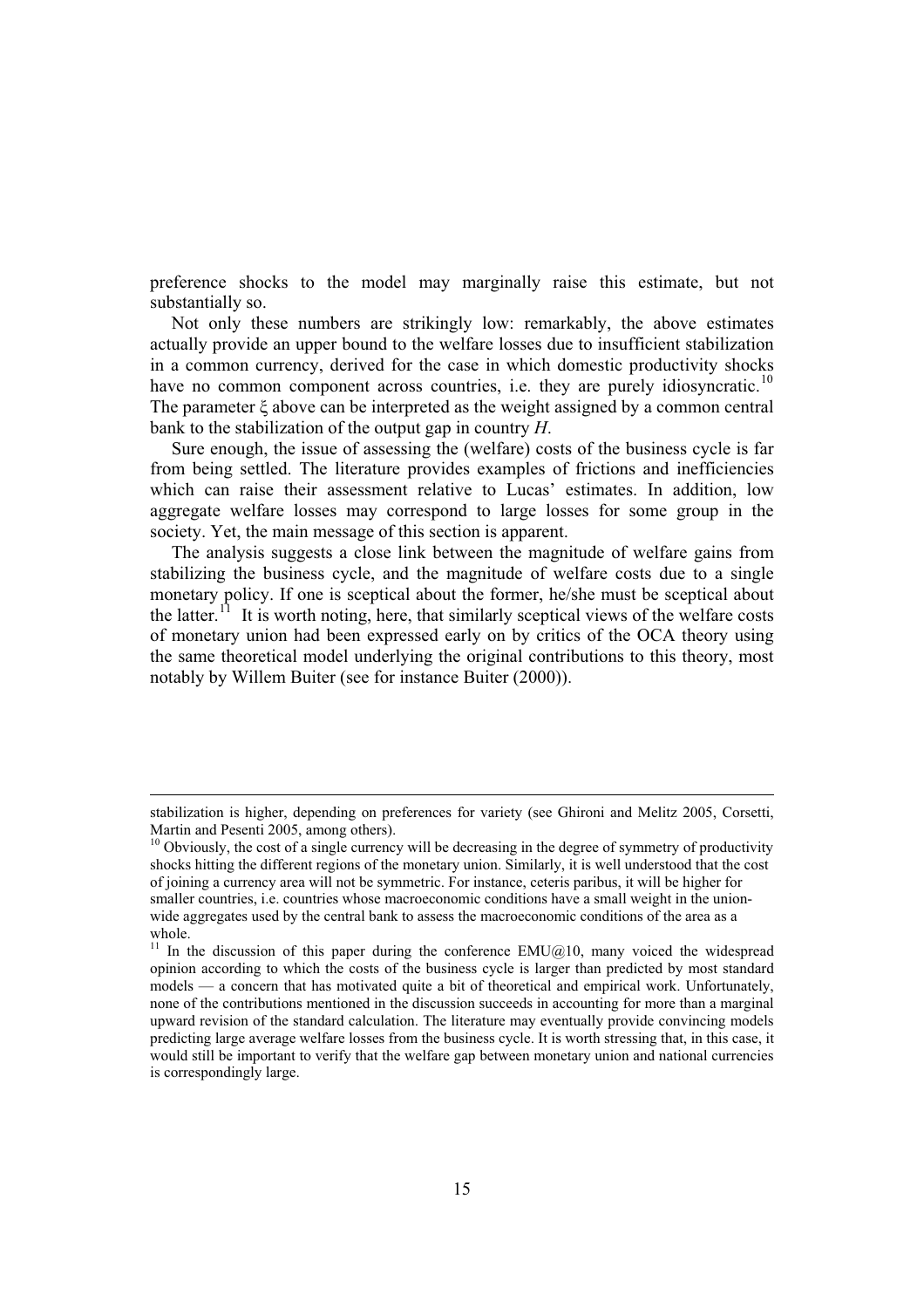#### **4.2 Country-specific monetary 'noise'**

So far, we have discussed the implications of a single monetary policy in terms of insufficient domestic stabilization. However, from the vantage point of a country whose business cycle is not synchronized with the rest of the union, a common monetary policy also generates destabilizing 'monetary noise'.

For this reason, a common currency could potentially be more consequential for national welfare than suggested above. Accounting for monetary noise, rewrite expression (9) as follows

$$
\mu = \Gamma Z_H^{\xi} \Omega_H
$$

where  $\Omega$ <sub>H</sub> indexes changes in the union-wide monetary stance which are unrelated to the Home country's fundamental  $Z_H$ . This new variable captures policy decisions by the common central bank, in response to average fundamentals in the currency union. If  $Z_H$  and  $\Omega_H$  are independently lognormally distributed, the welfare costs of joining a monetary union become<sup>12</sup>

$$
\Delta W = 0.5 \left[ Var \ln \Omega_H + \left(1 - \xi\right)^2 Var \ln Z_H \right] \tag{12}
$$

Welfare losses are obviously higher than (11). However, to the extent that monetary authorities follow optimal rules,  $\Omega_H$  reflects some weighted average of countryspecific domestic productivity shocks in the union as a whole. Thus, in the expression above, the magnitude of the two terms in square brackets cannot be very different. It follows that 'monetary noise' due to lack of business cycle synchronization in a

#### $12$  To wit:

$$
W^{stick} = E \ln \mu - E \ln E \left( \frac{\mu}{Z_H} \right) =
$$
  
=  $E \ln \Omega_H + \xi \ln Z_H - E \ln \left( \Omega_H Z_H^{\xi-1} \right) - 0.5 \cdot Var \left( \ln \Omega_H + (\xi - 1) \ln Z_H \right)$   
=  $E \ln \Omega_H + \xi \ln Z_H - E \ln \Omega_H - (\xi - 1) E \ln Z_H$   
 $- 0.5 \cdot \left[ Var \ln \Omega_H + (\xi - 1)^2 Var \ln Z_H \right]$   
=  $E \ln Z_H - 0.5 \cdot \left[ Var \ln \Omega_H + (\xi - 1)^2 Var \ln Z_H \right]$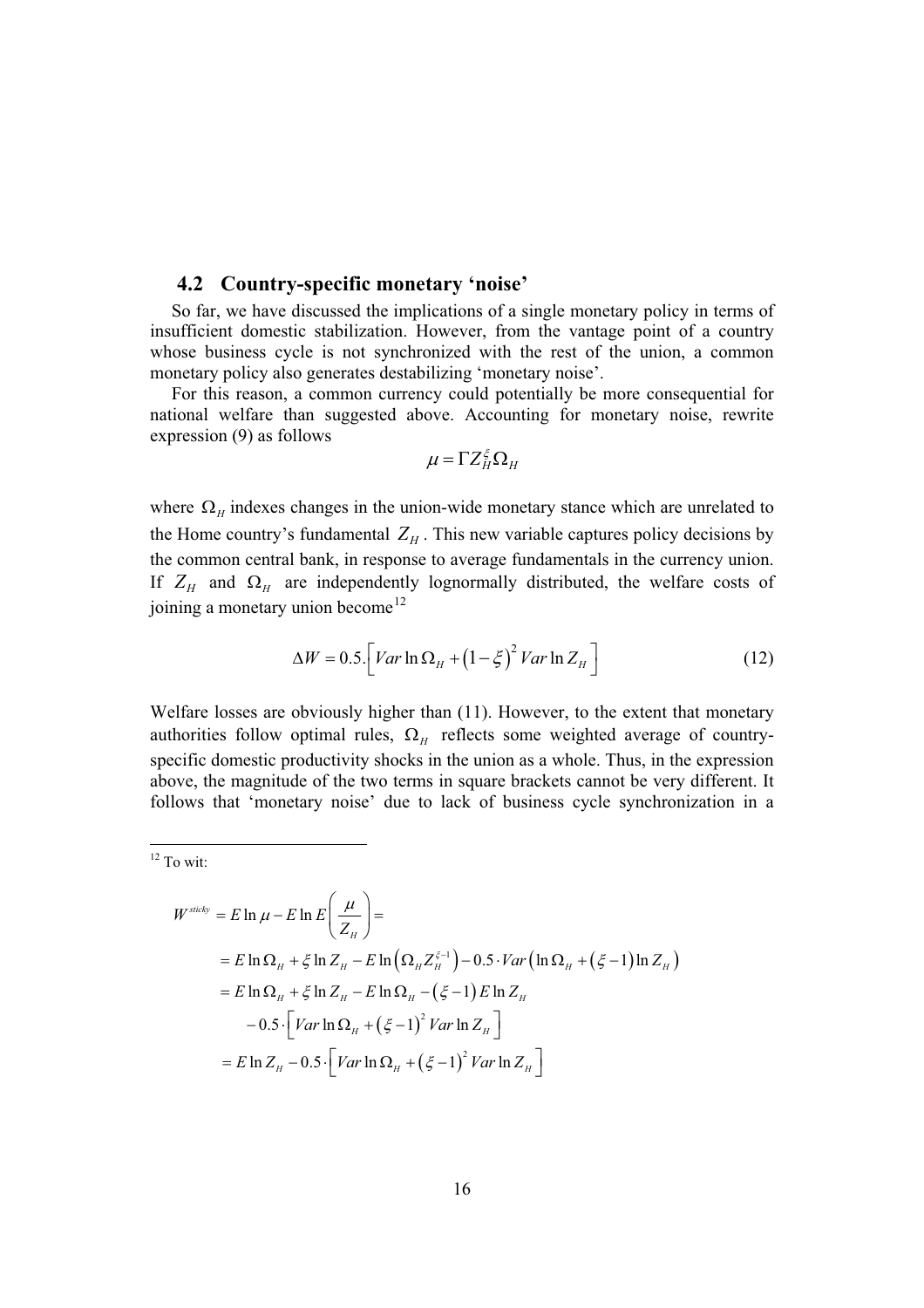monetary union can hardly raise the order of country-specific welfare losses, relative to our assessment of the costs from incomplete stabilization.

## **4.3 Monetary instability and the advantages of joining a disciplined monetary union**

An important observation suggested by expression (12) is that a highly unstable monetary policy could potentially produce large welfare losses, up to dwarfing the costs of insufficient stabilization. The point is that the variance of  $\Omega$ <sub>H</sub> can rise substantially in the presence of noisy behaviour by central bankers, and/or monetary instability due to fiscal or financial instability.— in more general specification of the model, the size of welfare losses will be sensitive to the degree of risk aversion of the representative agents, which magnifies the effects of non-fundamental nominal volatility.<sup>13</sup>

The strong welfare implications of an unstable monetary policy back a well-known argument which, historically, has played an important role in the political process towards the creation of the European monetary union. Namely, countries that are unable to adopt a stable monetary framework (for a variety of reasons) are bound to gain the most from joining a union that guarantees monetary and fiscal discipline.

As monetary instability plausibly reflects a weak macroeconomic and/or political framework, however, assessing these gains requires a careful specification of what prevents national monetary authorities from following optimal rules consistent with the analysis in Sections 3 — a task beyond the goal of this text.

## **5 Adding the costs of giving up exchange rate flexibility**

Having clarified some basic ideas about the costs of losing monetary autonomy, the next step consists of reconsidering the second element of OCA theory — the consequences of giving up exchange rate flexibility — using a fully-fledged model of international macroeconomic interdependence. What follows will briefly describe the main elements of a general equilibrium, two-country, choice-theoretic stochastic model with nominal rigidities and imperfect competition in production.

<sup>&</sup>lt;sup>13</sup> It is worth noting here that the assumptions underlying the baseline model above actually rule out costs of monetary shocks via mispricing of goods and services: optimally preset prices do not depend on the variance of monetary policy. For more general specifications of preferences and technology, however, a noisy conduct of monetary policy would also affect average prices.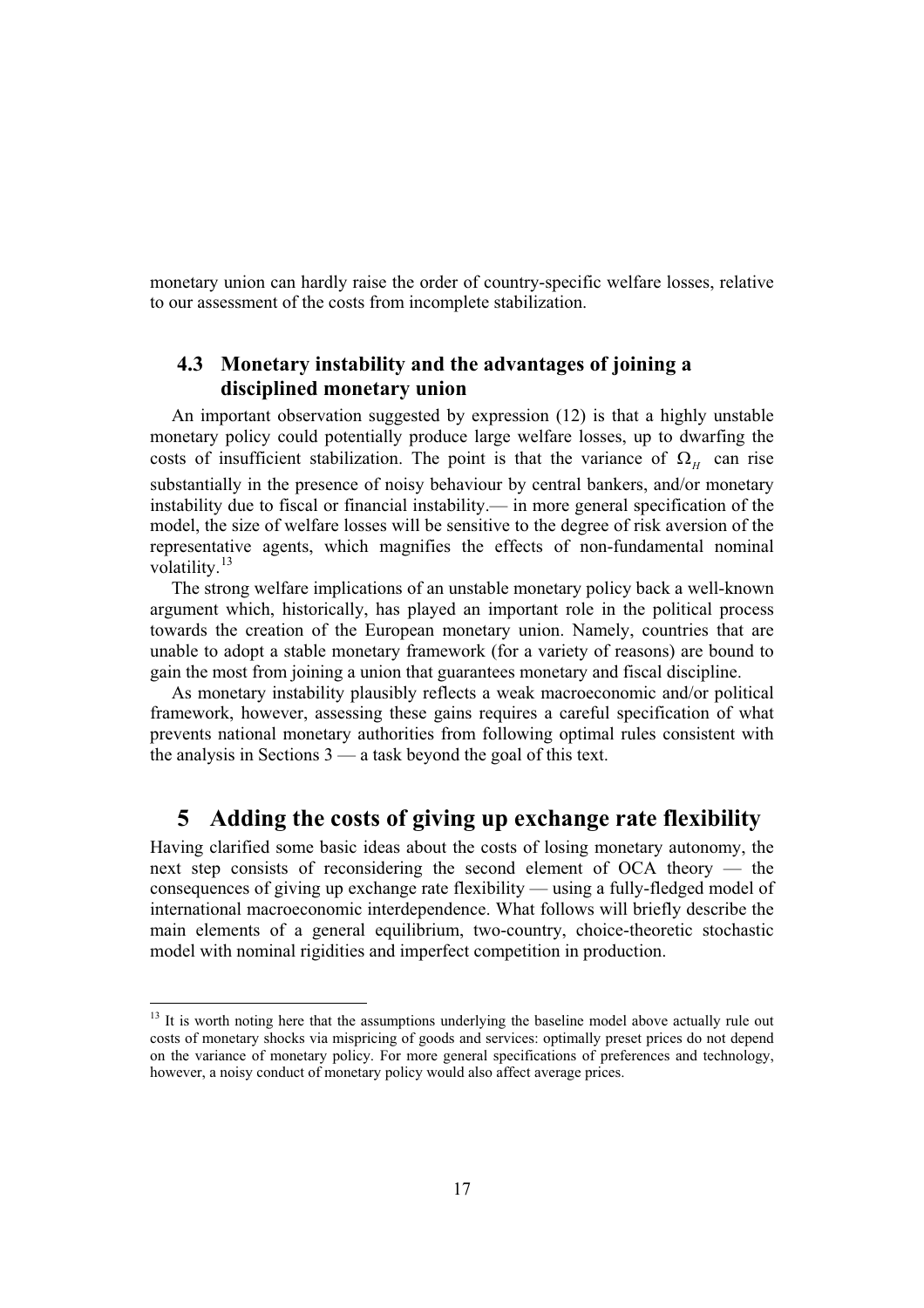#### **5.1 A model with trade and international interdependence**

Consider a model of macroeconomic interdependence consisting of two countries, Home and Foreign, denoted by *H* and *F*, each perfectly specialized in the production of a tradable good (in many varieties), and a nontradable good (also in many varieties). The Home representative household combines these goods in a consumption basket, which may take the following form:

$$
C = C \big[ C_H, C_F, C_N \big] = \big[ C_H^{\alpha} C_F^{1-\alpha} \big]^\gamma C_N^{1-\gamma} \tag{13}
$$

where  $C_H$ ,  $C_F$  and  $C_N$  denote consumption of Home tradables, Foreign tradables and Home nontradables, respectively. Note that, in the model I use to develop my arguments, tradable and nontradable goods have unit elasticity of substitution in consumption, i.e. the consumption aggregator is Cobb-Douglas. The weight of nontraded goods is  $1 - \gamma$ , so that  $\gamma$  is the weight on the basket of traded goods. Within this basket, also Home and Foreign traded goods have unit elasticity, with weights  $\alpha$ and  $1 - \alpha$ . Foreign consumption is similarly defined

$$
C^* = C^* \Big[ C_H^*, C_F^*, C_N^* \Big] = \Big[ \big( C_H^* \big)^{1-\alpha} \big( C_F^* \big)^{\alpha} \Big]^\gamma \big( C_N^* \big)^{1-\gamma} \tag{14}
$$

where an asterisk denotes foreign variables. Comparing the two expressions above shows that preferences over tradable goods are assumed to be asymmetric across countries: national representative consumers assign the same weight  $\alpha$  to the goods produced in the country where they live. If  $\alpha > 1/2$ , preferences for tradables have a 'home bias'. Preferences for consumption are in log form and additive separable in labour — the disutility from labour effort  $\ell$  is linear (as in the previous section). I again abstract from investment and government consumption.

In the economy, labour is employed in the production of tradables and nontradables. We therefore have four measure of labour productivity, each subject to shocks that are country- as well as sector- specific:  $Z_H$ ,  $Z_N$ ,  $Z_F$ ,  $Z_N^*$  denoting productivity in the Home tradable sector, the Home nontradable sector, the Foreign tradable sector, the Foreign nontradable sector, respectively. Labour is immobile across borders.

Let  $P_N$ ,  $P_H$  and  $P_F$  denote the Home prices of nontraded goods, Home produced traded goods, and Foreign produced traded goods;  $P_N^*$ ,  $P_H^*$  and  $P_F^*$  are the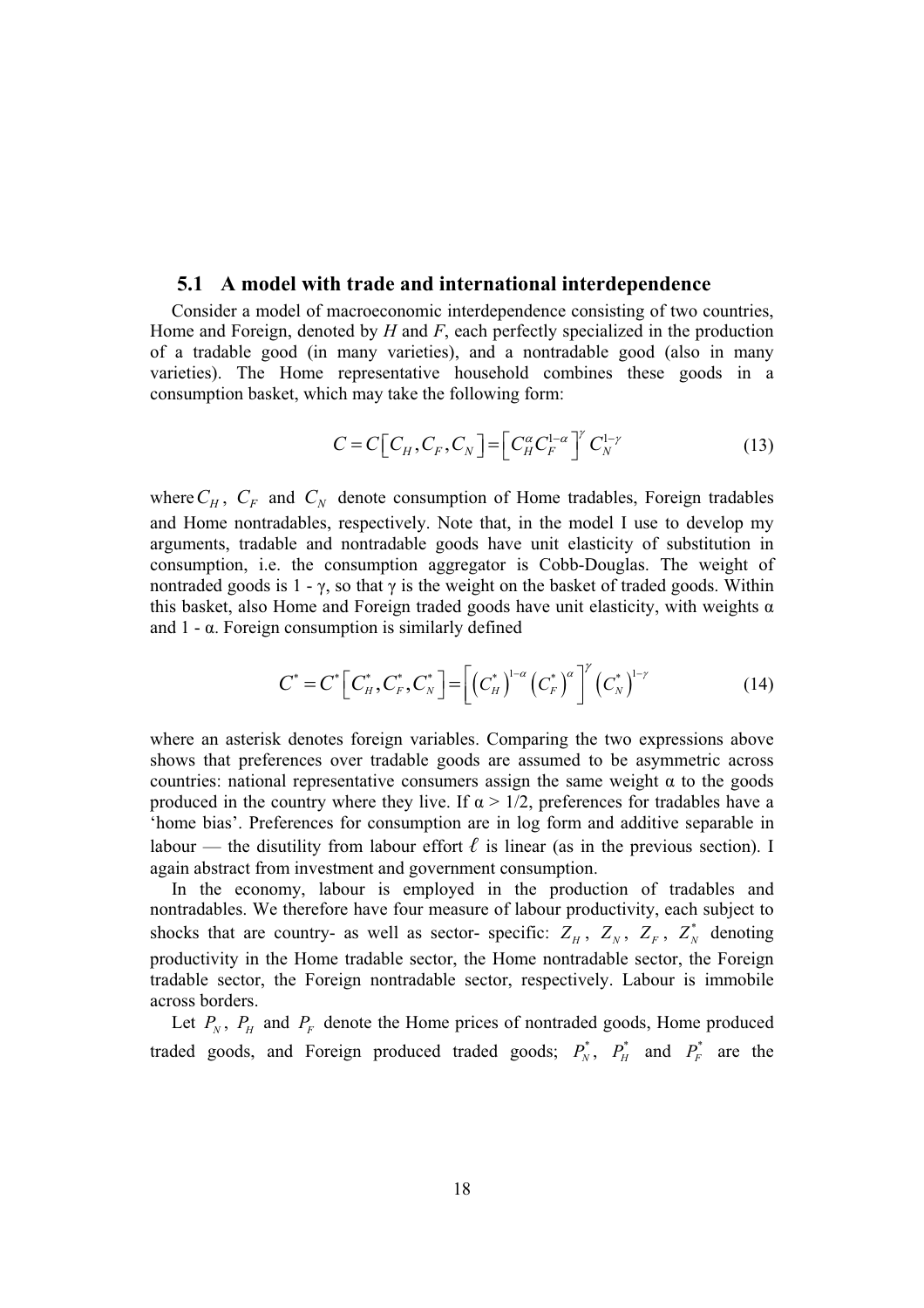corresponding prices in foreign currency. The welfare-based consumer price indexes *P* (in Home currency for the Home country) and *P*<sup>\*</sup> (in Foreign currency for the Foreign country) combine the prices of domestic goods and imports

$$
P = P\left[P_H, P_F, P_N\right] \qquad P^* = P\left[P_H^*, P_F^*, P_N^*\right] \tag{15}
$$

Let  $\varepsilon$  denote the nominal exchange rate between the Home and the Foreign currency (measured in units of Home currency per unit of Foreign currency). To the sake of analytical tractability, I assume that households can perfectly insure consumption risks across countries.<sup>14</sup> As mentioned above, this means that the model leaves no room for improvements in welfare through the development of financial markets — an issue often discussed in reference to Optimal Currency Areas.

With efficient consumption risk sharing, exchange rate determination is straightforward. As is well known, perfect consumption insurance implies that the growth rates of marginal utilities are equalized across countries in Purchasing Power Parity (PPP) terms. As our two countries are perfectly symmetric ex ante, in the stylized model I am using in this paper this condition means that wealth and consumption are always equalized in nominal terms across countries:

$$
PC = \mathcal{E}P^*C^*.\tag{16}
$$

As explained above, it is convenient to define nominal demand as a synthetic indicator of domestic monetary stance — whatever the instruments used by the central bank. Abstracting from government spending and investment, nominal demand coincides with nominal consumption

$$
\mu = PC, \qquad \mu^* = P^*C^*
$$

An increase in  $\mu$  ( $\mu^*$ ) corresponds to Home (Foreign) monetary policy expansion. Using the definition of  $\mu$  and  $\mu^*$ , it follows that the exchange rate depends on Home and Foreign monetary stances

<sup>&</sup>lt;sup>14</sup> In the Corsetti-Pesenti model (as in Cole and Obstfeld 1991) equilibrium terms of trade movements are such that, independently of whether asset markets are complete (but provided there is no outstanding net debt), cross-border consumption risk sharing is efficient. So the solution in the text would also characterize financial autarky.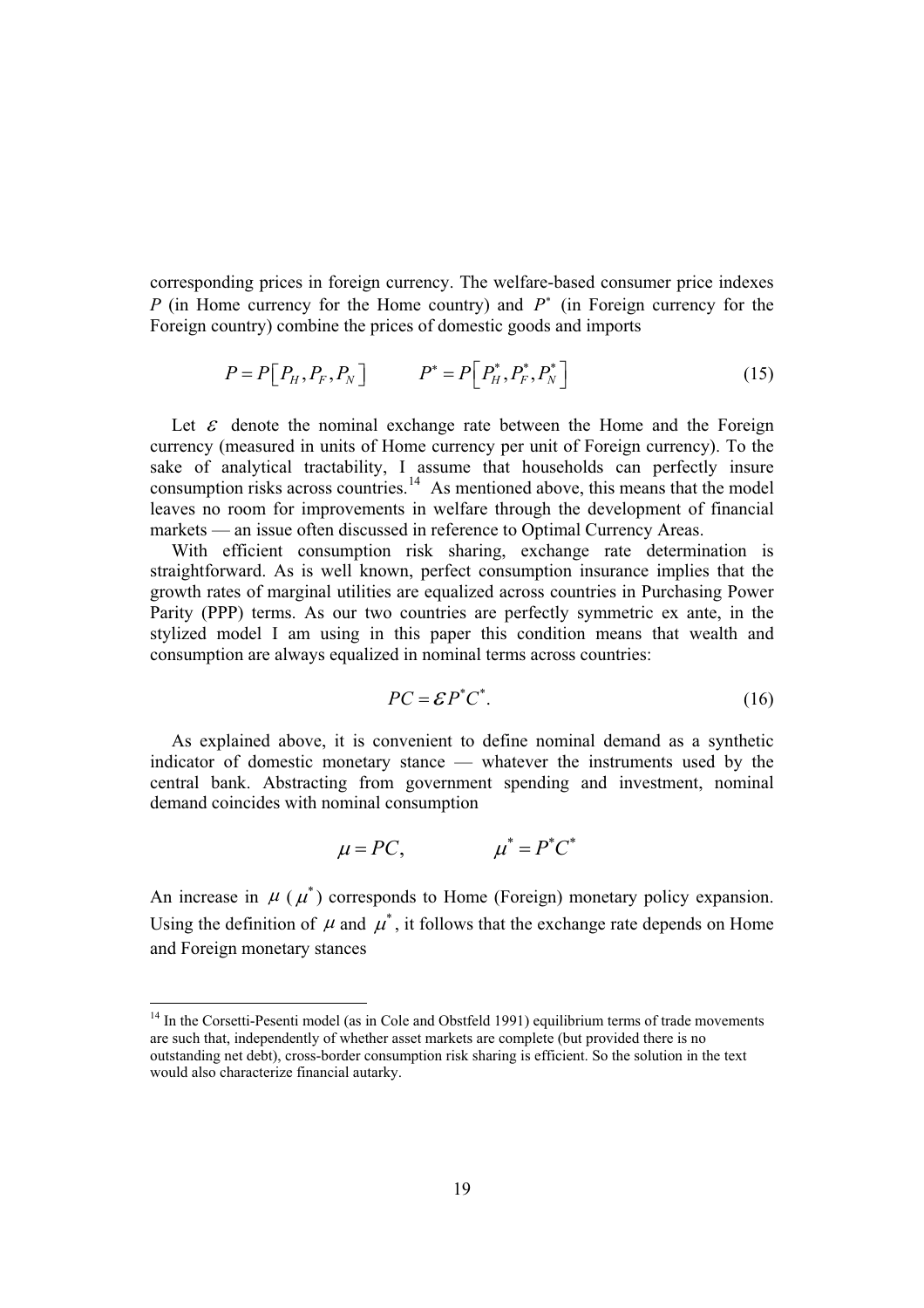$$
\varepsilon_t = \frac{\mu}{\mu} \tag{17}
$$

If the two countries adopt a fixed exchange rate regime, then  $\mu = \mu^*$ .

## **5.2 Nominal rigidities and the local currency price stability of imports**

In our stylized model, domestic firms selling in the domestic market optimally preset prices by charging a constant mark-up over expected marginal costs, according to (2). This will be true both in the Home and in the Foreign country. However, modelling nominal rigidities in the export markets requires additional assumptions about the elasticity of prices to exchange rate movements. The literature has emphasized that the macroeconomic allocation will depend crucially on this elasticity (e.g. see Corsetti and Pesenti 2005a).

Several contributions have emphasized the radically different macroeconomic implications of two alternative hypotheses, 'Producer Currency Pricing' (PCP) versus 'Local Currency Pricing' (LCP). According to the former hypothesis, foreign firms preset prices in their own currency, and let the Home currency price of their goods move one-to-one with the exchange rate. The prices that maximize the value of the firm under PCP are:

$$
P_F^* = mkp \cdot E\left(MC_F^*\right)
$$
  
\n
$$
P_F = P_F^* \cdot \varepsilon
$$
\n(18)

where  $MC^*$  denotes foreign marginal costs (in foreign currency). In this case, the exchange rate pass-through into Home import prices is clearly 100 percent. Nominal rigidities do not prevent flexibility of import prices, in response to shocks which appreciate or depreciate the currency. Observe that the law of one price holds exactly, because of the assumption that demand elasticities are identical in the two national markets.

'Local Currency Pricing' instead corresponds to the case in which exports prices are preset in the currency of the destination markets. Foreign firms thus preset two prices, one in the local market, one in their exports' market. These two prices are: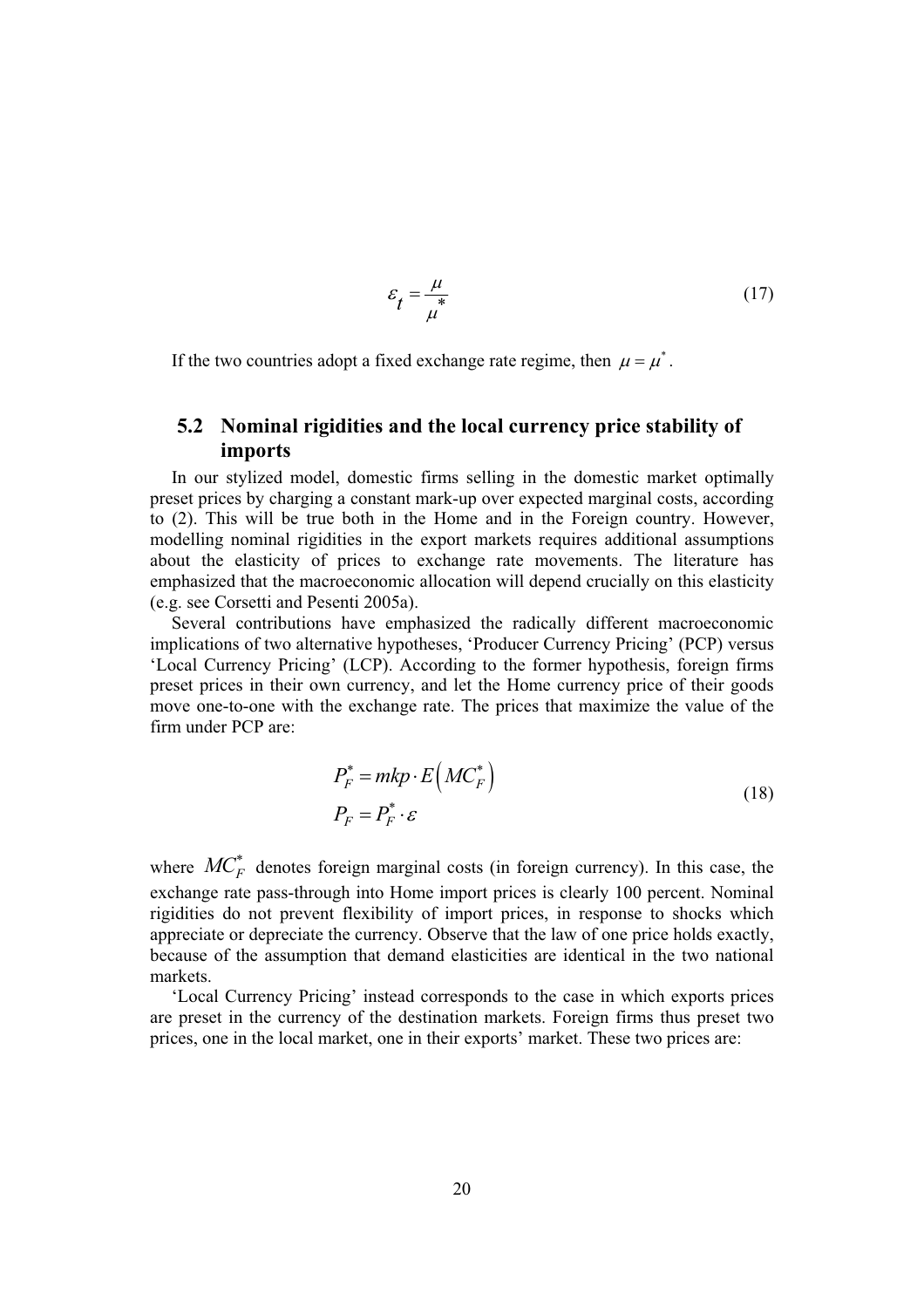$$
P_F^* = mkp \cdot E\left(MC_F^*\right)
$$
  
\n
$$
P_F = mkp \cdot E\left(MC_F^*\cdot \varepsilon\right)
$$
\n(19)

As Foreign goods prices are preset in local currency, exchange rate pass-through is zero. Exchange rate movements translate into deviations from the law of one price, since in general  $P_F \neq \mathcal{E}P_F^{*}$ .<sup>15</sup>

The macroeconomic effects of a given monetary policy rule vastly differ depending on export pricing behaviour. To see this most clearly, rewrite the prices of Foreign goods in the home market expressing marginal costs in terms of the two indicators of monetary stance  $\mu$  and  $\mu^*$ , and productivity. In the case of PCP, we have:

$$
\frac{P_F}{\varepsilon} = mkp \cdot E\left[MC^*\right] = mkp \cdot E\left[\frac{\mu^*}{Z^*}\right].\tag{20}
$$

In each period, Home import prices in the Home currency vary one-to-one with movements in the exchange rate induced by Home monetary policy. A domestic monetary expansion results into a higher nominal price of Foreign goods in the Home market (and a correspondingly lower nominal price of Home goods in the Foreign market). These price movements redirect global demand towards Home goods, and away from Foreign goods: exchange rate movements have 'expenditure switching effects'. Yet, as apparent from the above expression, when expressed in *Foreign* currency Foreign prices are totally independent of Home monetary policy. Indeed, under PCP, perfect pass-through implies that Foreign firms' unit revenue and marginal costs are completely insulated from the Home monetary stance.

Policy trade-offs are potentially different in the LCP model. In this case, a Home nominal depreciation following a Home monetary expansion has no expenditure switching effects: relative prices faced by consumers are preset. It does however lower the revenues Foreign firms earn on each unit of goods sold in the Home market: a Home currency depreciation worsens the Foreign country's terms of trade. Thus, it is not surprising that preset import prices in Home currency do depend on Home monetary policy.

<sup>&</sup>lt;sup>15</sup> Note the difference in the currency denomination of the marginal costs in the above expressions. In the case of  $P_{F,t}$ , the Foreign marginal costs are expressed in Home currency.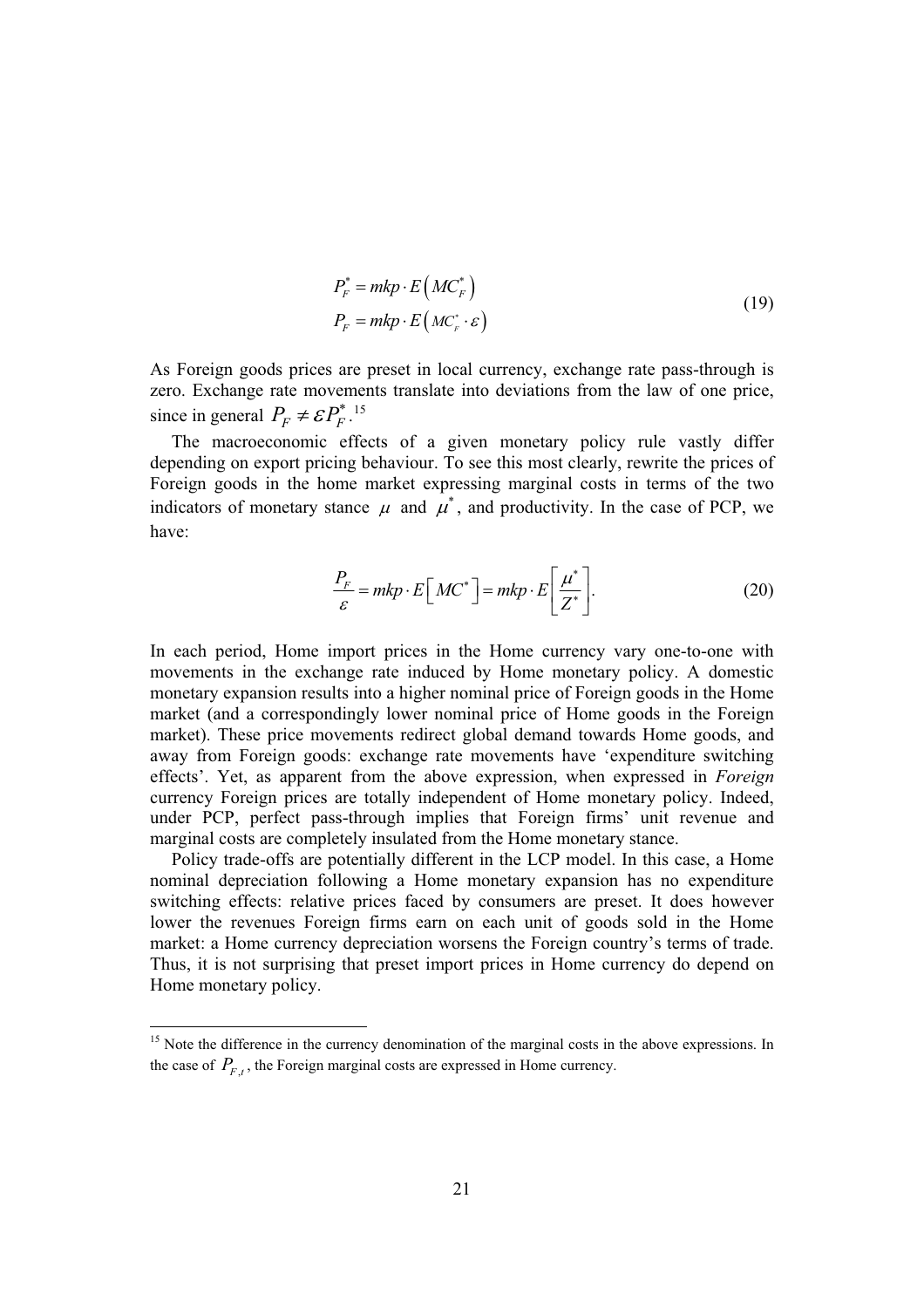$$
P_F = mkp \cdot E\left[MC_F^* \cdot \varepsilon\right] = mkp \cdot E\left[\frac{\mu}{Z^*}\right]
$$
 (21)

In other words, the policy pursued by Home monetary authorities directly affects optimal export pricing by Foreign firms. For the very reason studied in the previous section, exchange rate volatility that is unrelated to Foreign productivity fluctuations will translate into higher import prices in the Home country.

## **5.3 From macroeconomic analysis to policy assessment and design**

One of the most appealing features of the model is its tractability for welfare analysis. Thanks to well-educated assumption on preferences and technology, in a rational expectations equilibrium the expected utility in any given period can be approximated by looking at expected log consumption only:

$$
W = E \ln[C] \tag{22}
$$

This is clearly not general. However, the model captures essential policy trade-offs at the core of the stabilization debate, as well as the focus of this contribution. Now, recall that consumption can be written as the ratio between the monetary stance for the economy  $\mu$  (i.e. the level of aggregate nominal spending) and the price level. Hence we can also write:

$$
W = E \{ \ln \mu - \ln P \}
$$
  
=  $E \{ \ln \mu - (1 - \gamma) \ln P_N - \gamma \alpha \ln P_H - \gamma (1 - \alpha) \ln P_F \} + \text{t.i.p.}$  (23)

where t.i.p. stands for terms independent of policy. The corresponding expression for the Foreign country is:

$$
W^* = E \ln \left[ C^* \right] = E \{ \ln \mu^* - \ln P^* \}
$$
  
=  $E \{ \ln \mu^* - (1 - \gamma) \ln P_N^* - \gamma (1 - \alpha) \ln P_H^* - \gamma \alpha \ln P_F^* \} + t.i.p.*$  (24)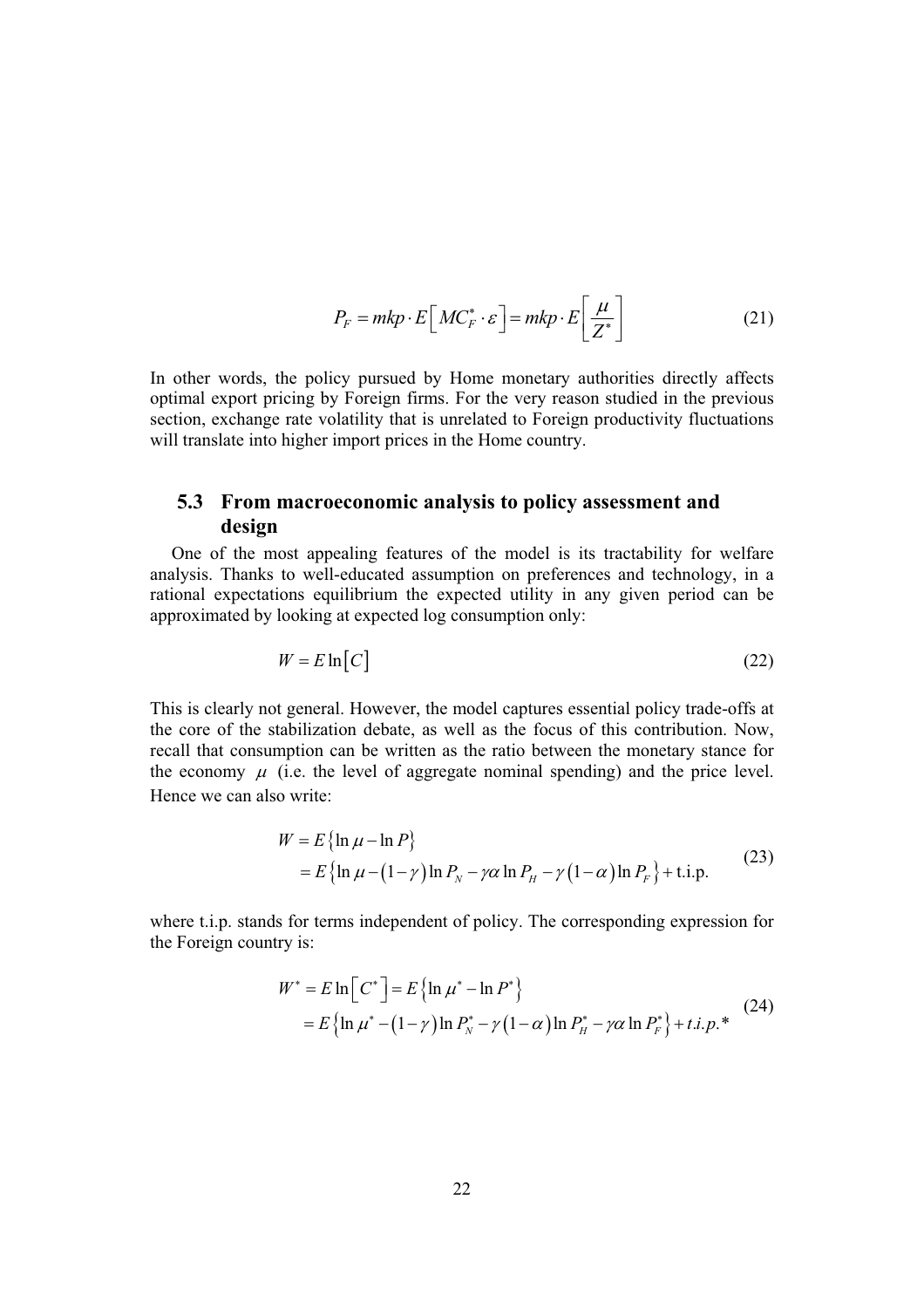Observe that all we need to know to characterize optimal policies is the equilibrium expression for the optimal preset prices (shown in the previous subsection).<sup>16</sup>

Optimal stabilization policies are fully characterized by solving the problem of two national monetary authorities whose objective is to maximize domestic welfare, assuming that these authorities can commit to policy rules and these are perfectly credible. I comment on these conditions below. As the optimal policy varies depending on the international arrangements between the two authorities, I consider three regimes. The first is the *Nash equilibrium*: the two authorities act independently of each other, each setting the domestic monetary stance taking the monetary stance abroad as given; the second is *international policy coordination*: the two authorities maximize a joint welfare function; the third is *monetary union*, which is different from coordination in that there is only one monetary instrument, so that  $\mu = \mu^*$ .<sup>17</sup> To characterize optimal policies, I will study which monetary stance  $\mu$  and  $\mu^*$ maximizes the objective function given by (23) and (24).

## **6 At the root of the aversion to currency unions**

A first set of results from our analysis sheds light on the root of the aversion to currency unions expressed by economists who share the classical view of international transmission — as exemplified by Friedman (1953). According to such view, exchange rate movements are efficient substitutes for international relative price adjustment, when nominal rigidities prevent price flexibility in domestic currency. If exchange rates regulate international relative prices, giving up flexibility is obviously costly.

 $Max$ <sub>*EW*</sub>

taking  $\mu^*$  as given. The corresponding problem for the Foreign policymaker is

 $M$ a $x_{\mu^*}$  $EW$ 

\*

taking  $\mu$  as given. With international policy coordination, the joint problem is

$$
Max_{\mu,\mu^*}\left[EW + EW^*\right].
$$

In a monetary union, the problem is the same as above, subject to the constraint  $\mu = \mu^*$ .

<sup>&</sup>lt;sup>16</sup> It should be stressed here that, for simplicity, the analysis ignores utility or other gains from liquidity services. The analysis thus abstracts from considerations that could make it optimal to follow the Friedman rule (see Adao, Correia and Teles 2003).

 $17$  In a Nash equilibrium, the Home policymaker problem is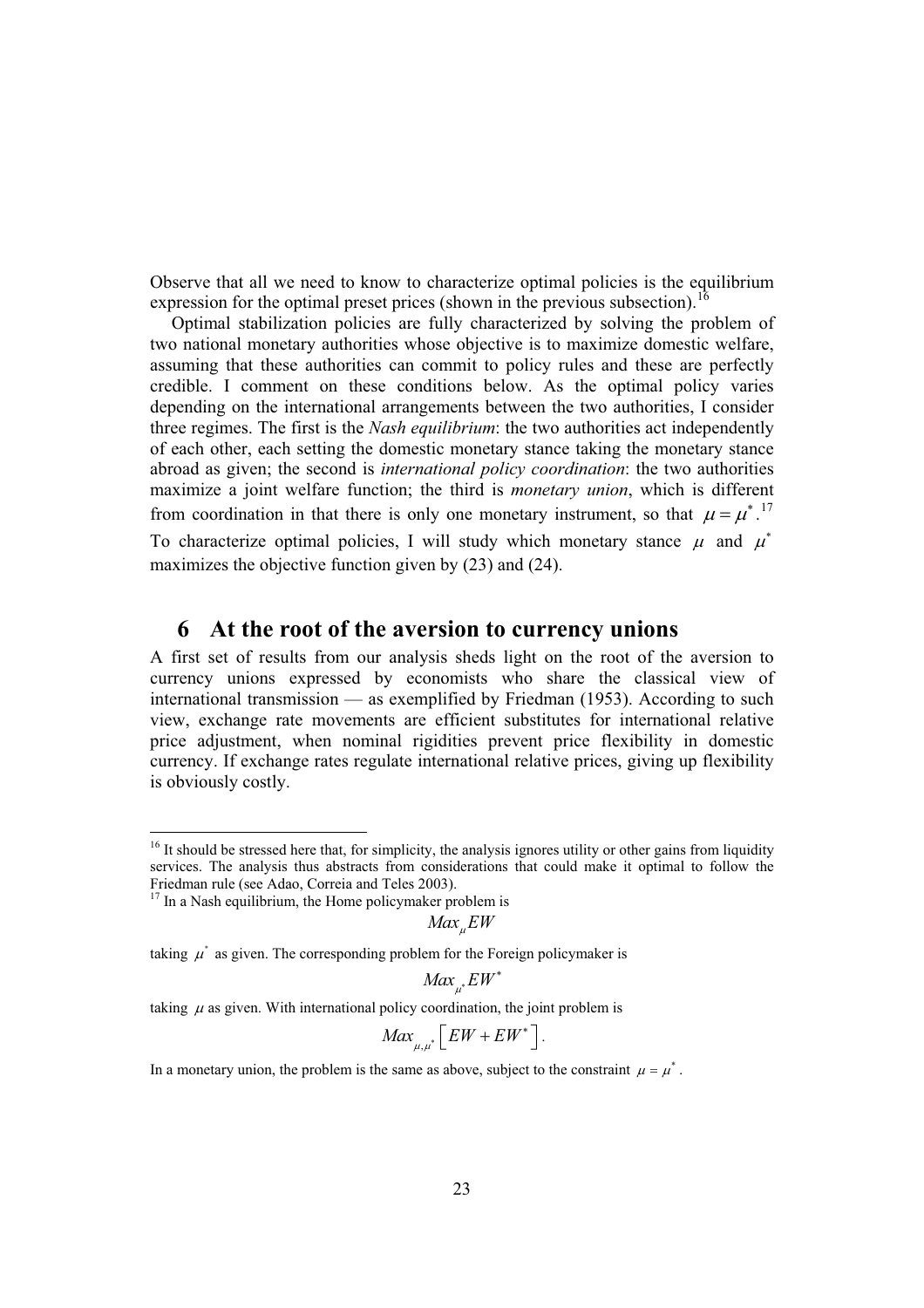To revisit this fundamental critique of monetary unification, consider the model under the assumption of 'producer currency pricing,' whereas  $P_F^*$  is sticky, but the price of imports in Home currency  $P_F$  moves one-to-one with the exchange rate:  $P_F = \mathcal{E}P_F^*$ . In this case, the objective functions of monetary authorities are obtained by substituting (18) into the price index (15).

**Nash equilibrium** Consider first the case of two national authorities acting independently (the case of a Nash equilibrium). In this economy, each of them will find it optimal to stabilize a weighted average of marginal costs in the two production sectors of the economy (nontradable and tradable). As we have seen above that, with PCP, average import prices do not depend on domestic monetary policy, the optimal stabilization policy rules under commitment in the Home and Foreign country will take the form $^{18}$ 

$$
\mu_{PCP,Nash} = \mu \Big[ Z_H, Z_N \Big] \qquad \qquad \mu_{PCP,Nash}^* = \mu^* \Big[ Z_H^*, Z_N^* \Big]. \tag{25}
$$

This states that the optimal monetary policy is a function of domestic shocks only. Home monetary authorities optimally choose an expansionary stance (raising  $\mu$ ) in response to positive productivity shocks in either sector of the domestic economy (either  $Z_N$  or  $Z_H$ ). National central banks are only concerned with domestic policy trade-offs (Home monetary authorities do not respond to  $Z_N^*$  or  $Z_F$ ): there is no 'international dimension' in monetary policymaking. The reason why with PCP

$$
1 = \frac{1 - \gamma}{1 - \gamma(1 - \alpha)} \frac{Z_N}{E_{t-1} \left(\frac{\mu_{PCP, Nash}}{Z_N}\right)} + \frac{\gamma \alpha}{1 - \gamma(1 - \alpha)} \frac{Z_H}{E_{t-1} \left(\frac{\mu_{PCP, Nash}}{Z_H}\right)}
$$
  

$$
1 = \frac{1 - \gamma}{1 - \gamma(1 - \alpha)} \frac{Z_N^*}{E_{t-1} \left(\frac{\mu_{PCP, Nash}}{Z_N}\right)} + \frac{\gamma \alpha}{1 - \gamma(1 - \alpha)} \frac{Z_{PCP, Nash}}{Z_F}
$$
  

$$
E_{t-1} \left(\frac{\mu_{PCP, Nash}}{Z_N^*}\right) + \frac{\gamma \alpha}{1 - \gamma(1 - \alpha)} \frac{Z_{PCP, Nash}}{E_{t-1} \left(\frac{\mu_{PCP, Nash}}{Z_F}\right)}
$$

<sup>&</sup>lt;sup>18</sup> Optimal policy stances satisfy: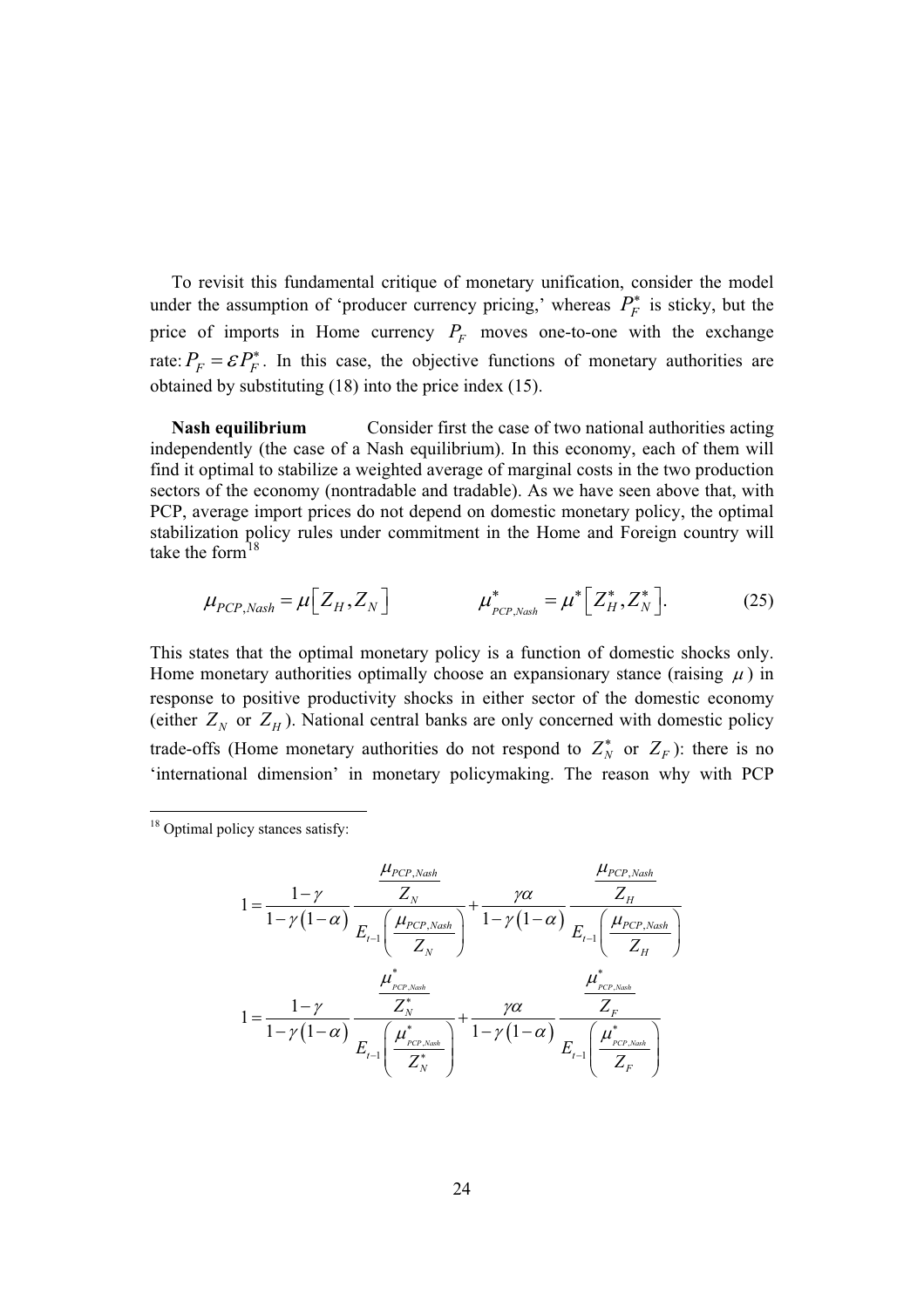policymakers are not concerned with foreign shocks is that, once optimal monetary rules are in place, the implied exchange rates fluctuations automatically move relative prices in the right direction, at no cost. For instance, any positive supply shock to tradables in the Foreign economy is matched by a foreign expansion, appreciating the Home currency. The exchange rate response lowers the relative price of Foreign tradables in the global economy, switching domestic and world demand towards Foreign output. This is exactly what would happen in a flex-price (efficient) equilibrium.

A common currency  $(\mu = \mu^*)$  cannot be optimal in this environment. To see this, combine the expressions above, as to derive the equilibrium exchange rate conditional on implementing optimal monetary rules:

$$
\frac{\mu_{PCP, Nash}}{\mu_{PCP, Nash}^*} = \mathcal{E} = \frac{\mu \left[ Z_H, Z_N \right]}{\mu^* \left[ Z_F, Z_N^* \right]}.
$$
\n(26)

In general, there is no solution for  $\mu = \mu^*$ . The exception is the (obviously implausible) case of two identical economies where shocks are also perfectly symmetric both *across countries* and *across sectors*. Clearly, adopting fixed exchange rates has a cost in terms of stabilization: in a monetary union the central bank cannot stabilize four marginal costs with a single instrument. These costs are arguably falling in the correlation among shocks.

Observe that, because of sectoral asymmetries, similar considerations also apply to domestic stabilization. Unless the sectoral shocks are perfectly correlated at domestic level, the central bank will not be able to stabilize both aggregate demand and the relative demand for the tradables and nontradables with a single instrument. Benevolent policy makers will maximize over the resulting policy trade-offs, reacting more to shocks hitting the largest sector, and de facto placing more weight on the sector with the highest variance of shocks.

**Coordination** If policy rules are jointly determined as to maximize the sum of welfare in the two countries, the fact that import prices in a country do not depend on the monetary stance in that country implies that monetary authorities are still completely inward looking, in the sense that they only stabilize the marginal costs in the two sectors of the domestic economy. Yet optimal monetary policies will generally differ from the case of the Nash equilibrium, implying that there are gains from international policy coordination. Indeed, it can be shown that, in comparison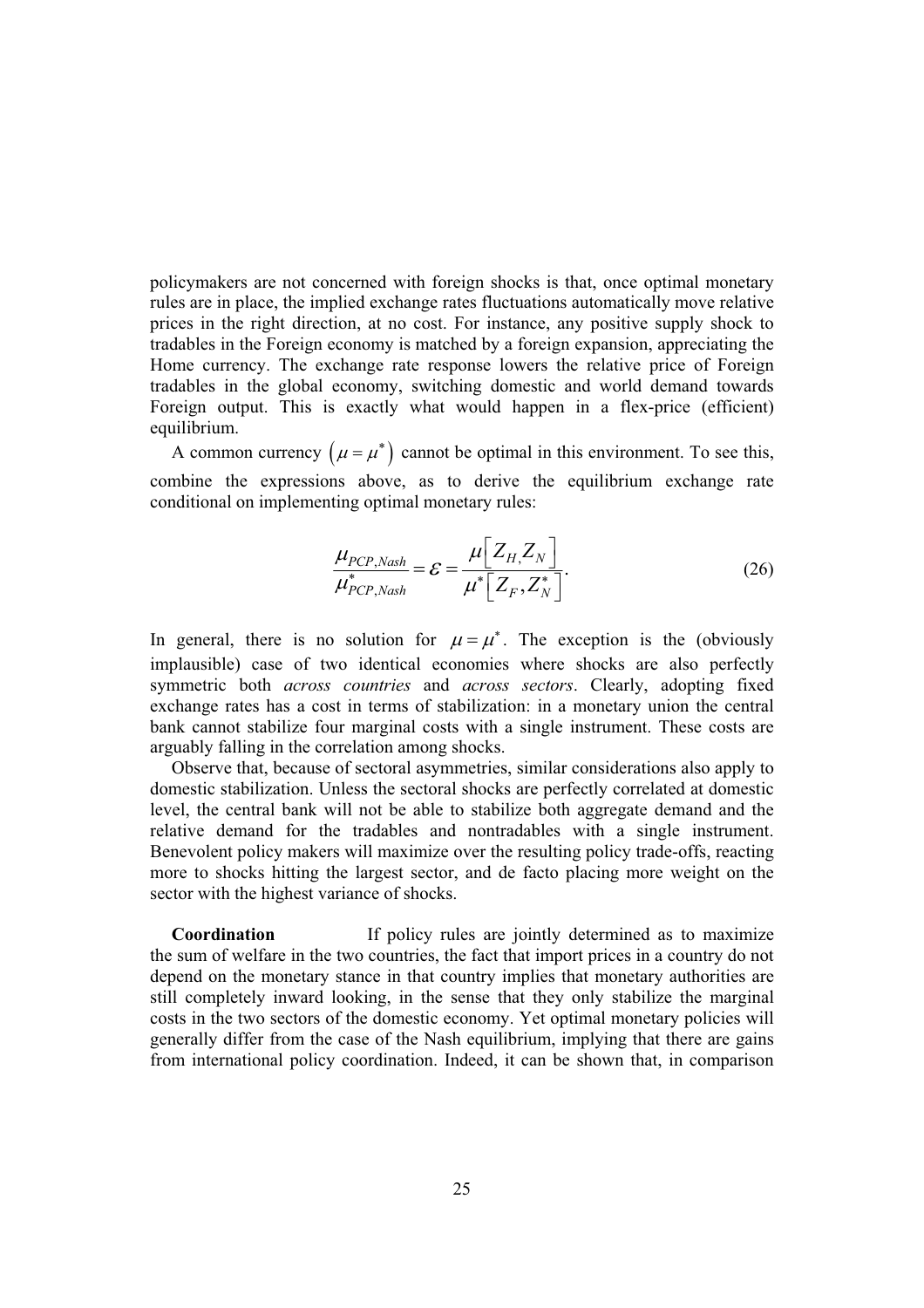with the non-coordinated case, monetary authorities react relatively more to shocks in the non-traded-good sector. This is because, according to the classical view of the international transmission mechanisms, a monetary expansion in one country worsens the country's terms of trade, thus favouring consumers abroad: hence, the international spillovers from monetary policy are positive. In the Nash equilibrium, the Home monetary authorities ignore these spillovers when solving the policy problem: they react too little to shocks to nontradables. For this reason, it follows that, in general, gains from coordination do not provide an argument in favour of limiting exchange rate flexibility.

**Monetary union** As discussed in Section 4, a common currency imposes losses in national welfare, due to both insufficient domestic stabilization, and destabilizing monetary shocks. The fully-fledged model provides a better analytical characterization of 'monetary noise.' Consider a common central bank interested in maximizing an equally weighted average of Home and Foreign welfare. With a common currency the optimal monetary policy rule becomes a function of all shocks in the area:

$$
\mu_{MU} = \mu \left[ Z_H, Z_N, Z_F, Z_N^* \right] = \mu \left[ \underbrace{\frac{\text{Home output-gap}}{Z_H, Z_N, \text{nonetary noise}}}_{\text{Monetary noise}} \underbrace{\frac{\text{Monetary noise}}{\frac{\text{m the Home country}}{\text{Home country}}}}_{\text{stabilization}} \right]
$$
\n(27)

From the vantage point of the Home country, the common monetary policy stabilizes domestic output and marginal costs only to the extent that is driven by the first two terms on the right-hand side of this expression. Systematic policy responses to the last two terms translate into monetary noise — as already anticipated discussing (12). The opposite is true from the vantage point of the Foreign country.

## **7 Are there benefits from monetary autonomy when exchange rate movements do not stabilize international prices?**

In the previous section, we have seen that at the root of the classical aversion to monetary union is a positive view of exchange rate movements, according to which exchange rate adjustment is driven by changes in economic fundamentals (in the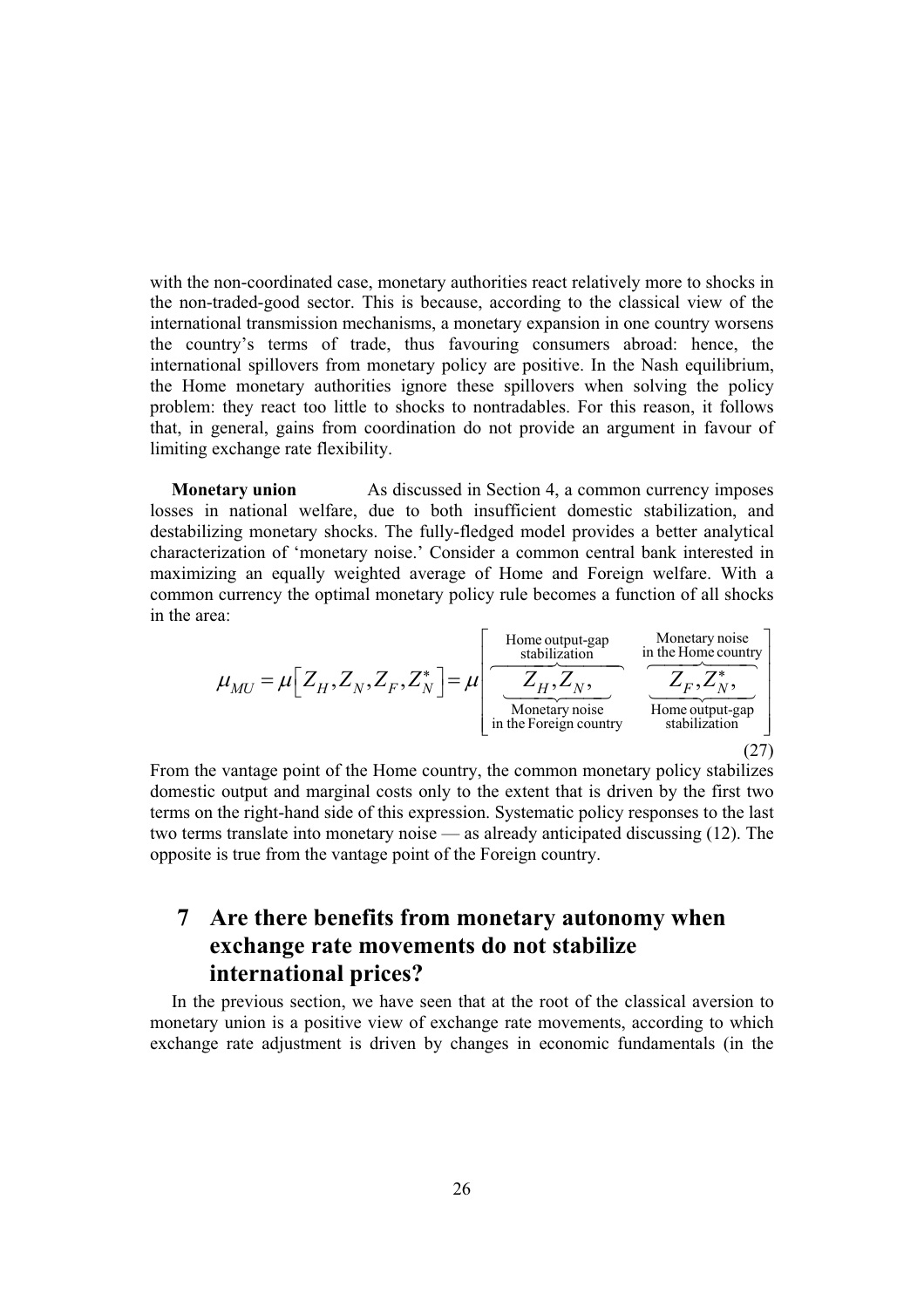model above, exchange rates move with relative productivity shocks), and regulates the global demand for a country's products (inducing expenditure switching effects).

However, the traditional view of international transmission has been strongly questioned by authors who cast doubts on the stabilization properties of the exchange rate. Namely, an important strand of the literature stresses the empirical evidence on the local currency price stability of imports, i.e., on the fact that the price in domestic currency of Foreign goods tends to move very little with the exchange rate (see Corsetti 2008 for a survey). The observed local currency price stability of imports arguably reflects both real factors and nominal rigidities.<sup>19</sup> But to the extent that this is due to nominal rigidities, we have seen above that exchange rate movements do not help correcting international relative prices (they have no 'expenditure switching effect'). Actually, they tend to make the international transmission of monetary policy harmful ex-post: a Home depreciation worsens the Foreign terms of trade, raising equilibrium foreign labour for every level of Foreign consumption.

**Nash equilibrium and coordination** When both domestic and import prices are sticky (and preset in local currency), expected utility should be evaluated using import prices given by expression (20). As apparent from this expression, under LCP import prices depend on the domestic monetary regime. The behaviour of domestic monetary authorities influences expected marginal costs, thus average prices, charged by foreign exporters in the local market. It follows that the optimal domestic monetary policy will react also to productivity shocks abroad, in addition to domestic shocks, with an intensity that is increasing in the weight of imports in the national consumption basket: $^{20}$ 

<sup>&</sup>lt;sup>19</sup> Real factors include distributive trade, difference in preferences generating differences in elasticities across markets, vertical and horizontal interactions in non-competitive markets, or other factors creating scope for optimal price discrimination.<br><sup>20</sup> To wit, optimal policy stances satisfy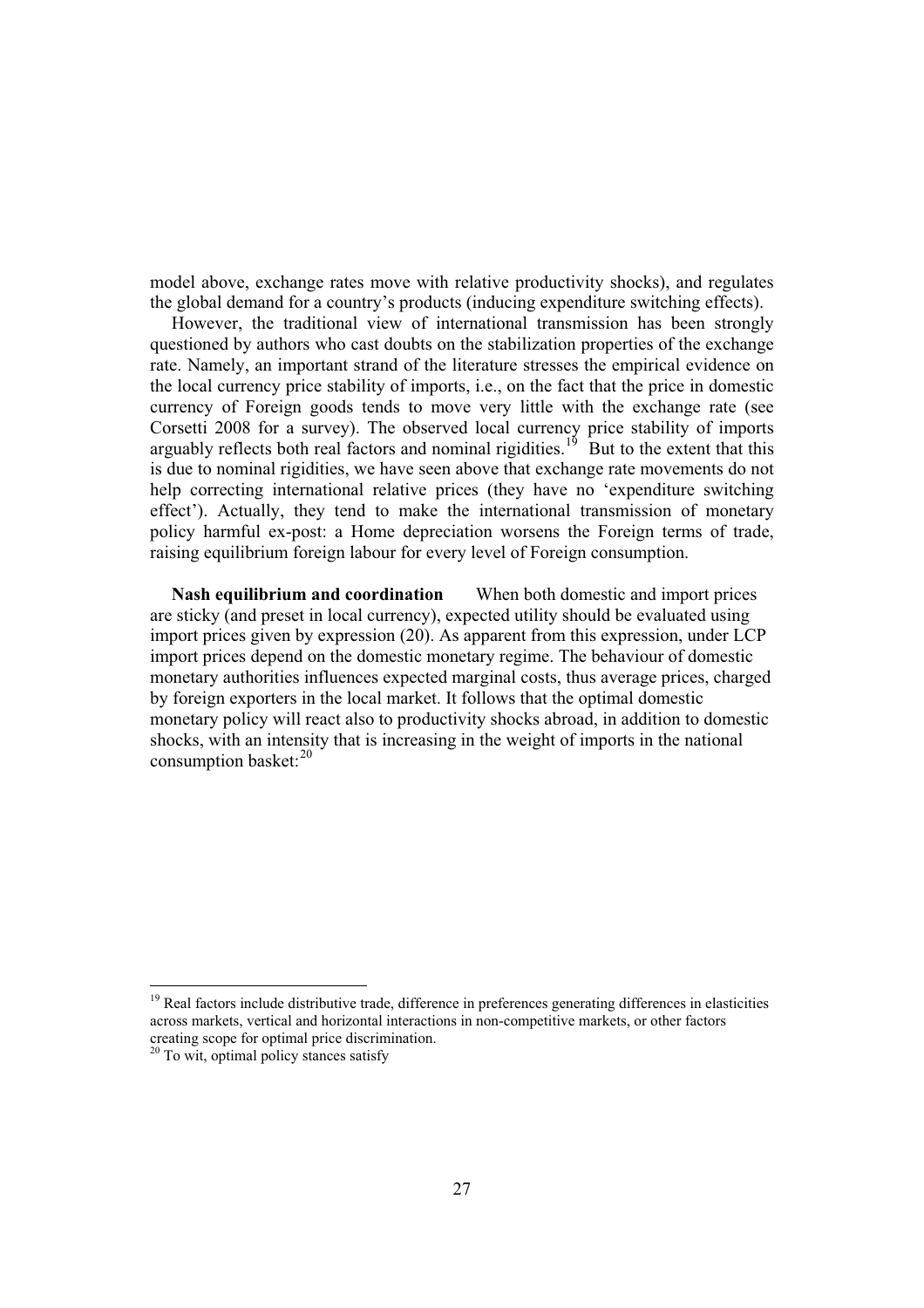$$
\mu_{LCP, Nash} = \mu \left[ Z_H, Z_F, Z_N \right] \qquad \mu_{LCP, Nash}^* = \mu^* \left[ Z_H, Z_F, Z_N^* \right] \tag{28}
$$

Relative to the PCP case, optimal monetary policies are no longer 'inward-looking'. In this sense, as discussed in previous work with Pesenti (Corsetti and Pesenti 2005b), nominal frictions in local currency provide an argument in favour of an 'international dimension' in the optimal design of monetary policy rules. Also, relative to the PCP case, the fact that optimal policies now depend on shocks abroad make national monetary stances more symmetric. Symmetry in monetary stance in turn implies a lower volatility of the nominal exchange rate. This result is hardly surprising, given that with LCP exchange rate movements do not have any desirable effects on international relative prices, i.e. they are not associated with the 'expenditure switching effects' described in the previous section.

**An important example** As an extreme example, the literature has long noted that the policy reaction functions (28) actually become identical, if tradables are the only goods delivering utility (i.e.,  $\gamma \rightarrow 1$ ), *and* national consumers demand an equally weighted basked of domestic and foreign- produced goods, i.e.  $\alpha = 1/2$  (see Devereux and Engel 2003 and Corsetti and Pesenti 2005a). Under these conditions, it can be shown that optimal stabilization implies no movement in exchange rates  $(\mu = \mu^*)$  for *any* distribution of the shocks, and irrespective of international policy coordination:

$$
1 = (1 - \gamma) \frac{\mu_{LCP, Nash}}{Z_N} + \gamma \left[ \alpha \frac{\mu_{LCP, Nash}}{Z_N} + (1 - \alpha) \frac{\mu_{LCP, Nash}}{Z_F} \right]
$$
  

$$
1 = (1 - \gamma) \frac{\mu_{LCP, Nash}}{Z_N} + \gamma \left[ \alpha \frac{\mu_{LCP, Nash}}{Z_N} + (1 - \alpha) \frac{\mu_{LCP, Nash}}{Z_F} \right]
$$
  

$$
1 = (1 - \gamma) \frac{\mu_{LCP, Nash}^*}{Z_N} + \gamma \left[ (1 - \alpha) \frac{\mu_{LCP, Nash}^*}{Z_N} + \alpha \frac{\mu_{LCP, Nash}^*}{Z_F} \right]
$$
  

$$
E_{t-1} \left( \frac{\mu_{LCP, Nash}^*}{Z_N} \right) + \gamma \left[ (1 - \alpha) \frac{\mu_{LCP, Nash}^*}{Z_H} + \alpha \frac{\mu_{LCP, Nash}^*}{Z_F} \right]
$$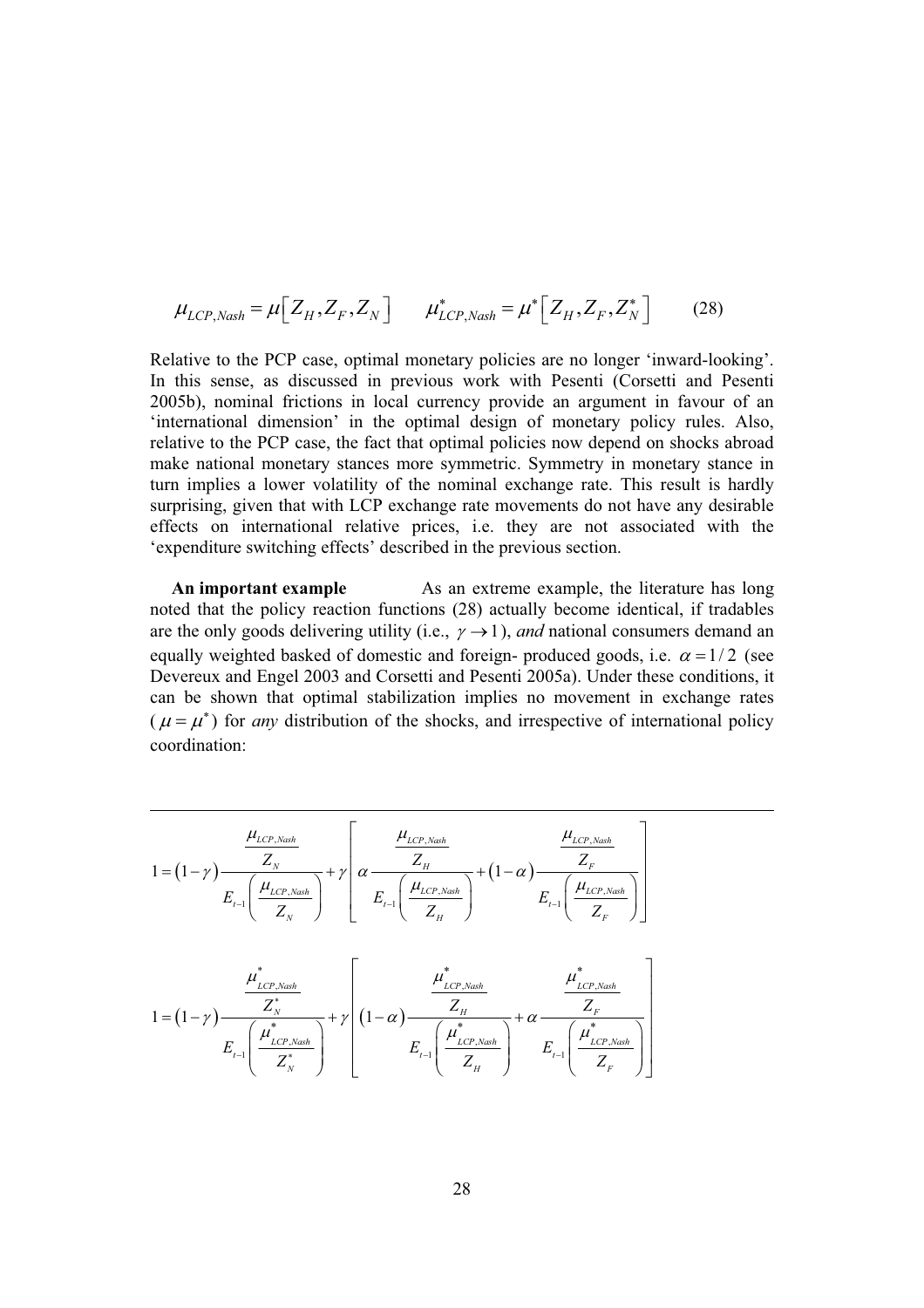$$
\lim_{\gamma \to 1, \alpha \to 1/2} \mathcal{E} = \frac{\mu_{LCP, Nash}}{\mu_{LCP, Nash}^*} = \frac{\mu \left[ Z_H, Z_F \right]}{\mu \left[ Z_H, Z_F \right]} = 1 \tag{29}
$$

In other words, under the conditions spelled out above, a fixed exchange rate is by no means an impediment to optimal stabilization. Whether or not the two monetary authorities act independently, monetary stances are symmetric, ruling out exchange rate variability altogether.

The main lesson to draw from the above example is that the stability of import prices in local currency in the form of LCP generally causes monetary authorities to dampen exchange rate volatility in equilibrium. Since exchange rate movements are not useful to correct relative prices, one can even build examples of economies in which these movements can be shut down altogether at no cost.

Conversely, a lesson which should *not* be drawn from the above example is that local currency pricing (and the implied absence of expenditure switching effects from exchange rate movements) provide a case against monetary autonomy and exchange rate flexibility. The stability of import prices in local currency *per se* does not imply that national central banks would find it optimal to stabilize the same weighted average of Home and Foreign marginal costs (thus prices), as to make optimal monetary policies symmetric.

First, stabilizing domestic and foreign costs in the tradable sector are not the only relevant policy trade-off faced by monetary authorities: a large share of domestic output consists of nontradables. Even if the consumption baskets of tradables were identical across border ( $\alpha = 1/2$ ), shocks to the nontradable sector would break the symmetry in optimal policy — this is the essence of the critique of Devereux and Engel (2003) by Duarte and Obstfeld (2004). $^{21}$ 

Second, and perhaps more fundamentally, many empirical contributions taking a microeconomic perspective on exporters' behaviour emphasize price discrimination and distribution over nominal rigidities, as the main determinants of the observed low elasticity of retail prices to the exchange rate (see Golberg and Verboven 2001). If low exchange rate pass-through cannot be attributed to nominal rigidities, the above results do not apply (Corsetti and Dedola 2005). Whether or not consumption baskets are identical, a fixed exchange rate would unduly constrain on the optimal conduct of stabilization policy.

 $21$  By the same token, in models with capital accumulation symmetry breaks down when shocks generate nation-specific investment dynamics.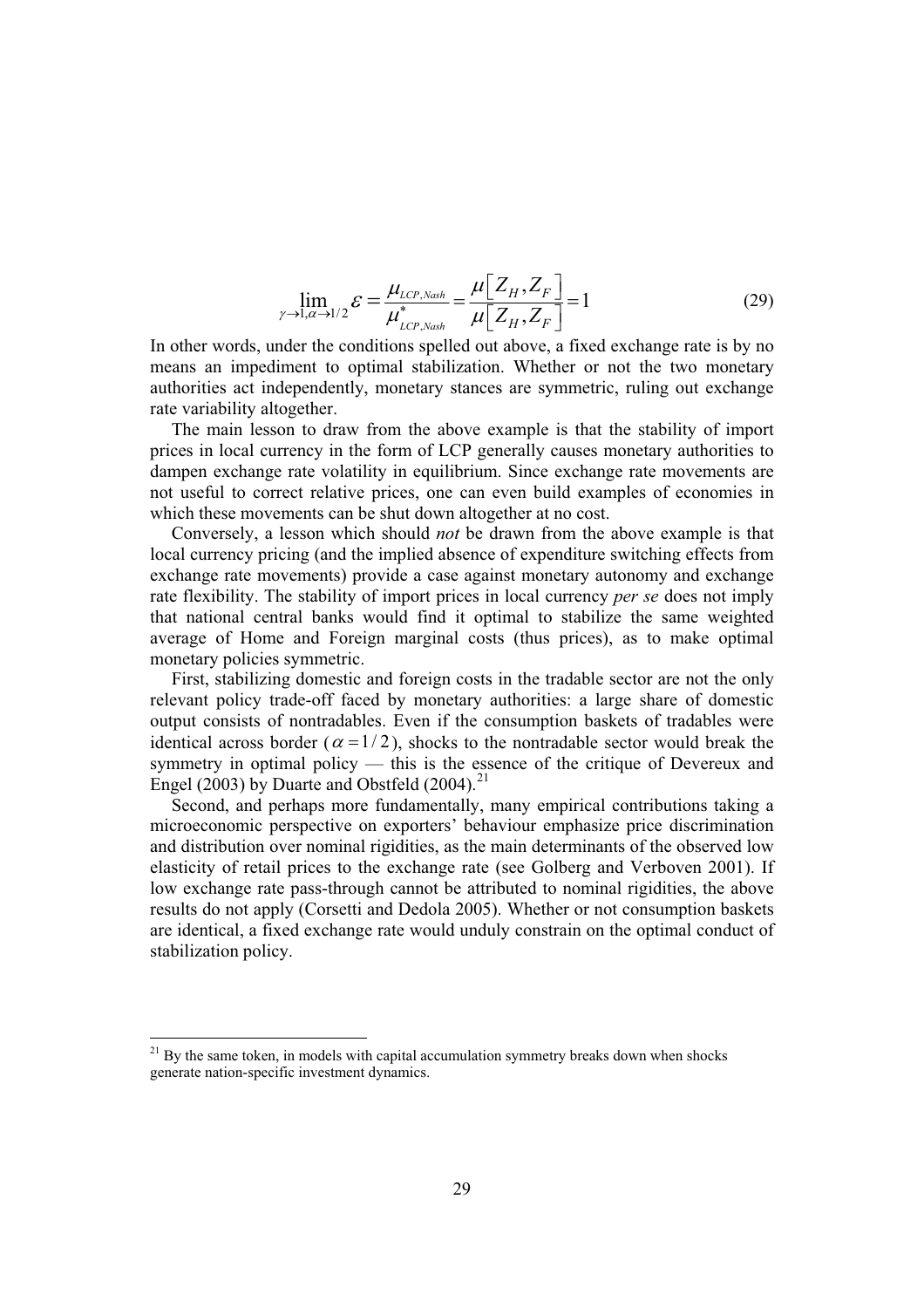## **8 A new perspective on an old debate: asymmetric shocks and the relative efficiency of a common monetary policy**

In the literature on OCA, some authors (most notably, Krugman 1993) have argued that the scope and likelihood of asymmetric shocks are linked to the degree of production specialization across areas. With specialization --- the argument goes -- any industry-specific shock will also be region-specific, raising the stabilization costs of monetary unification. If the economic structure is instead symmetric across countries, industry-specific shocks will affect all regions in the union in the same way, reducing the strain on the central bank (see the text after expression (26) above).

Now, the previous section has presented an admittedly extreme example at odds with Krugman's argument, that complete specialization raises the costs of monetary unification because of its implications for the scope and likelihood of asymmetric shocks. If (a) all goods are tradable, (b) tradable goods have the same weight in the consumption basket in the union, and (c) before monetary unification import prices are sticky in local currency, the exchange rate remains optimally fixed, even if countries are perfectly specialized and shocks are asymmetric. This is so, because Home and the Foreign monetary authority react to the same average of domestic and foreign shocks: optimal monetary policy in the union will do no worse than independent monetary policy at national level. In this sense, there is no cost in renouncing national currencies.

**Which symmetry matters?** On logical ground, these considerations show that production specialization and asymmetries in economic structures are not necessarily inconsistent with the comparative efficiency of a common currency. Observe that without nontradables and with symmetry in tradable consumption  $(\gamma \rightarrow 1$  and  $\alpha = 1/2)$ , the share of consumption expenditure on each national good is identical to the share of each good in the total value added produced by the two countries. By way of example, setting the *value* of the union GDP equal to 1, each country produces half of it. Symmetry between consumption and the (endogenous) value of production is essential for the strong result of optimality of fixed exchange rates derived in the previous section. Under LCP, it is the breaking down of *this* symmetry that makes exchange rate flexibility an essential prerequisite for optimal stabilization policy.

**Implications for endogenous OCA** On empirical and historical ground, however, the above considerations also provide a new perspective on OCA. Building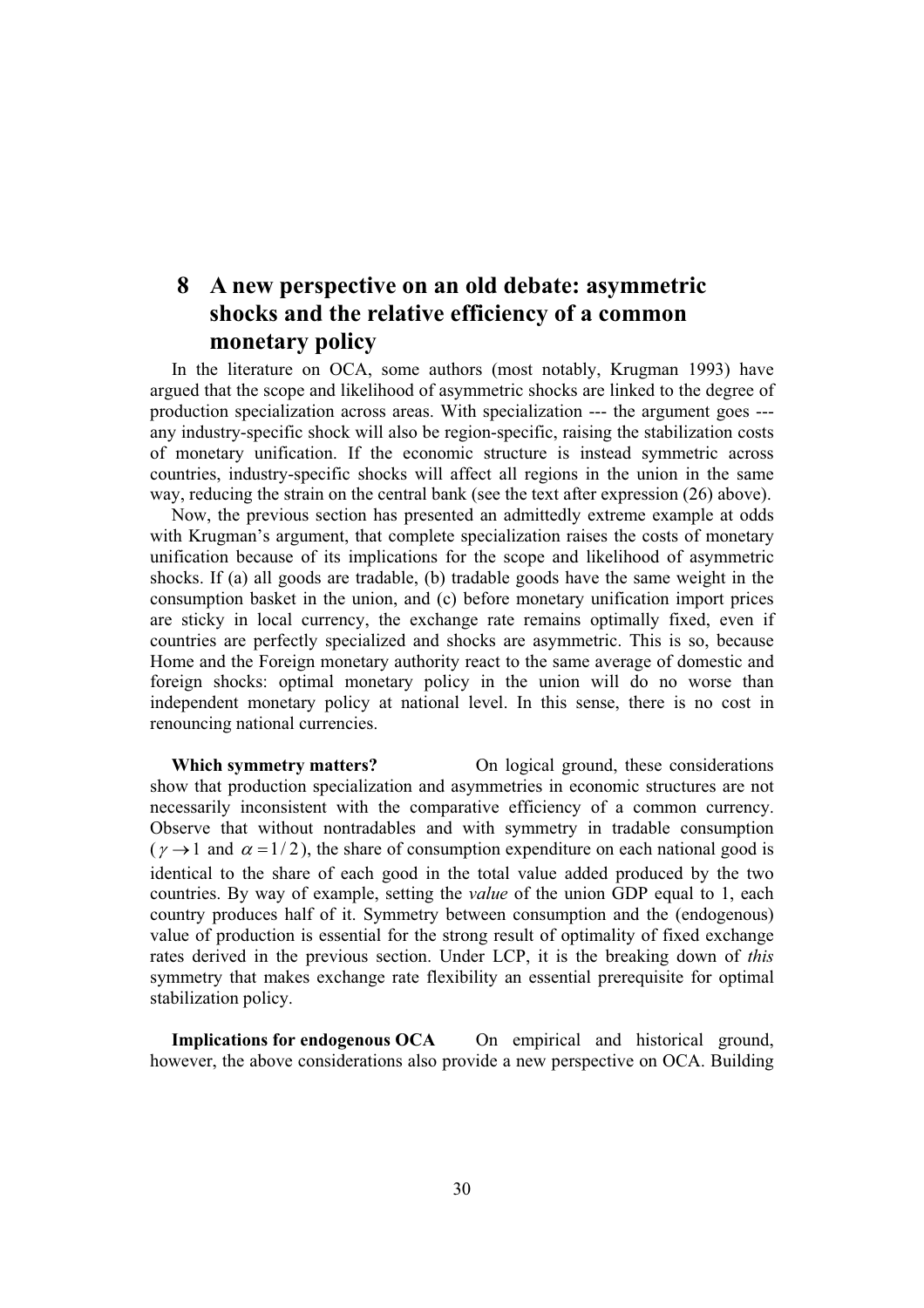on the maintained hypothesis of 'local-currency pricing', the idea is that the relative performance of a currency union may improve with the emergence of similar consumption patterns across countries joining the union.

In a well-known contribution, Frankel and Rose (1998) build a case for 'endogenous currency areas' stressing that, even if countries joining a monetary union do not satisfy the conditions for an OCA, they may do so over time, as economic integration fosters intra-industry over inter-industry trade, reducing the extent of specialization in production. Taking the logic of the argument above a step further, one could build a totally different argument. Namely, countries joining a common currency lose nothing in terms of stabilization efficiency relative to a regime with independent monetary policies, even if a common currency leads to specialization in production and inter-industry trade. The key point is that economic monetary and economic integration must foster convergence in consumption patterns in the countries of the union.

Observe that this argument could shed some light on a long-lasting question in European monetary study, regarding the reasons why European policy leaders have traditionally shown a preference for fixed exchange rates at regional level. Based on the results above, a possible answer lies in a sceptical view about the role of exchange rates in adjusting relative prices among relatively open European countries, coupled with the observation that production and consumption patterns for Europe as a whole are not too different.

## **9 Extensions of the analysis and directions for future research**

To conclude this text, it is appropriate to discuss briefly the implications for our analysis of different assumptions about nominal price rigidities, fiscal and monetary policy interactions, and the degree of development of financial markets.

#### **9.1 Policy trade-offs when price adjustment is staggered**

In the baseline model adopted in this text, prices are assumed to be predetermined and fixed during each production period, and simultaneously updated between periods. In models with partial price adjustment, incomplete stabilization of output gaps generates inflation variability and inflation dispersion. Differences in inflation rates across countries (or sectors) may reflect desirable adjustment in international relative prices — and therefore be welfare-enhancing. However, to the extent that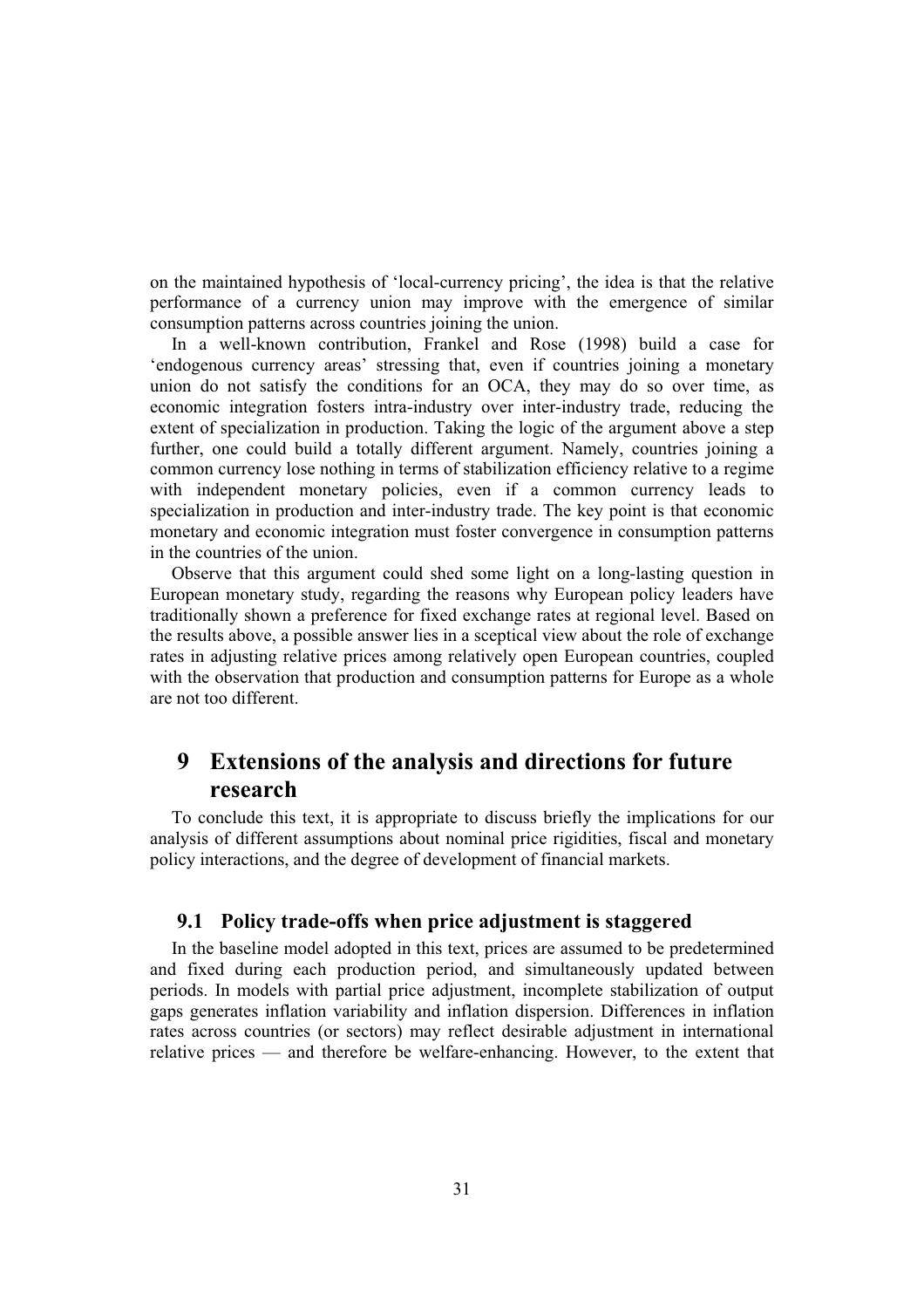price adjustment is staggered, a correction of international relative price can only materialize over time, at the costs of price dispersion, which is well known to have important negative implications on efficiency. With staggered adjustment, positive inflation means that the market price of ex-ante symmetric goods in preferences and production is not necessarily symmetric. Hence, the design of optimal monetary policy in a currency union must address the trade-off between the benefit of fostering relative price adjustment *across types of goods (e.g. domestic versus foreign goods, and tradables versus nontradables)*, and its costs in terms of relative price distortions *within each category of goods* (see Corsetti et al. 2007).

Elaborating on this trade-off, recent contributions have elaborated on the principle that central banks should target inflation in those sectors/countries that have the highest degree of nominal rigidities. The reason is apparent. Suppose some fundamental shock creates the need for adjustment in relative prices across different types of goods, or across countries. In response to these shocks, it is highly inefficient to place the burden of price adjustment on sectors/countries that have high and persistent nominal rigidities. If policy makers try to do so, adjustment will take time, and it will be costly due to distortions in relative prices of similar goods — since some firms will happen to adjust prices early on, others will happen to adjust prices at a later time. Conversely, it is efficient to pursue policies that target desired relative price adjustment via nominal price changes in the most flexible sectors or countries of the union. Clearly, adjustment will be faster and less costly.<sup>22</sup>

The implementation of this principle is however more controversial than appears. Suppose that one can provide empirical evidence that the degree of nominal price or wage rigidity is higher in a particular country. Unless there are fundamental reasons to expect these rigidities to persist over time and be extremely costly to remove, increasing the weight of this country in union-wide policy making would possibly reduce the incentive to implement reforms that could in principle bring this economy in line with the rest of the union.

#### **9.2 Fiscal and monetary policy interactions**

An important policy conclusion from the traditional OCA theory is that monetary union challenges domestic policy makers to find alternative instruments of business cycle stabilization, or implement reforms that attenuate the adverse effects of cyclical shocks. These conclusions are still valid in the above analysis — it is indeed desirable to use additional policy instruments, such as fiscal policy.

 $22$  Observe that the analysis of the Nash equilibrium in Section 6 (where import prices are flexible in local currency) and Section 7 (where import prices are sticky in local currency) can be interpreted as an application of the same principle.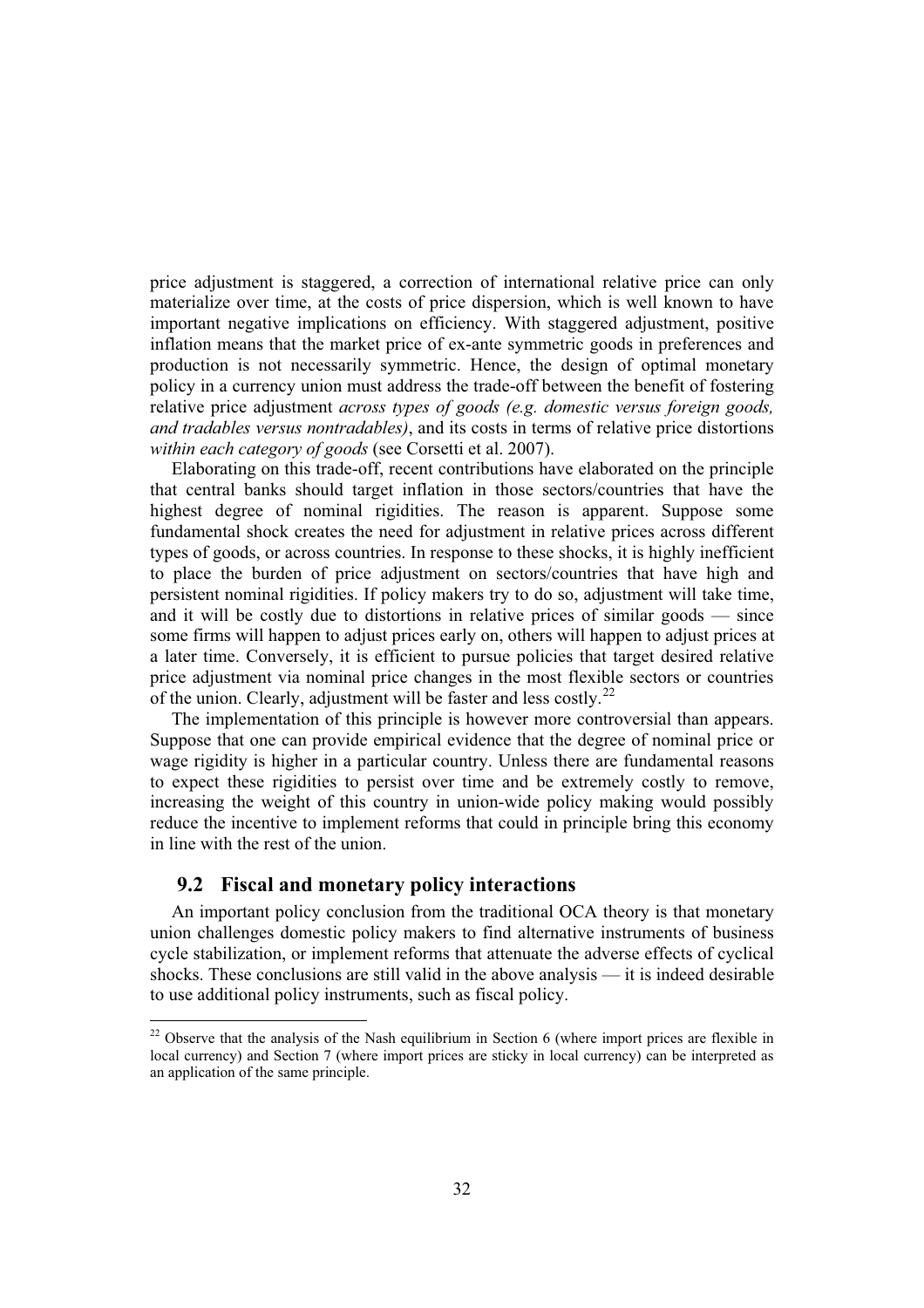In general, the stabilization properties of fiscal policy will depend on the fiscal instruments available to the government, the distortionary nature of taxation, and financial and nominal frictions affecting the transmission of demand and tax shocks. The macro literature has moved some steps towards more realistic and articulated models of fiscal stabilization, accounting for distortionary taxes and spending on useful public goods, and/or introducing liquidity constrained agents in general equilibrium models.

A key contribution to OCA theory in this respect is provided by Adao et al. (2006), a paper which, to a large extent, can be interpreted as a micro-founded reconsideration of the OCA literature, where the traditional focus on monetary policy is replaced by a novel focus on fiscal measures. These authors show that, if the government has enough tax instruments, including income and consumption taxes, there exists a fiscal regime with state contingent tax rates which support a flexibleprice equilibrium independently of nominal rigidities and the exchange rate (monetary policy) regime. Intuitively, with enough instruments to affect all the relevant decisions margins for households and firms, fiscal policy can ensure that relative prices across countries and sectors, and the level of aggregate demand, are the same as in the (Pareto-efficient) allocation.<sup>23</sup> There is no meaningful monetary-fiscal interaction.

This paper thus provides an important benchmark for virtually all other studies on the subject, which typically proceed by (realistically) constraining the set of fiscal instruments available to the policymakers. In the same vein, in the rest of this section I briefly sketch an analysis of fiscal policy in a monetary union abstracting from state-contingent taxes on income and consumption, as an extension of the framework adopted in the text above (see Beetsma and Jensen 2005 and Galì and Monacelli (2005) among others). Suppose domestic government spending falls on useful public goods which provide utility to the representative consumer in the country, and that such spending is financed through lump-sum taxation. In a Pareto-efficient allocation, government spending should be higher in periods when productivity is also high, since it is efficient to produce more (private and public) goods in those periods. To characterize an equilibrium allocation with an optimal policy mix, recall the main result of the previous section: with nominal rigidities, monetary policy should be expansionary when productivity is high. These considerations suggest that monetary

<sup>&</sup>lt;sup>23</sup> Interestingly, Adao et al. (2006) build an economy where lack of labour mobility across the border is by no means an impediment to optimal stabilization. Rather, it is a prerequisite to it, since optimal labour income and consumption taxes are not efficient if workers can arbitrage net wages across markets.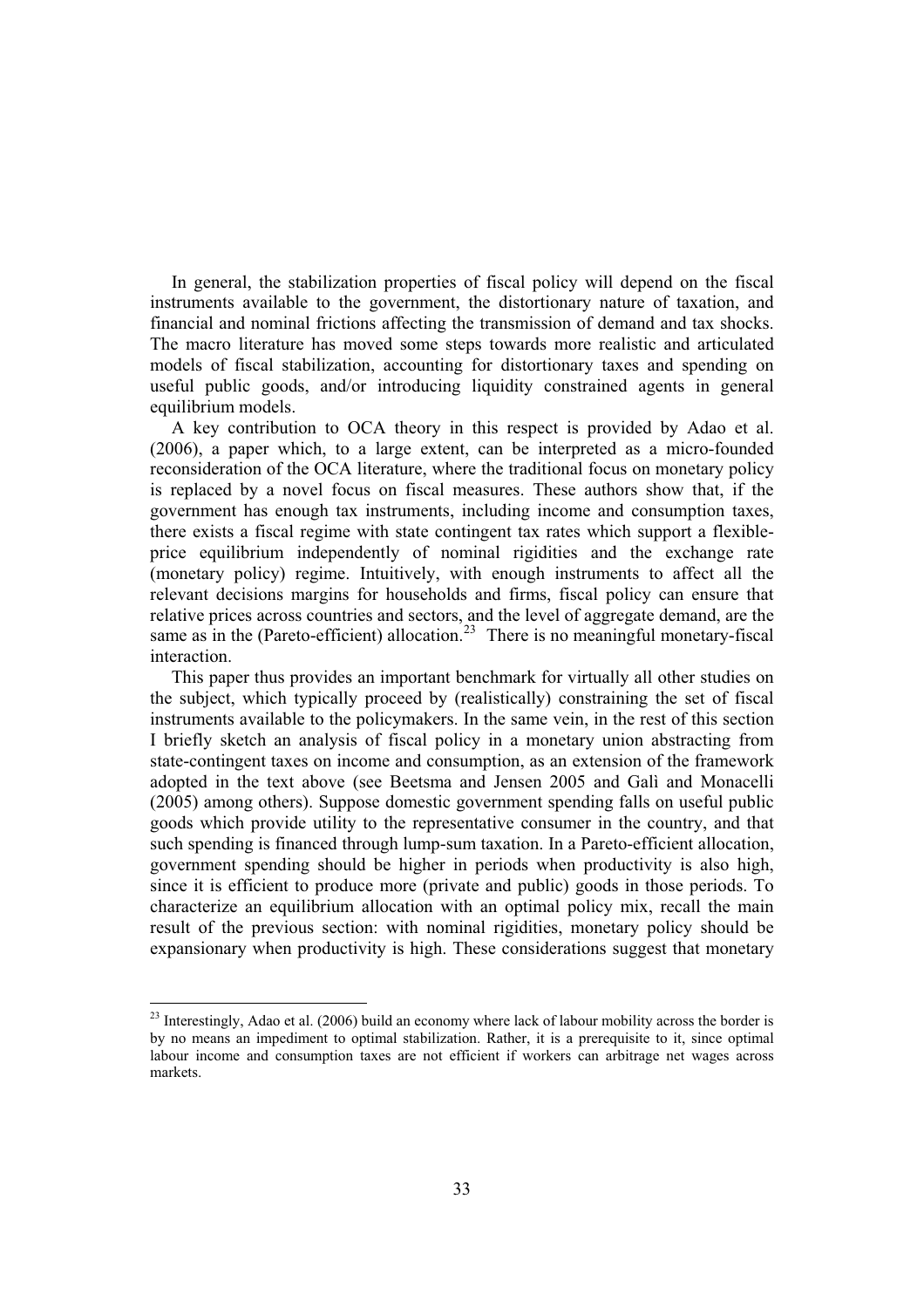policy and fiscal policy should both be expansionary in response to a positive productivity shock.

In a monetary union, however, it is reasonable to expect that the correlation between these two policies be lower than in a regime of flexible exchange rates. Specifically, consider the optimal single monetary response to a positive productivity shock in the Home country. As this shock raises average productivity in the union as a whole, monetary policy will be expansionary, raising both domestic and foreign private consumption. But since by assumption productivity has not changed in the Foreign country, the single monetary policy will move output gaps in different directions: output will be too low in the Home country (since the shock is not fully stabilized); it will be too high in the Foreign country. What about fiscal policy? Clearly, it will be optimal to expand government spending on public goods in the Home country, where productivity is high. It will not be optimal to raise public spending in the Foreign country, where productivity has not changed. Actually, welfare could be improved by reducing, at the margin, public activity, to compensate (at least partially) for the high employment rates driven by monetary policy.

In a monetary union, therefore, the optimal policy mix differs at national level, requiring fiscal policy to be anti-cyclical depending on domestic conditions. In the countries experiencing positive productivity shocks, fiscal and monetary policy will both be expansionary. In the countries not experiencing these shocks, fiscal policy should be used to cool down the national economy response to a monetary shock motivated by cyclical conditions elsewhere in the union. This is clearly not optimal, relative to the benchmark case of complete stabilization and efficient provision of public goods.

#### **9.3 Financial issues**

The analysis of fiscal policy sketched above is based on a model which abstracts from liquidity and/or borrowing constraints. In their presence, Ricardian equivalence no longer holds: spending and taxation policy can also have a direct effect on private consumption through disposable income. The analysis also abstracts from issues related to fiscal solvency and loss of seigniorage revenue, as well as from noisy behaviour in financial markets. Including these elements in a formal model would clearly enhance our understanding of the macroeconomic policy trade-offs in a currency union.

However, when focusing on fiscal and monetary interactions, it is important to keep in mind that increasing participation in financial markets and market development has arguably relaxed the frictions underlying the traditional output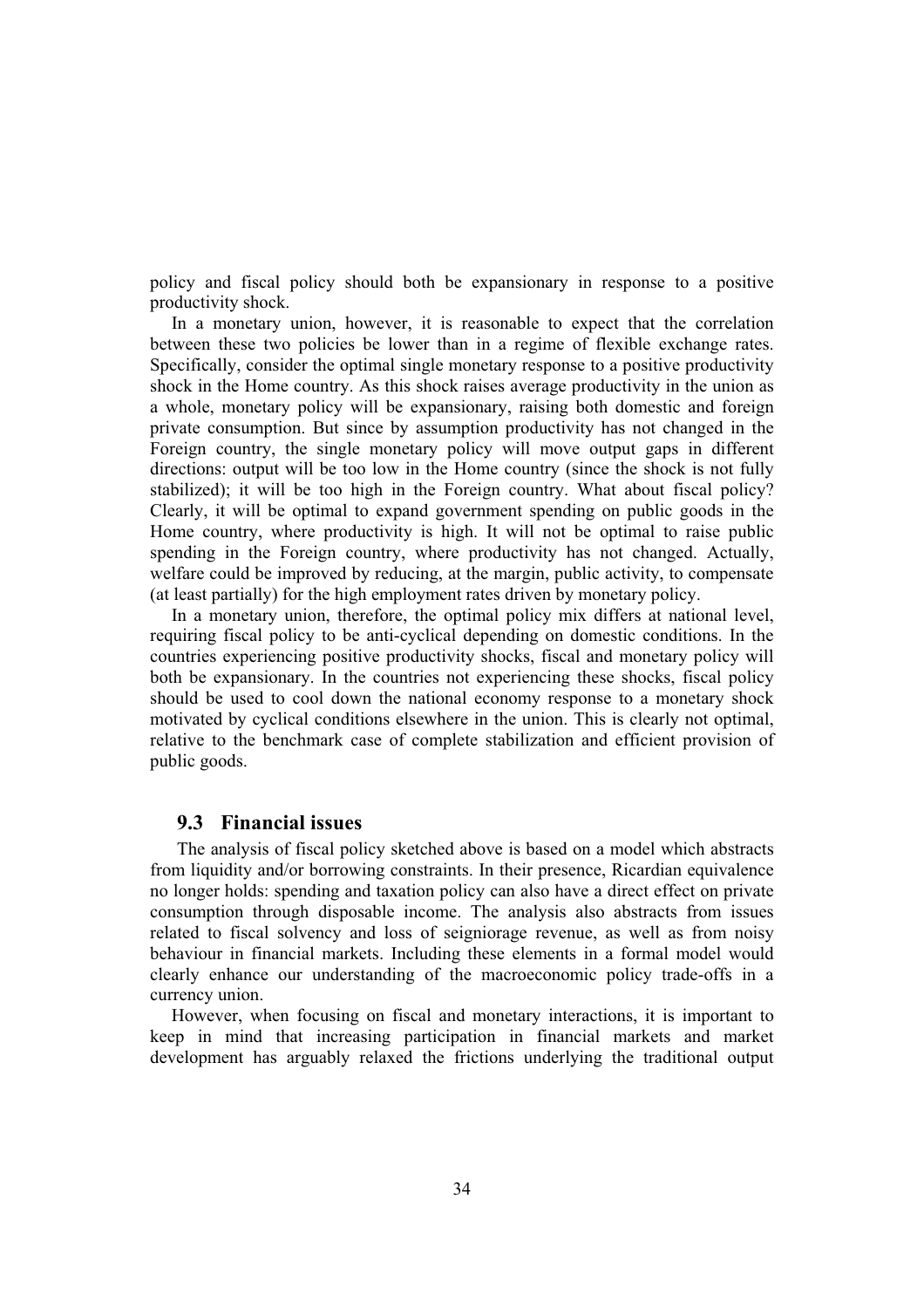multiplier process, stressed by the conventional analysis of budget policy. Deregulation and liberalization of financial markets may be expected to undermine the effectiveness of fiscal policy as a stabilization tool, consistent with the evidence provided by Perotti 2005, that multipliers tend to be lower after 1980s than before. The unwelcome implication is that, to the extent that monetary union enhances financial integration and development, fiscal stabilization correspondingly becomes less appealing as a substitute for monetary policy from an aggregate perspective<sup>24</sup> --while of course it may still be quite powerful in correcting market distortions, or providing insurance for specific groups of agents with limited or no access to financial markets.<sup>25</sup>

In light of these considerations, a research agenda on the role of financial market development in monetary unions appears the most promising, and high-priority, area where to concentrate theoretical and empirical analyses on OCA. By eliminating currency risk and reducing transaction costs within the euro area, the introduction of the new European currency has arguably boosted European financial market integration. A core question is the extent to which enhanced opportunities to borrow and share risk through portfolio diversification achievable in a currency union can contribute to reduce the welfare consequences of the stabilization deficits (see e.g. Kalemli-Ozcan et al. 2005). A second related core question is the extent to which monetary and financial authorities in a common currency area can foster financial stability. The answer to these questions is particularly intriguing, as it is well understood that the transmission of shocks across countries and sectors can be fundamentally different across economies with different structures of financial markets (see Sutherland 2004).

Appropriately developed, these are chapters of the OCA theory which could provide substantial contributions to institutional and policy design.

<sup>&</sup>lt;sup>24</sup> As a caveat, even with integrated financial markets, financial turmoil and liquidity crises could cause temporary exacerbations of borrowing constraints, arguably improving the effectiveness of fiscal policy as an instrument of output stabilization. The social value of spending and taxation measures rises when cyclical fluctuations are rooted in financial stress which interferes with the normal

<sup>&</sup>lt;sup>25</sup> Another reason for scepticism on the role of fiscal policy is that countries have become much more open to trade, and monetary union is expected to foster trade integration even above global trends --- a point amply debated in the empirically controversy after Rose (2000), and also discussed in the text in relation to the convergence of consumption patterns. According to the received wisdom, increasing openness raises the magnitude of international spillovers from fiscal policy, while muting its effects on the demand for domestic output.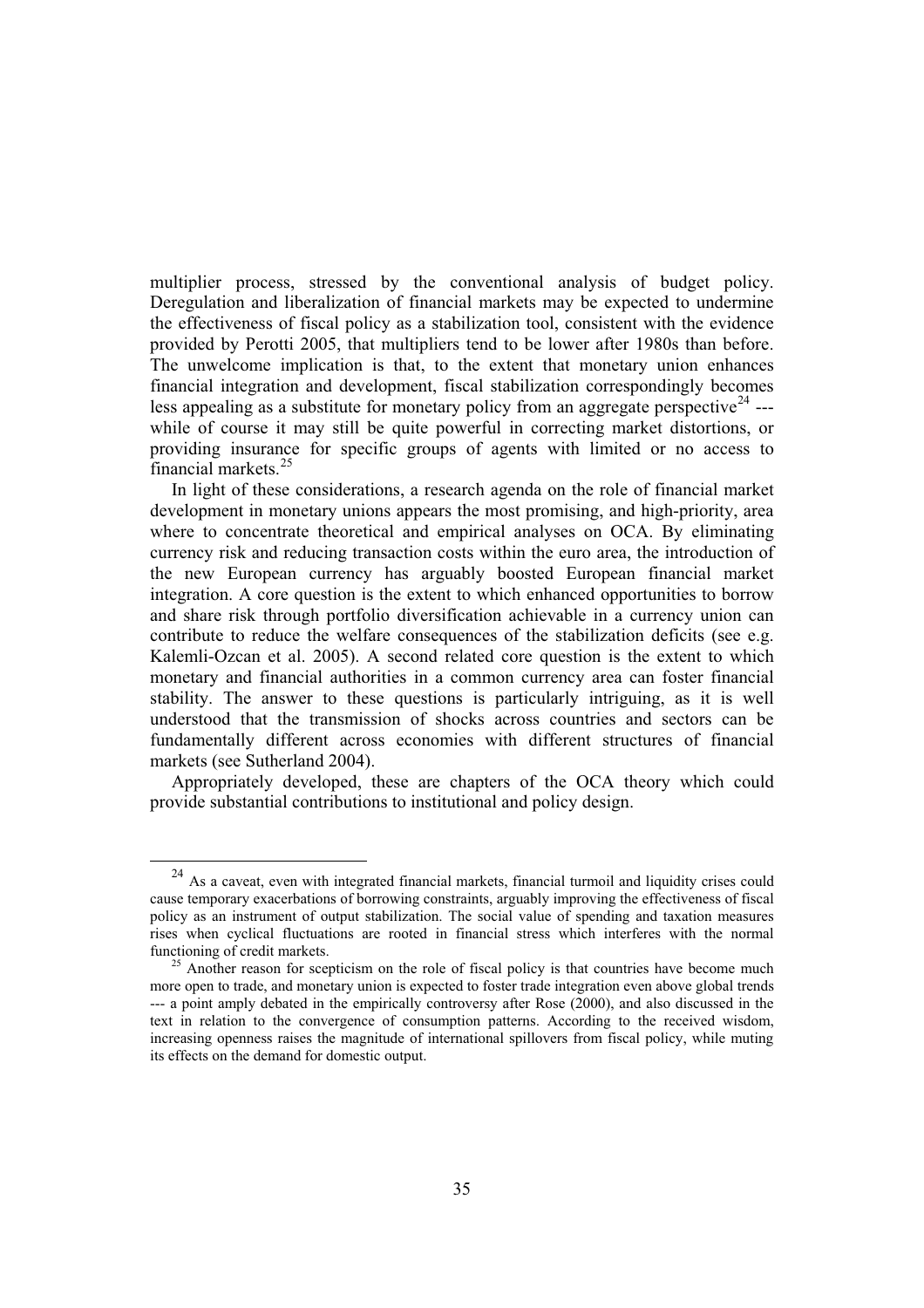## **10 Conclusions**

The adoption of a common currency has fostered European economic integration and given many European countries the benefits of low inflation and financial stability. It is well understood, however, that a single monetary policy cannot deliver efficient business cycle stabilization at national level, relative to an ideal benchmark in which region-specific monetary policy stabilizes domestic output gaps and marginal costs.

The analysis in this paper reconsidered the foundations of traditional OCA theory in light of recent advances in monetary theory. The exercise sheds new light on two fundamental principles which shape conventional wisdom. First, aggregate welfare losses from monetary unification are found to be small — arguably smaller than the benefits from joining a disciplined currency area for countries without a stable and efficient macroeconomic policy framework. Current and future advances in the literature may of course refine our understanding of the transmission of shocks causing cyclical fluctuations, perhaps challenging the current conventional wisdom on welfare losses from lack of stabilization. Even so, it will still be necessary to verify the extent to which stabilization issues can outweigh other benefits from monetary unification.

Second, specialization in production and asymmetric cyclical shocks do not necessarily make a common monetary policy less efficient than nationally differentiated policies, for two reasons. First, exchange rate movements do not necessarily perform the stabilizing role envisioned by the traditional theory — this is the case when import prices are preset in local currency. In this respect, it is worth stressing that, historically, supporters of a European currency union have often shared a high degree of scepticism on the benefits from exchange rate flexibility. Second, and most importantly, monetary unification may foster processes of convergence in the composition of spending at national level. Convergence in spending patterns tends to make the policy stance which is optimal at regional level more symmetric across different regions in the union, even if regional shocks are uncorrelated and local production is specialized. Convergence of spending patterns emerges as a potential novel attribute of successful monetary unions.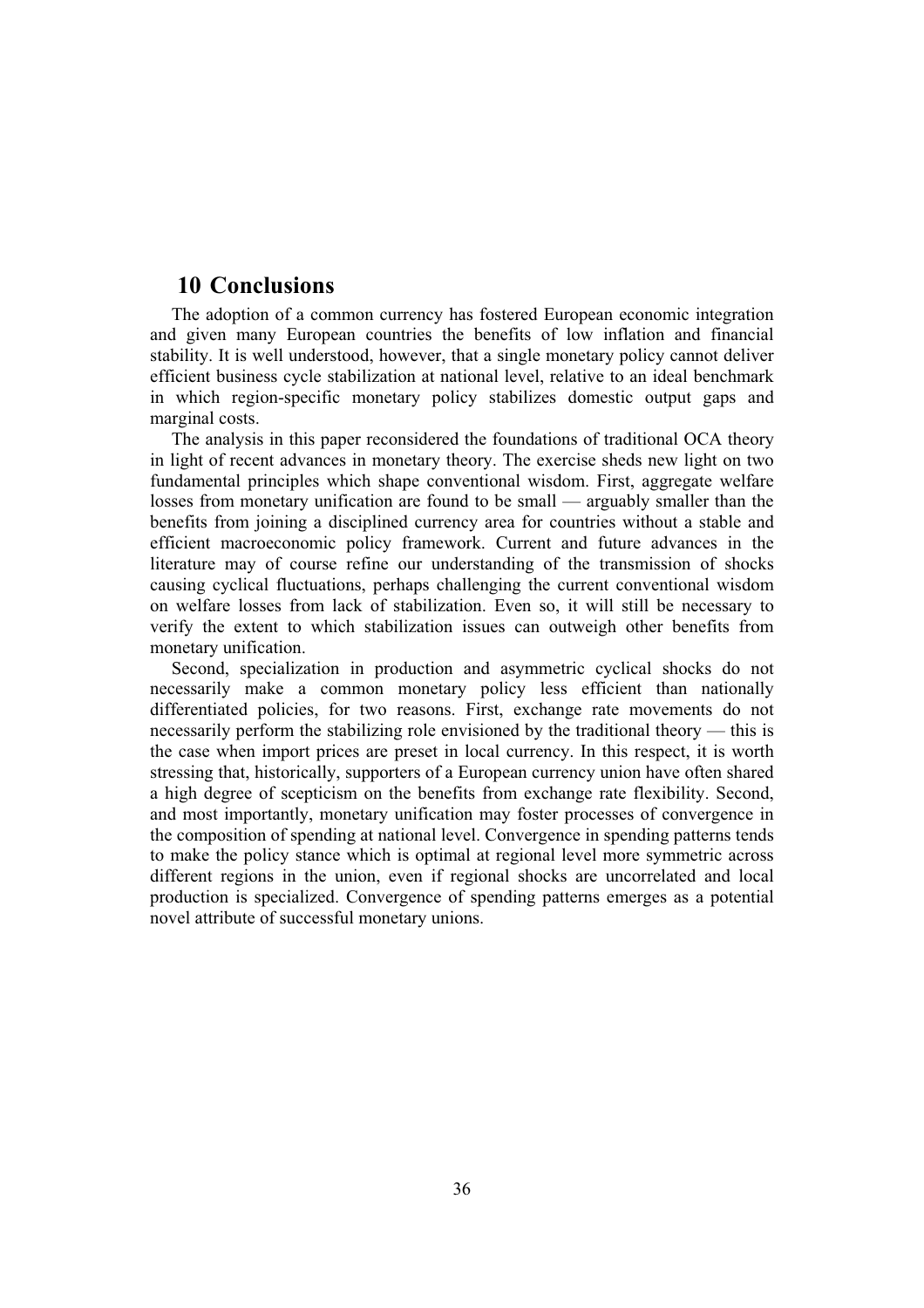### **References**

- [1] Adao, B., I. Correia and P. Teles (2003), "Gaps and Triangles", *Review of Economic Studies*, 70(4), pp. 699-713.
- [2] Adao, B., I. Correia, and P. Teles (2005), "Monetary Policy with Single Instrument Feedback Rules", *Center for Economic Policy Research Discussion Paper* 4948.
- [3] Adao, B., I. Correia and P. Teles (2006), "On the Relevance of Exchange Rate Regimes for Stabilization Policy", *Center for Economic Policy Research Discussion Paper 5797*.
- [4] Beetsma R. and H. Jensen (2005), "Monetary and Fiscal Policy Interactions in a Micro-founded model of a Monetary Union", *Journal of International Economics*, 67, 320-352.
- [5] Benigno, P. (2004), "Optimal Monetary Policy in a Currency Area", *Journal of International Economics*, 63 (2), pp. 293-320.
- [6] Bergin, P. and G. Corsetti (2005), "Towards a theory of firm entry and stabilization policy", NBER wp 11821, *Center for Economic Policy Research Discussion Paper* 5376.
- [7] Buiter W. (2000), "Optimal Currency Areas: Why does the Exchange Rate Regime Matter? With an application to UK Membership in EMU", *Scottish Journal of Political Economy*, 47(3), pp. 213-250.
- [8] Cole, H. L. and M. Obstfeld [1991], "Commodity Trade and International Risk Sharing: How Much Do Finacial Markets Matter?", *Journal of Monetary Economics* 28, pp. 3-24.
- [9] Corsetti, G. (2006), "Openness and the case for flexible exchange rates", *Research and Economics* (60) 1-21.
- [10] Corsetti, G. (2008), "New Open Economy Macroeconomics", in Durlauf, Stephen and Lawrence Blume (eds.), *The New Palgrave Dictionary of Economics*, Second edition, Palgrave Mcmillan.
- [11] Corsetti, G. and L. Dedola (2005), "A Macroeconomic model of price discrimination", *Journal of International Economics*, 67(1), 129-156.
- [12] Corsetti, G., L. Dedola and S. Leduc (2007), "Optimal Monetary Policy and the Source of Local-Currency Price Stability", *Center for Economic Policy Research Discussion Paper 6557*.
- [13] Corsetti, G., P. Martin and P. Pesenti (2005), "Productivity spillovers, terms of trade and the 'home market effect'", *Center for Economic Policy Research Discussion Paper 6492*.
- [14] Corsetti, G. and P. Pesenti (2005a), "International Dimensions of Optimal Monetary Policy", *Journal of Monetary Economics*, 52(2) 281-305.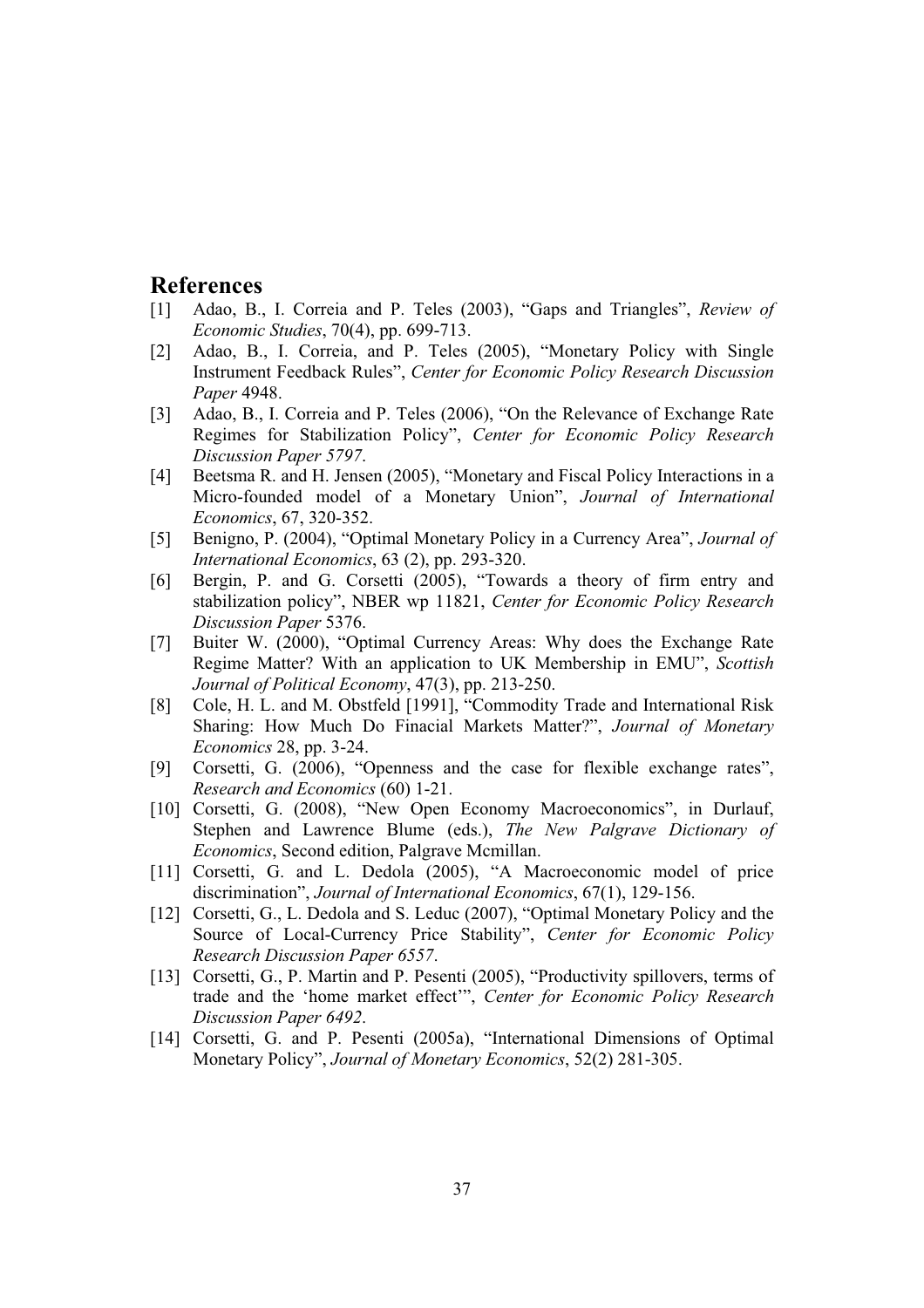- [15] Corsetti, G. and P. Pesenti (2005b), "The simple geometry of transmission and stabilization in closed and open economy", *Center for Economic Policy Research Discussion Paper 5080*. ISOM 2007, forthcoming.
- [16] Devereux, M. B. and C. Engel (2003), "Monetary Policy in the Open Economy Revisited: Price Setting and Exchange Rate Flexibility", *Review of Economic Studies*, 70, pp. 765-783.
- [17] Duarte, M. and M. Obstfeld (2004), "Monetary Policy in Open Economy Rivisited: The Case for Exchange-Rate Flexibility Restored", mimeo, University of California, Berkeley, Forthcoming in *Journal of International Money and Finance*, 2007.
- [18] Erceg, C., D. Henderson, and A. Levin (2000), "Optimal monetary policy with staggered wage and price contracts", *Journal of Monetary Economics*, vol. 46(2), pp 281-313.
- [19] Frankel, J. A. and A. K. Rose (1998), "The Endogeneity of the Optimum Currency Area Criteria", *Economic Journal*, 108 (449), July, pp. 1009-25.
- [20] Friedman, M. (1953), "The Case for Flexible Exchange Rates," reprinted in *Essays in Positive Economics*, Chicago, IL: University of Chicago Press, pp. 157-203.
- [21] Galí, J. (2008), *Monetary Policy, Inflation and the Business Cycle: An Introduction to the New Keynesian Framework*, Princetown University Press
- [22] Galì, J. and T. Monacelli (2005), "Optimal Fiscal Policy in a Monetary Union", *Center for Economic Policy Research Discussion Paper 5374*.
- [23] Ghironi, F. and M. Melitz (2005), "International Trade and Macroeconomics Dynamics with Heterogenous Firms", *Quarterly Journal of Economics*, (120), 865-915.
- [24] Goldberg, P. K., F. Verboven (2001), "The evolution of price dispersion in the european car market," Review of Economic Studies 68, 811-48.
- [25] Ingram, J. (1973), *The Case for European Monetary Integration*, Princeton Essays in International Finance No.98, Princeton NJ, Princeton University, International Finance Section.
- [26] Kalemli-Ozcan, S., B. Sorensen, and O. Yosha (2005), "Asymmetric Shocks and Risk Sharing in a Monetary Union: Updated Evidence and Policy Implications for Europe", in Huizinga H. and L. Yonung (eds), *The Internationalization of Asset Ownership in Europe***,** Cambridge University Press.
- [27] Kenen, P. (1969), "The Theory of Optimum Currency Areas: An Eclectic View", reprinted in *Exchange Rates and the Monetary System: Selected Essays of Peter B. Kenen*, Aldershot: Elgar, 1994, pp. 3-22.